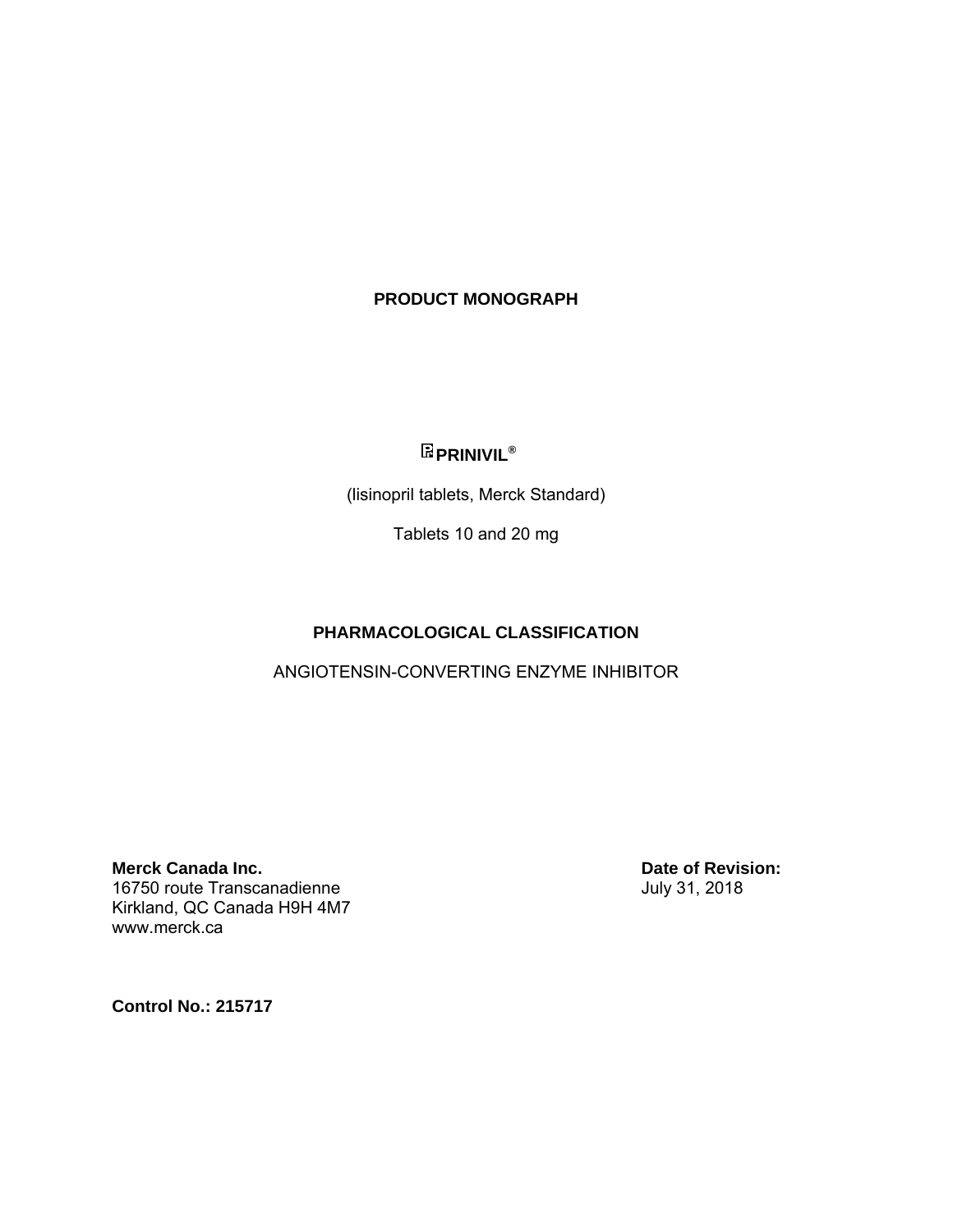**PRODUCT MONOGRAPH** 

### **NAME OF DRUG**

# **PRINIVIL®**

(lisinopril tablets, Merck Standard)

Tablets 10 and 20 mg

## **PHARMACOLOGICAL CLASSIFICATION**

Angiotensin-Converting Enzyme Inhibitor

## **ACTION AND CLINICAL PHARMACOLOGY**

PRINIVIL® (lisinopril tablets) is an angiotensin-converting enzyme (ACE) inhibitor which is used in the treatment of hypertension, congestive heart failure and following myocardial infarction in hemodynamically stable patients.

Angiotensin-converting enzyme is a peptidyl dipeptidase which catalyzes the conversion of angiotensin I to the pressor substance, angiotensin II. Inhibition of ACE results in decreased plasma angiotensin II, which leads to increased plasma renin activity (due to removal of negative feedback of renin release) and decreased aldosterone secretion. Although the latter decrease is small, it results in a small increase in serum K<sup>+</sup>. In patients treated with PRINIVIL<sup>®</sup> and a thiazide diuretic there was essentially no change in serum potassium (see PRECAUTIONS).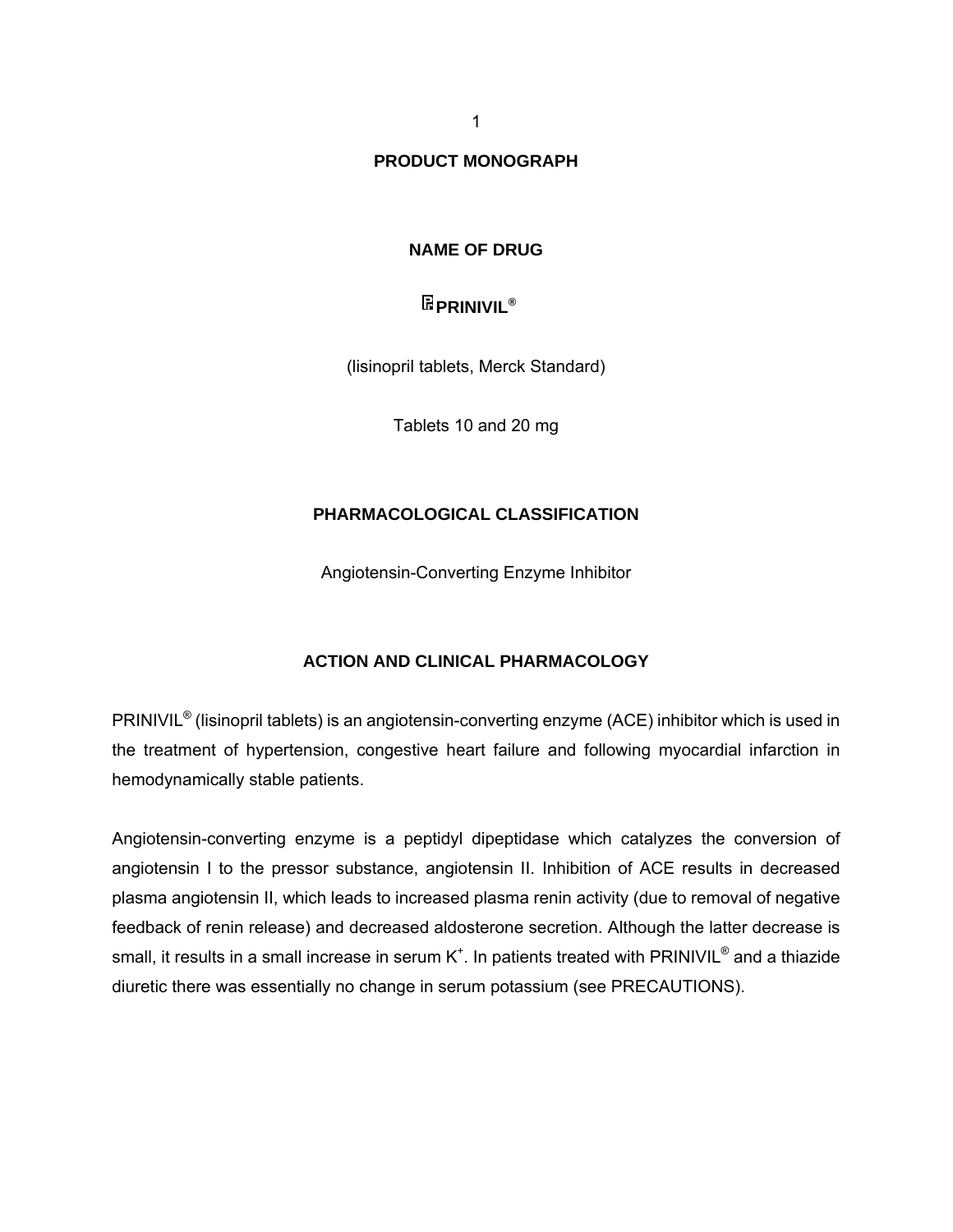ACE is identical to kininase II. Thus, PRINIVIL<sup>®</sup> may also block the degradation of bradykinin. a potent vasodilator peptide. However, the role that this plays in the therapeutic effects of PRINIVIL® is unknown.

While the mechanism through which PRINIVIL<sup>®</sup> lowers blood pressure is believed to be primarily the suppression of the renin-angiotensin-aldosterone system, PRINIVIL<sup>®</sup> also lowers blood pressure in patients with low-renin hypertension.

#### **Pharmacodynamics**

Administration of PRINIVIL<sup>®</sup> to patients with hypertension results in a reduction of both supine and standing blood pressure. Abrupt withdrawal of PRINIVIL<sup>®</sup> has not been associated with a rapid increase in blood pressure. In most patients studied, after oral administration of an individual dose of lisinopril, the onset of antihypertensive activity is seen at one hour with peak reduction of blood pressure achieved by six hours. Although an antihypertensive effect was observed 24 hours after dosing with recommended single daily doses, the effect was more consistent and the mean effect was considerably larger in some studies with doses of 20 mg or more than with lower doses. However, at all doses studied, the mean antihypertensive effect was substantially smaller 24 hours after dosing than it was six hours after dosing. On occasion, achievement of optimal blood pressure reduction may require 2 to 4 weeks of therapy.

In a clinical study involving 115 hypertensive pediatric patients 6 to 16 years of age, patients who weighed <50 kg received either 0.625, 2.5, or 20 mg of lisinopril daily and patients who weighed  $\geq$ 50 kg received either 1.25, 5, or 40 mg of lisinopril daily. At the end of 2 weeks, lisinopril administered once daily lowered trough blood pressure in a dose-dependent manner with consistent antihypertensive efficacy demonstrated at doses >1.25 mg (0.02 mg/kg). This effect was confirmed in a withdrawal phase, where the diastolic pressure rose by about 9 mmHg more in patients randomized to placebo than it did in patients who were randomized to remain on the middle and high doses of lisinopril. The dose-dependent antihypertensive effect of lisinopril was consistent across several demographic subgroups: age, Tanner stage, gender, race. In this study, lisinopril was generally well-tolerated.

In hemodynamic studies in patients with essential hypertension, blood pressure reduction was accompanied by a reduction in peripheral arterial resistance with little or no change in cardiac output and in heart rate. In a study in nine hypertensive patients, following administration of PRINIVIL®, there was an increase in mean renal blood flow that was not significant. Data from

2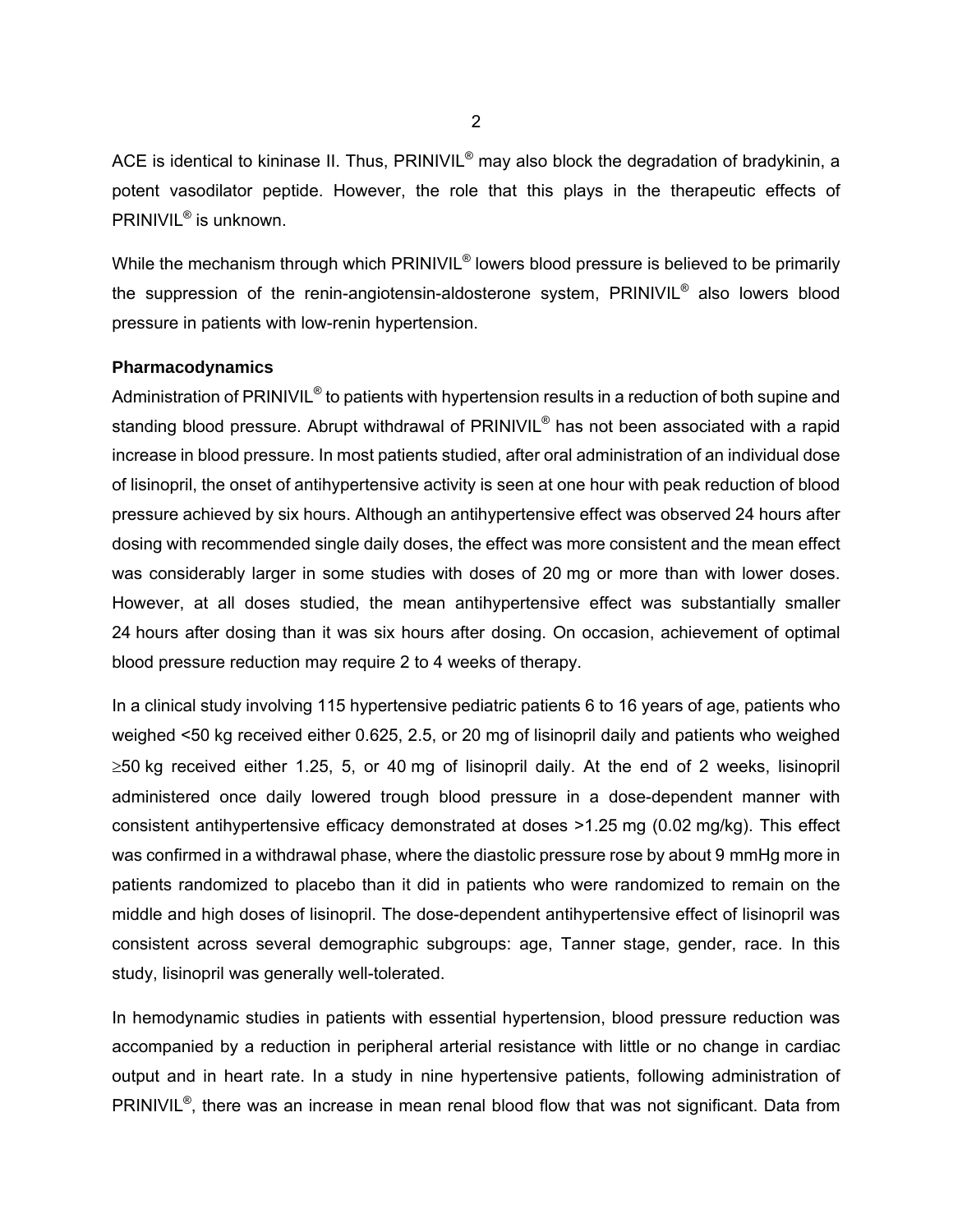several small studies are inconsistent with respect to the effect of PRINIVIL<sup>®</sup> on glomerular filtration rate in hypertensive patients with normal renal function, but suggest that changes, if any, are not large.

When PRINIVIL<sup>®</sup> is given together with thiazide-type diuretics, its blood pressure lowering effect is approximately additive.

The antihypertensive effect of angiotensin-converting enzyme inhibitors is generally lower in Black than in non-Black patients.

Administration of PRINIVIL<sup>®</sup> to patients with congestive heart failure reduces afterload and preload of the heart, resulting in an increase in cardiac output, without reflex tachycardia. Exercise tolerance is improved.

#### **Pharmacokinetics**

After oral administration of PRINIVIL<sup>®</sup>, peak serum concentrations of lisinopril occur within approximately 7 hours, although patients with recent myocardial infarction have demonstrated an increase in time to peak serum concentration to about 8 to 10 hours. Declining serum concentrations exhibit a prolonged terminal phase which does not contribute to drug accumulation. This terminal phase probably represents saturable binding to ACE and is not proportional to dose. Lisinopril does not bind serum proteins other than ACE.

Lisinopril does not undergo metabolism and is excreted unchanged entirely in the urine. Based on urinary recovery, the extent of absorption of lisinopril is approximately 25%, with large inter-subject variability (6–60%) at all doses tested (5–80 mg). Lisinopril absorption is not influenced by the presence of food in the gastrointestinal tract.

Following multiple doses of lisinopril, the effective half-life of accumulation is 12 hours.

In a study in elderly healthy subjects (65 years and above), a single dose of lisinopril 20 mg produced higher serum concentrations than those seen in young healthy adults given a similar dose. In another study, single daily doses of lisinopril 5 mg were given for 7 consecutive days to young and elderly healthy volunteers and to elderly patients with congestive heart failure.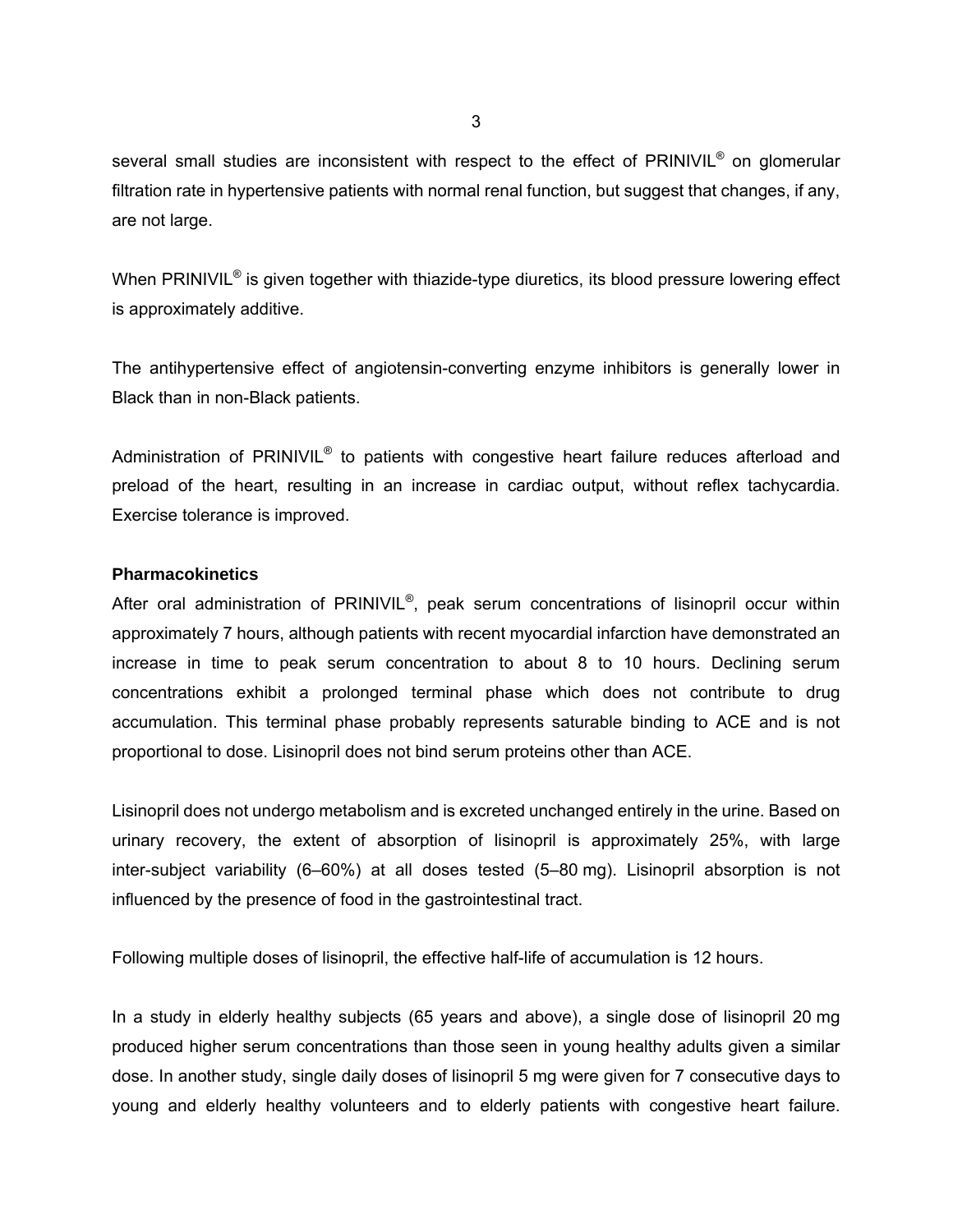Maximum serum concentrations of lisinopril on Day 7 were higher in the elderly volunteers than in the young, and still higher in the elderly patients with congestive heart failure. Renal clearance of lisinopril was decreased in the elderly, particularly in the presence of congestive heart failure.

The elimination of lisinopril in patients with renal insufficiency is similar to that in patients with normal renal function until the glomerular filtration rate is 30 mL/min or less. With renal function ≤30 mL/min, peak and trough lisinopril levels increase, time to peak concentration increases and time to steady state is prolonged (see DOSAGE AND ADMINISTRATION).

The pharmacokinetics of lisinopril were studied in 29 pediatric hypertensive patients between 6 years and 16 years with glomerular filtration rate > 30 mL/min/1.73 m<sup>2</sup>. After doses of 0.1 to 0.2 mg/kg, steady state peak plasma concentrations of lisinopril occured within 6 hours and the extent of absorption based on urinary recovery was about 28%. These values are similar to those obtained previously in adults. The typical value of lisinopril oral clearance (systemic clearance/absolute bioavailability) in a child weighing 30 kg is 10 L/h, which increases in proportion to renal function.

Studies in rats indicate that lisinopril crosses the blood-brain barrier poorly.

## **INDICATIONS AND CLINICAL USE**

#### **Hypertension**

PRINIVIL<sup>®</sup> (lisinopril tablets) is indicated in the treatment of essential hypertension and in renovascular hypertension. It may be used alone or concomitantly with thiazide diuretics. A great majority of patients (>80%) with severe hypertension required combination therapy. PRINIVIL® has been used concomitantly with beta-blockers and calcium antagonists, but the data on such use are limited.

#### **Heart Failure**

PRINIVIL<sup>®</sup> is indicated in the management of symptomatic congestive heart failure as adjunctive treatment with diuretics and, where appropriate, digitalis. Treatment with PRINIVIL<sup>®</sup> should be initiated under close medical supervision, usually in a hospital.

4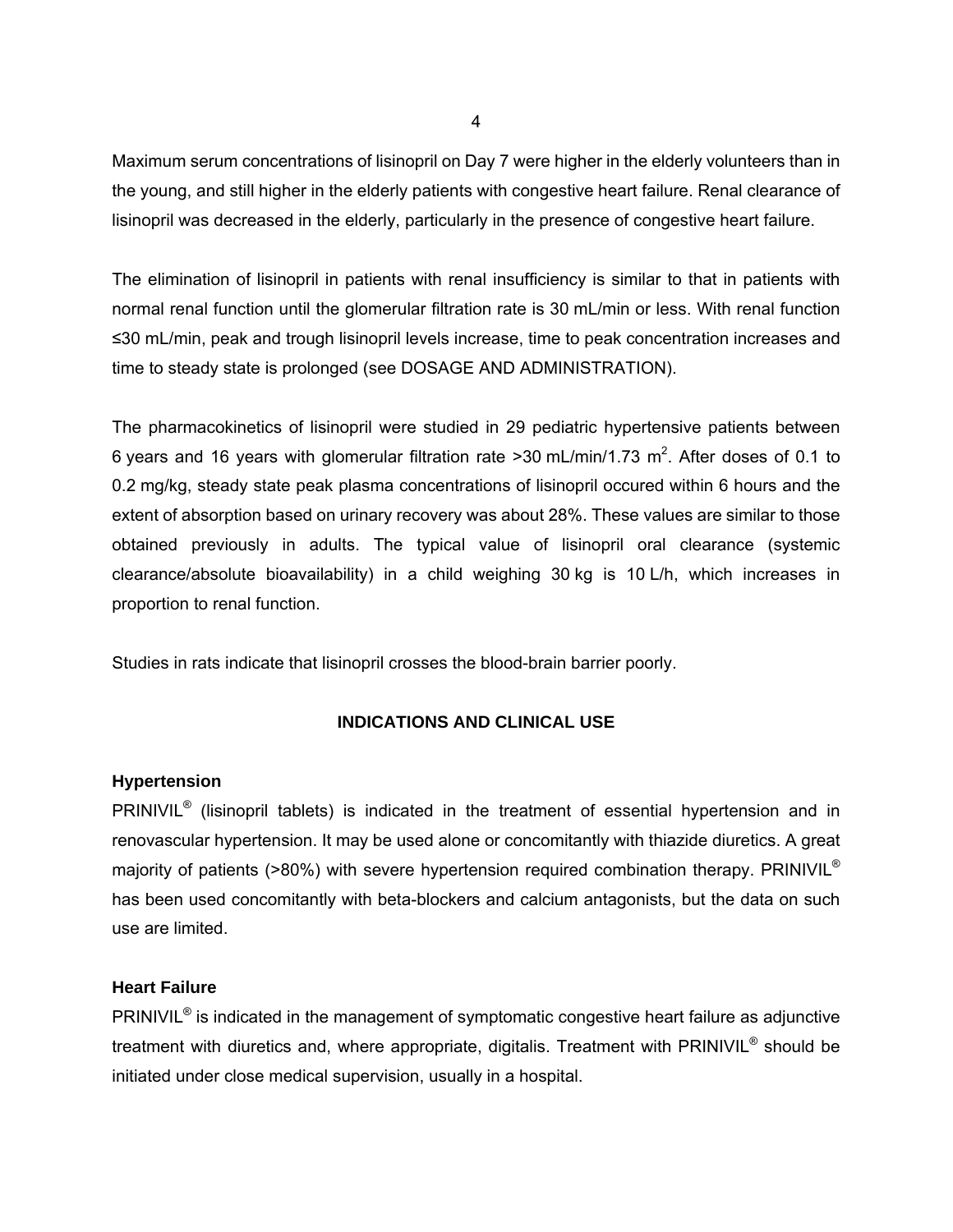#### **Treatment Following Acute Myocardial Infarction**

PRINIVIL<sup>®</sup> is indicated in the treatment of hemodynamically stable patients as early as within 24 hours following acute myocardial infarction, to improve survival. Patients should receive, as appropriate, the standard recommended treatments such as thrombolytics, ASA and beta-blocker(s).

Therapy with PRINIVIL® should be reassessed after six weeks. If there is no evidence of symptomatic or asymptomatic left ventricular dysfunction, treatment with PRINIVIL® can be stopped.

PRINIVIL<sup>®</sup> should not be used if systolic blood pressure is less than 100 mmHg, if clinically relevant renal failure is present, if there is a history of bilateral stenosis of the renal arteries (see PRECAUTIONS, Hypotension Following Acute Myocardial Infarction, Renal Impairment).

In using PRINIVIL<sup>®</sup>, attention should be given to the risk of angioedema (see WARNINGS).

## **CONTRAINDICATIONS**

PRINIVIL® (lisinopril tablets) is contraindicated in patients who:

- are hypersensitive to any component of this product;
- have a history of angioneurotic edema relating to previous treatment with an angiotensin-converting enzyme inhibitor;
- have hereditary or idiopathic angioedema.

Concomitant use of angiotensin-converting enzyme inhibitors (ACEIs) – including PRINIVIL<sup>®</sup> – with aliskiren-containing drugs in patients with diabetes mellitus (type 1 or type 2) or moderate to severe renal impairment (GFR <60 ml/min/1.73 m<sup>2</sup>) is contraindicated (see WARNINGS, Dual Blockade of the Renin-Angiotensin System (RAS), PRECAUTIONS, Renal Impairment, and DRUG INTERACTIONS, Dual Blockade of the Renin-Angiotensin System (RAS) with ACEIs, ARBs or aliskiren-containing drugs).

PRINIVIL® is contraindicated in combination with a neprilysin inhibitor (e.g., sacubitril). Do not

5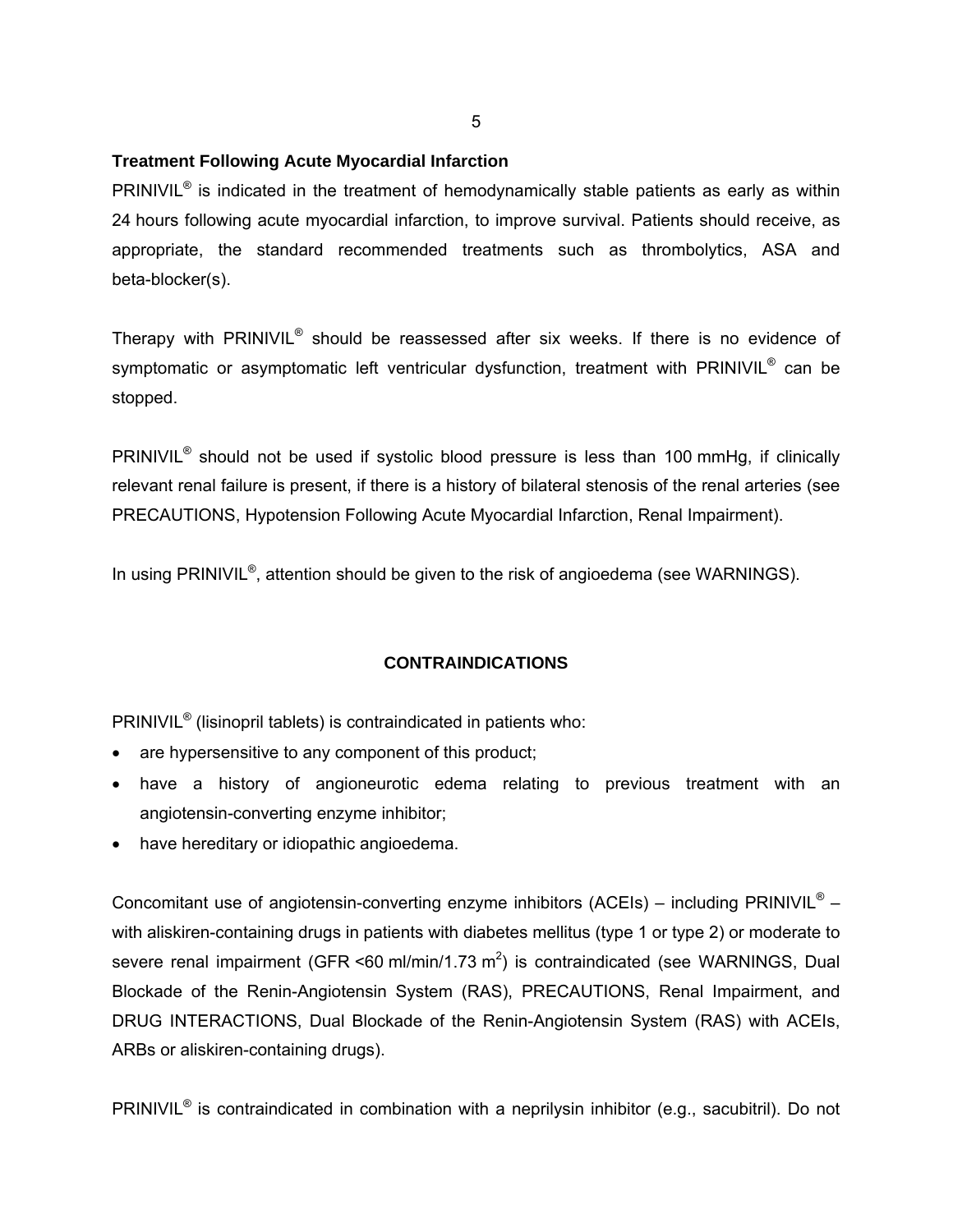administer PRINIVIL<sup>®</sup> within 36 hours of switching to or from sacubitril/valsartan, a product containing a neprilysin inhibitor. (See WARNINGS and DRUG INTERACTIONS.)

#### **WARNINGS**

#### **Serious Warnings and Precautions**

 When used in pregnancy, angiotensin-converting enzyme (ACE) inhibitors can cause injury or even death of the developing fetus. When pregnancy is detected, PRINIVIL<sup>®</sup> should be discontinued as soon as possible.

#### **Angioedema**

Angioedema has been reported in patients treated with PRINIVIL<sup>®</sup> (lisinopril tablets). This may occur at any time during treatment. Angioedema associated with shock may be fatal. If angioedema occurs, PRINIVIL<sup>®</sup> should be promptly discontinued and the patient should be observed until the swelling subsides. Even in those instances where swelling of only the tongue is involved, without respiratory distress, patients may require prolonged observation since treatment with antihistamines and corticosteroids may not be sufficient. Very rarely, fatalities have been reported due to angioedema associated with laryngeal edema or tongue edema. Patients with involvement of the tongue, glottis or larynx are likely to experience airway obstruction, especially those with a history of airway surgery. When there is airway obstruction, emergency therapy should be administered promptly when indicated. This includes giving subcutaneous adrenaline (0.5 mL 1:1000), and/or maintaining a patent airway. The patient should be under close medical supervision until complete and sustained symptom resolution has occurred.

The incidence of angioedema during ACE inhibitor therapy has been reported to be higher in Black than in non-Black patients.

Patients with a history of angioedema unrelated to ACE inhibitor therapy may be at increased risk of angioedema while receiving an ACE inhibitor (see CONTRAINDICATIONS).

Patients receiving coadministration of ACE inhibitor and mTOR (mammalian target of rapamycin) inhibitor (e.g., temsirolimus, sirolimus, everolimus) therapy may be at increased risk for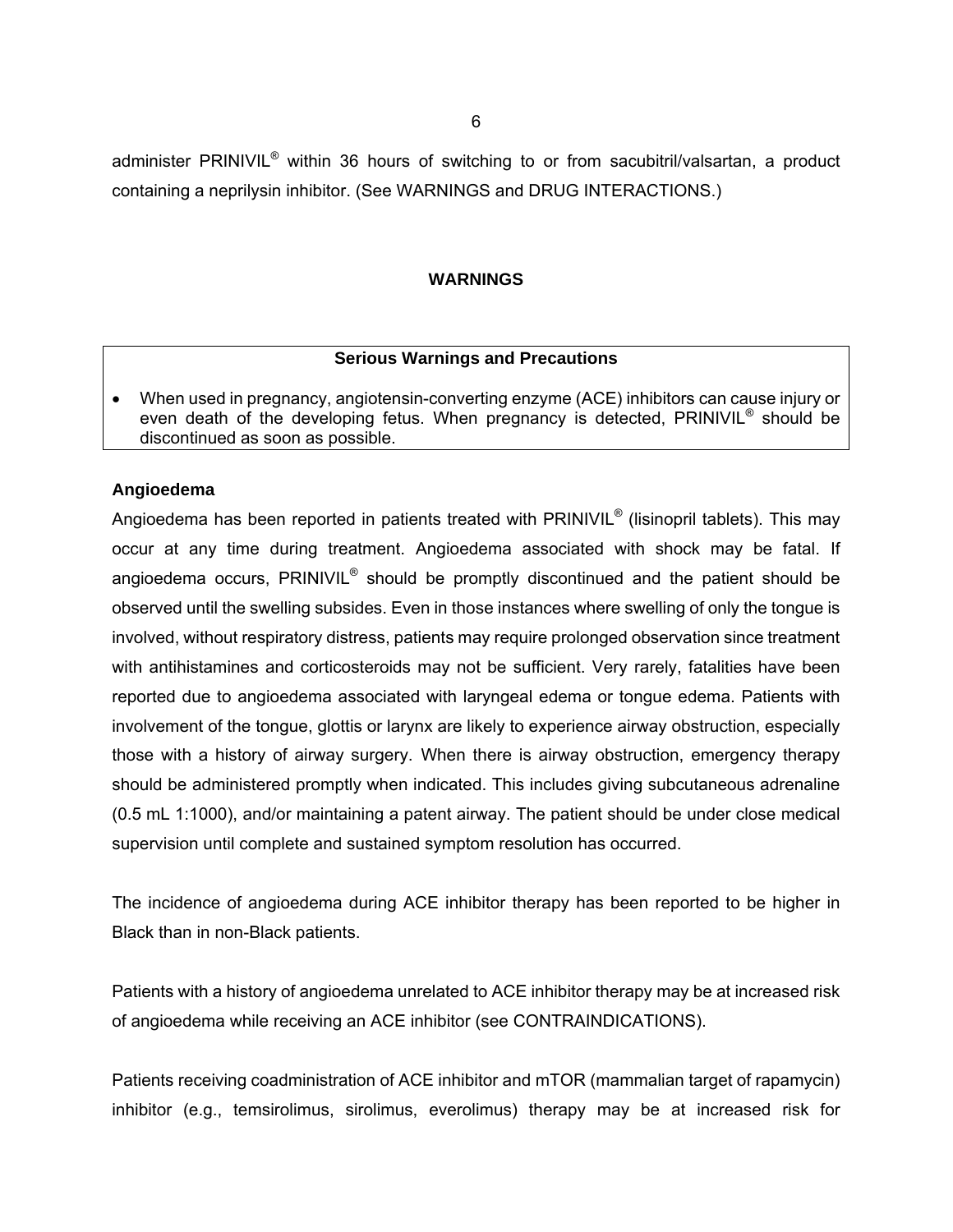7

angioedema. Caution should be used when these drugs are used concomitantly.

Patients receiving concomitant ACE inhibitor and neprilysin inhibitor therapy may be at increased risk for angioedema (see CONTRAINDICATIONS and DRUG INTERACTIONS).

#### **Hypotension**

Symptomatic hypotension has occurred after administration of PRINIVIL<sup>®</sup>, usually after the first or second dose or when the dose was increased. It is more likely to occur in patients who are volume-depleted by diuretic therapy, dietary salt restriction, dialysis, diarrhea, vomiting, or possibly in patients with renin-dependent renovascular hypertension (see DOSAGE AND ADMINISTRATION). In patients with severe congestive heart failure, with or without associated renal insufficiency, excessive hypotension has been observed and may be associated with oliguria and/or progressive azotemia, and rarely with acute renal failure and/or death. Because blood pressure could potentially fall, patients at risk for hypotension should start therapy under very close medical supervision, usually in a hospital. Such patients should be followed closely for the first two weeks of treatment and whenever the dose of lisinopril and/or diuretic is increased. Similar considerations apply to patients with ischemic heart or cerebrovascular disease in whom an excessive fall in blood pressure could result in a myocardial infarction or cerebrovascular accident (see ADVERSE REACTIONS).

If hypotension occurs, the patient should be placed in supine position and, if necessary, receive an intravenous infusion of normal saline. A transient hypotensive response may not be a contraindication to further doses. These can usually be given to hypertensive patients without difficulty once the blood pressure has increased after volume expansion. However, lower doses of PRINIVIL® and/or reduced concomitant diuretic therapy should be considered.

If hypotension occurs during treatment following acute myocardial infarction, consideration should be given to PRINIVIL<sup>®</sup> discontinuation (see ADVERSE REACTIONS, and DOSAGE AND ADMINISTRATION, Treatment Following Acute Myocardial Infarction).

In some patients with congestive heart failure who have normal or low blood pressure, additional lowering of systemic blood pressure may occur with PRINIVIL®. If hypotension occurs, a reduction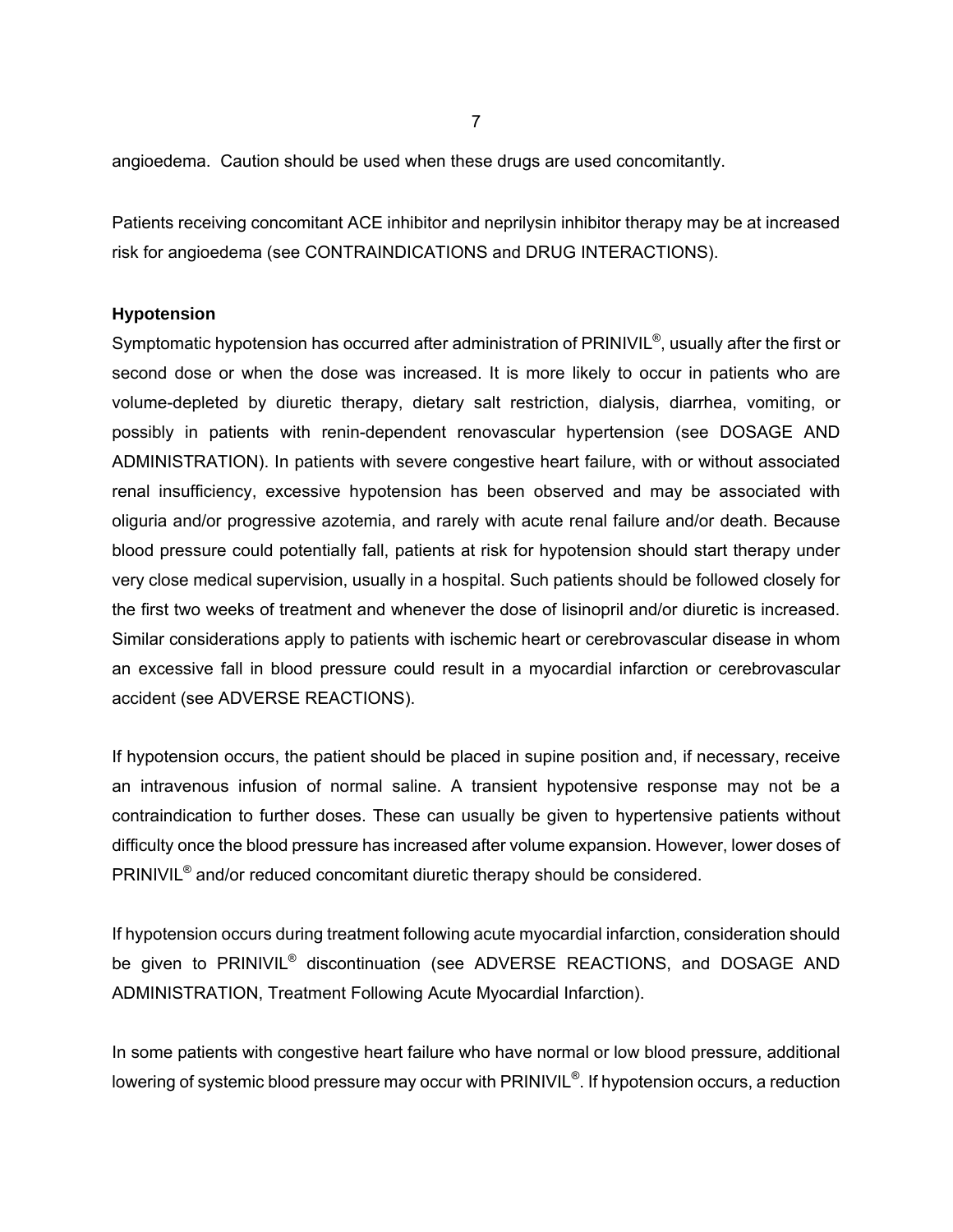of dose or discontinuation of therapy should be considered.

#### **Dual Blockade of the Renin-Angiotensin System (RAS)**

There is evidence that co-administration of angiotensin-converting enzyme inhibitors (ACEIs), such as PRINIVIL<sup>®</sup>, or of angiotensin receptor antagonists (ARBs) with aliskiren increases the risk of hypotension, syncope, stroke, hyperkalemia and deterioration of renal function, including renal failure, in patients with diabetes mellitus (type 1 or type 2) and/or moderate to severe renal impairment (GFR <60 ml/min/1.73 m<sup>2</sup>). Therefore, the use of PRINIVIL<sup>®</sup> in combination with aliskiren-containing drugs is contraindicated in these patients (see CONTRAINDICATIONS). Further, co-administration of ACEIs, including PRINIVIL®, with other agents blocking the RAS, such as ARBs or aliskiren-containing drugs, is generally not recommended in other patients, since such treatment has been associated with an increased incidence of severe hypotension, renal failure, and hyperkalemia.

#### **Neutropenia/Agranulocytosis**

Agranulocytosis and bone marrow depression have been caused by angiotensin-converting enzyme inhibitors. Several cases of agranulocytosis and neutropenia have been reported in which a causal relationship to lisinopril cannot be excluded. Current experience with the drug shows the incidence to be rare. Periodic monitoring of white blood cell counts should be considered, especially in patients with collagen vascular disease and renal disease.

### **Use in Pregnancy**

ACE inhibitors can cause fetal and neonatal morbidity and mortality when administered to pregnant women. When pregnancy is detected, PRINIVIL® should be discontinued as soon as possible.

The use of ACE inhibitors during the second and third trimesters of pregnancy has been associated with fetal and neonatal injury including hypotension, neonatal skull hypoplasia, anuria, reversible or irreversible renal failure, and death. Oligohydramnios has also been reported, presumably resulting from decreased fetal renal function, associated with fetal limb contractures, craniofacial deformation, and hypoplastic lung development.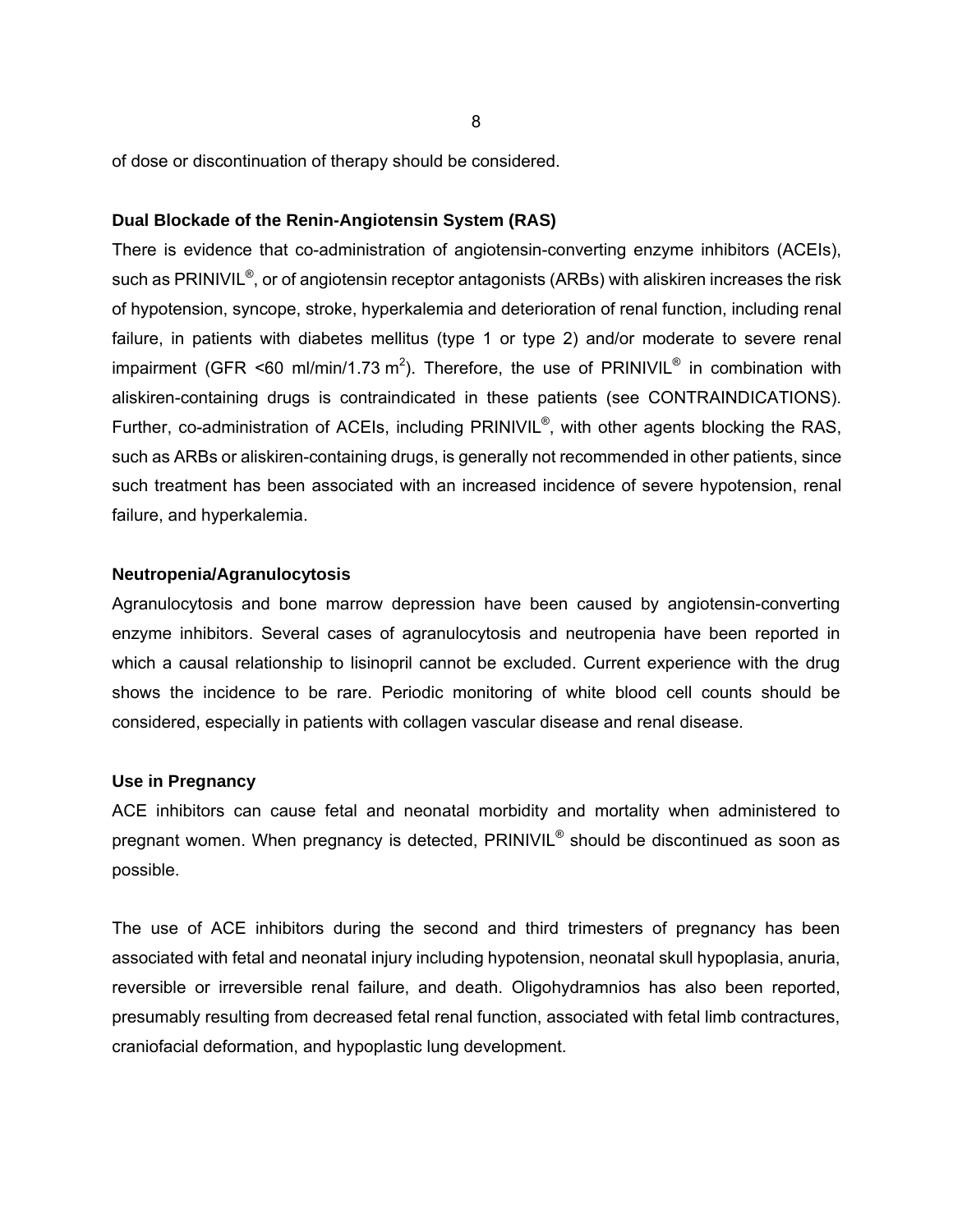Prematurity, and patent ductus arteriosus and other structural cardiac malformations, as well as neurologic malformations, have also been reported following exposure in the first trimester of pregnancy.

Infants with a history of *in utero* exposure to ACE inhibitors should be closely observed for hypotension, oliguria, and hyperkalemia. If oliguria occurs, attention should be directed toward support of blood pressure and renal perfusion. Exchange transfusion or dialysis may be required as a means of reversing hypotension and/or substituting for impaired renal function; however, limited experience with those procedures has not been associated with significant clinical benefit.

Lisinopril has been removed from the neonatal circulation by peritoneal dialysis with some clinical benefit and may, theoretically be removed by exchange transfusion, although there is no experience with the latter procedure.

**Animal Data:** Lisinopril was not teratogenic in mice treated on days 6–15 of gestation with up to 1000 mg/kg/day (625 times the maximum recommended human dose). There was an increase in fetal resorptions at doses down to 100 mg/kg; at doses of 1000 mg/kg this was prevented by saline supplementation. There was no fetotoxicity or teratogenicity in rats treated with up to 300 mg/kg/day (188 times the maximum recommended dose) of lisinopril at days 6–17 of gestation. In rats receiving lisinopril from day 15 of gestation through day 21 postpartum, there was an increased incidence in pup deaths on days 2–7 postpartum and a lower average body weight of pups on day 21 postpartum. The increase in pup deaths and decrease in pup weight did not occur with maternal saline supplementation.

Lisinopril, at doses up to 1 mg/kg/day, was not teratogenic when given throughout the organogenic period in saline supplemented rabbits. Saline supplementation (physiologic saline in place of tap water) was used to eliminate maternotoxic effects and enable evaluation of the teratogenic potential at the highest possible dosage level. The rabbit has been shown to be extremely sensitive to angiotensin-converting enzyme inhibitors (captopril and enalapril) with maternal and fetotoxic effects apparent at or below the recommended therapeutic dosage levels in man.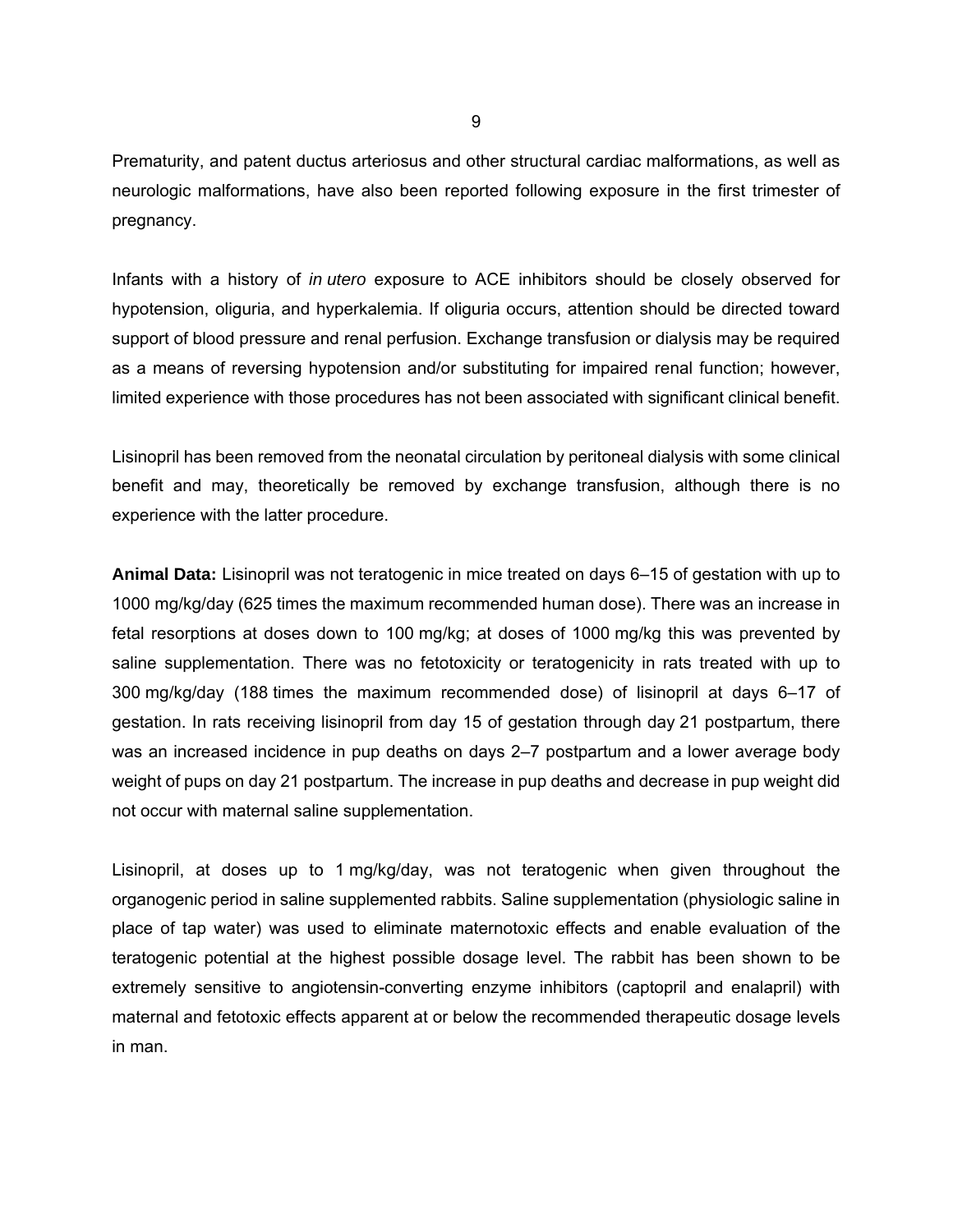Fetotoxicity was demonstrated in rabbits by an increased incidence of fetal resorptions at an oral dose of lisinopril of 1 mg/kg/day and by an increased incidence of incomplete ossification at the lowest dose tested (0.1 mg/kg/day). A single intravenous dose of 15 mg/kg of lisinopril administered to pregnant rabbits on gestation days 16, 21 or 26 resulted in 88% to 100% fetal death.

By whole body autoradiography, radioactivity was found in the placenta following administration of labelled lisinopril to pregnant rats, but none was found in the fetuses.

#### **Use in Nursing Mothers**

The presence of concentrations of ACE inhibitor have been reported in human milk. Use of ACE inhibitors is not recommended during breast-feeding.

#### **PRECAUTIONS**

#### **Renal Impairment**

As a consequence of inhibiting the renin-angiotensin-aldosterone system, changes in renal function have been seen in susceptible individuals. In patients whose renal function may depend on the activity of the renin-angiotensin-aldosterone system, such as patients with bilateral renal artery stenosis, unilateral renal artery stenosis to a solitary kidney, or severe congestive heart failure, treatment with agents that inhibit this system has been associated with oliguria, progressive azotemia, and rarely, acute renal failure and/or death. In susceptible patients, concomitant diuretic use may further increase risk.

The use of ACEIs – including PRINIVIL<sup>®</sup> – or ARBs with aliskiren-containing drugs is contraindicated in patients with moderate to severe renal impairment (GFR <60 ml/min/1.73 m<sup>2</sup>) (see CONTRAINDICATIONS and DRUG INTERACTIONS, Dual Blockade of the Renin-Angiotensin System (RAS) with ACEIs, ARBs or aliskiren-containing drugs).

In acute myocardial infarction, treatment with lisinopril should not be initiated in patients with evidence of renal dysfunction, defined as serum creatinine concentration exceeding 177 µmol/L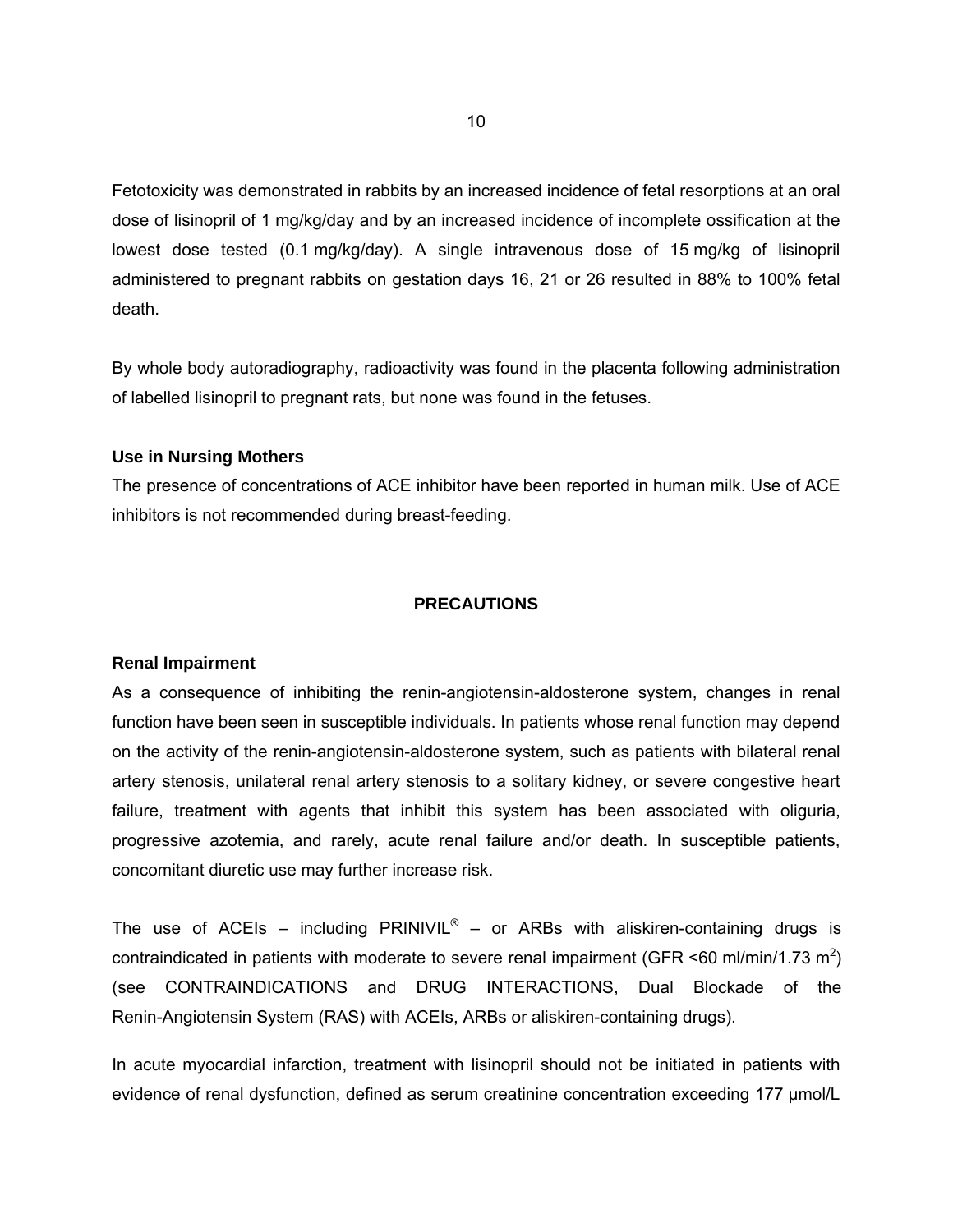and/or proteinuria exceeding 500 mg/24 hour. If renal dysfunction develops during treatment with PRINIVIL<sup>®</sup> (lisinopril tablets) (serum creatinine concentration exceeding 265 µmol/L or a doubling from the pre-treatment value), then the physician should consider withdrawal of PRINIVIL®.

Use of PRINIVIL<sup>®</sup> should include appropriate assessment of renal function.

## **Hypotension Following Acute Myocardial Infarction**

Lisinopril treatment following acute myocardial infarction must not be initiated in patients at risk of further serious hemodynamic deterioration after vasodilator treatment. These include patients with systolic blood pressure of 100 mmHg or lower or those in cardiogenic shock.

During the first three days following the infarction, dosage reduction should occur if systolic blood pressure is between 100 and 120 mmHg (see DOSAGE AND ADMINISTRATION, Treatment Following Acute Myocardial Infarction).

Patients with myocardial infarction in the GISSI-3 study treated with PRINIVIL® had a higher (9.0% vs 3.7%) incidence of persistent hypotension (systolic blood pressure less than 90 mmHg for more than 1 hour) than patients treated with placebo.

## **Hyperkalemia**

In clinical trials hyperkalemia (serum potassium >5.7 mEq/L) occurred in approximately 2.2% of hypertensive patients and 4.0% of patients with congestive heart failure. In most cases these were isolated values which resolved despite continued therapy. Hyperkalemia was a cause of discontinuation of therapy in approximately 0.1% of hypertensive patients. Risk factors for the development of hyperkalemia include renal insufficiency, diabetes mellitus, and concomitant use of potassium-sparing diuretics (e.g., spironolactone, triamterene, or amiloride), potassium supplements, potassium-containing salt substitutes or other drugs that may increase serum potassium (e.g., trimethoprim-containing products) (see also DRUG INTERACTIONS, Agents Increasing Serum Potassium).

The use of potassium supplements, potassium-sparing diuretics, potassium-containing salt substitutes or other drugs that may increase serum potassium, particularly in patients with impaired renal function may lead to a significant increase in serum potassium. Hyperkalemia can cause serious, sometimes fatal, arrhythmias.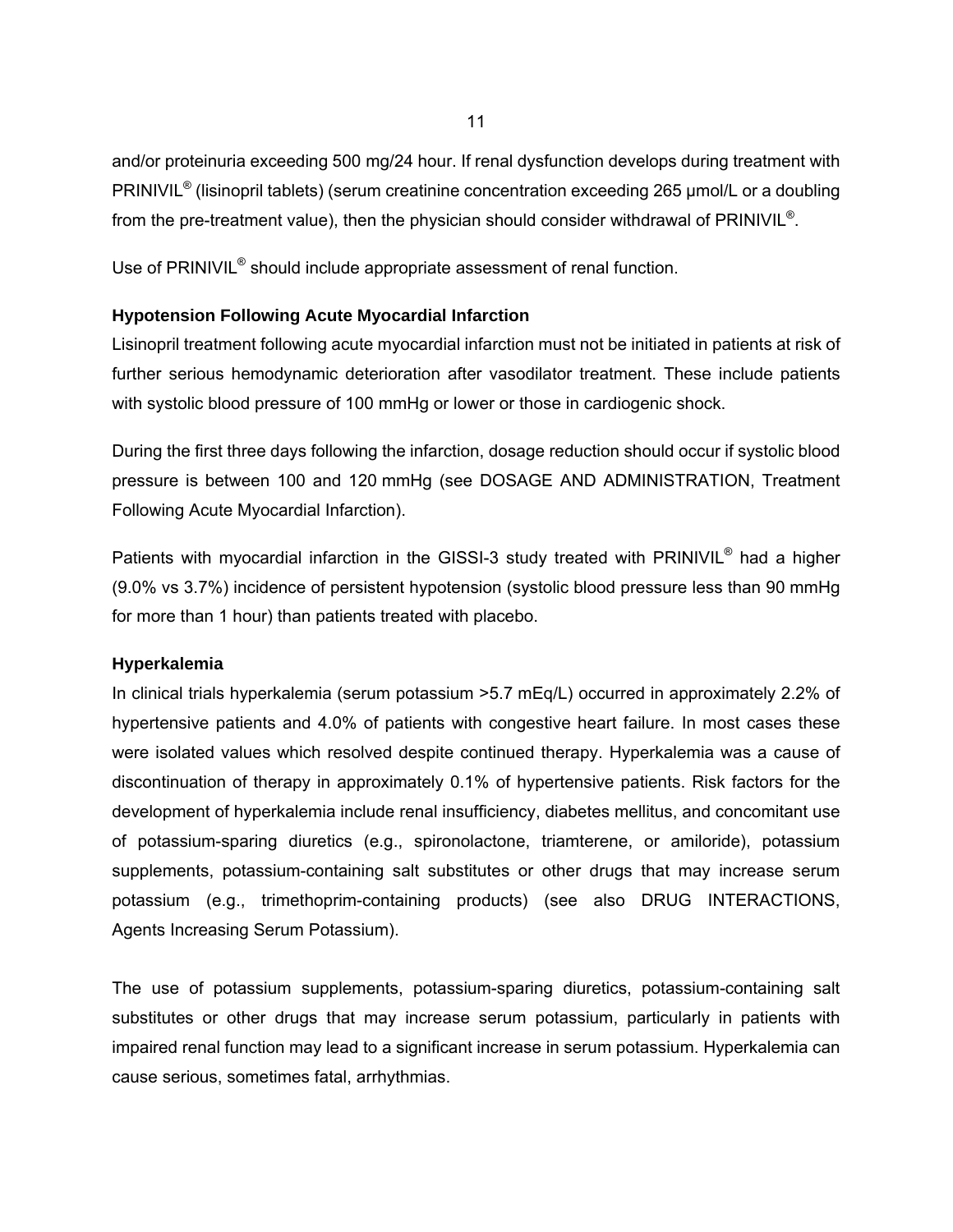If concomitant use of PRINIVIL<sup>®</sup> and any of the above-mentioned agents is deemed appropriate, they should be used with caution and with frequent monitoring of serum potassium.

### **Hypoglycemia**

Diabetic patients treated with oral antidiabetic agents or insulin starting an ACE inhibitor should be told to closely monitor for hypoglycemia, especially during the first month of combined use. In addition, hypoglycemia appeared to be more likely to occur during the first weeks of combined treatment and in patients with renal impairment (see DRUG INTERACTIONS).

### **Valvular Stenosis, Hypertrophic Cardiomyopathy**

There is concern on theoretical grounds that patients with aortic stenosis or hypertrophic cardiomyopathy might be at particular risk of decreased coronary perfusion when treated with vasodilators.

PRINIVIL® should be given with caution to these patients.

### **Surgery/Anesthesia**

In patients undergoing major surgery or during anesthesia with agents that produce hypotension, lisinopril blocks angiotensin II formation, secondary to compensatory renin release. If hypotension occurs and is considered to be due to this mechanism, it can be corrected by volume expansion.

#### **Patients with Impaired Liver Function**

Hepatitis, jaundice (hepatocellular and/or cholestatic), elevations of liver enzymes and/or serum bilirubin have occurred during therapy with lisinopril in patients with or without pre-existing liver abnormalities (see ADVERSE REACTIONS). In most cases the changes were reversed on discontinuation of the drug.

Should the patient receiving PRINIVIL® experience any unexplained symptoms (see INFORMATION FOR PATIENTS), particularly during the first weeks or months of treatment, it is recommended that a full set of liver function tests and any other necessary investigation be carried out. Discontinuation of PRINIVIL<sup>®</sup> should be considered when appropriate.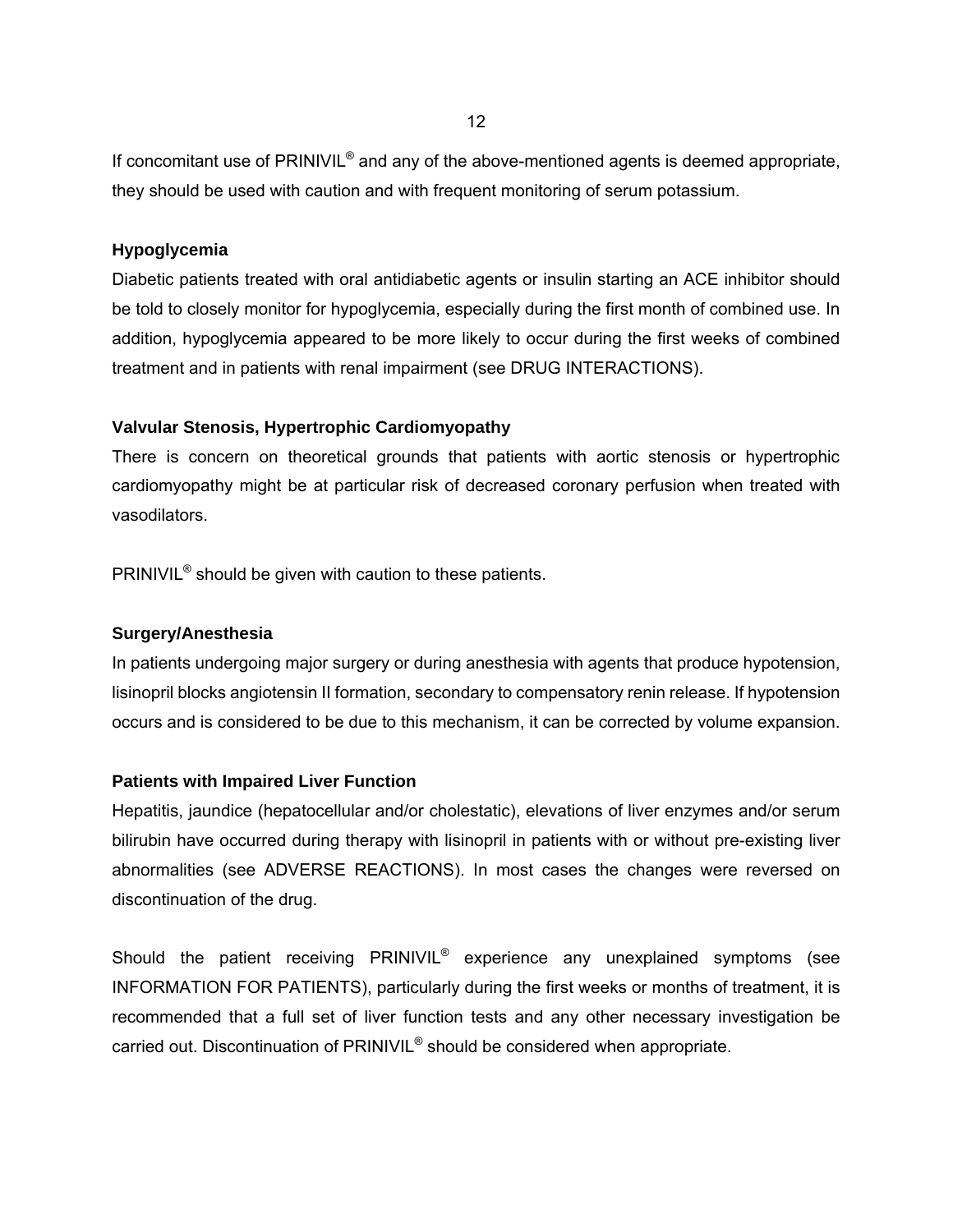There are no adequate studies in patients with cirrhosis and/or liver dysfunction. PRINIVIL<sup>®</sup> should be used with particular caution in patients with pre-existing liver abnormalities. In such patients, baseline liver function tests should be obtained before administration of the drug and close monitoring of response and metabolic effects should apply.

### **Cough**

A dry, persistent cough, which usually disappears only after withdrawal or lowering of the dose of PRINIVIL® has been reported.

Such a possibility should be considered as part of the differential diagnosis of the cough.

### **Use in the Elderly**

In general, blood pressure response and adverse experiences were similar in younger and older patients given similar doses of PRINIVIL®. Pharmacokinetic studies, however, indicate that maximum blood levels and area under the plasma concentration time curve (AUC) are doubled in older patients so that dosage adjustments should be made with particular caution (see DOSAGE AND ADMINISTRATION).

#### **Use in Children**

Antihypertensive effects of lisinopril have been established in hypertensive pediatric patient aged 6 to 16 years. There are no data of the effects of lisinopril in hypertensive patients under the age of 6 or in patients with glomerular filtration rate < 30 mL/min/1.73 m<sup>2</sup>. (See ACTION AND CLINICAL PHARMACOLOGY, Pharmacodynamics, and Pharmacokinetics, and DOSAGE AND ADMINISTRATION, Pediatric Patients.)

## **Anaphylactoid Reactions during Membrane Exposure**

Anaphylactoid reactions have been reported in patients dialysed with high-flux membranes (e.g., polyacrylonitrile [PAN]) and treated concomitantly with an ACE inhibitor. Dialysis should be stopped immediately if symptoms such as nausea, abdominal cramps, burning, angioedema, shortness of breath and severe hypotension occur. Symptoms are not relieved by antihistamines. In these patients, consideration should be given to using a different type of dialysis membrane or a different class of antihypertensive agent.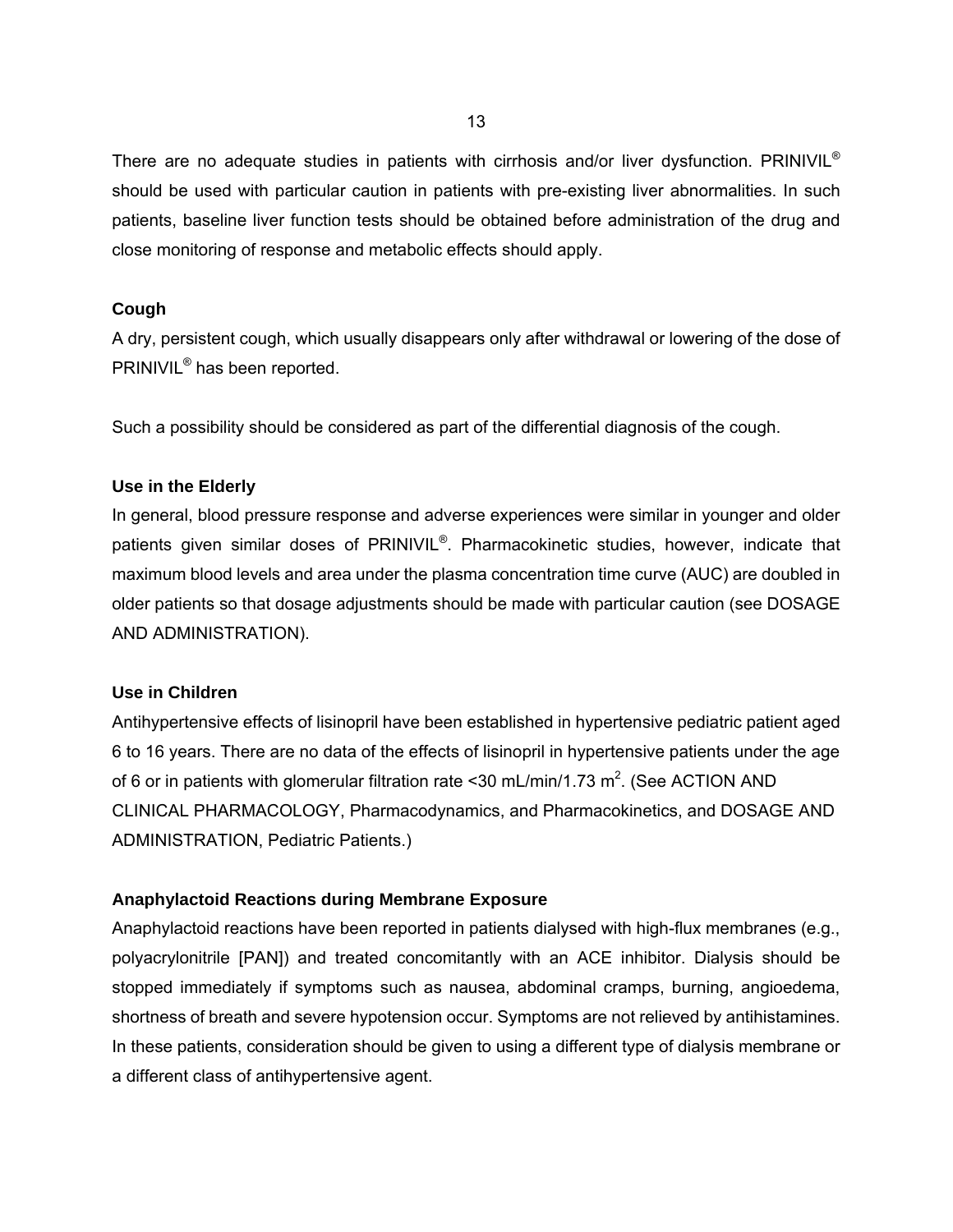#### **Anaphylactoid Reactions during LDL Apheresis**

Rarely, patients receiving ACE inhibitors during low density lipoprotein (LDL)-apheresis with dextran sulfate have experienced life-threatening anaphylactoid reactions. These reactions were avoided by temporarily withholding ACE inhibitor therapy prior to each apheresis.

#### **Anaphylactoid Reactions during Hymenoptera Desensitization**

There have been isolated reports of patients experiencing sustained life-threatening anaphylactoid reactions while receiving ACE inhibitors during desensitizing treatment with hymenoptera (bees, wasp) venom. In the same patients, these reactions have been avoided when ACE inhibitors were temporarily withheld for at least 24 hours, but they have reappeared upon inadvertent rechallenge.

### **DRUG INTERACTIONS**

#### **Hypotension—Patients on Diuretic Therapy**

Patients on diuretics and especially those in whom diuretic therapy was recently instituted, may occasionally experience an excessive reduction of blood pressure after initiation of therapy with lisinopril. The possibility of symptomatic hypotension with lisinopril can be minimized by discontinuing the diuretic prior to initiation of treatment with lisinopril and/or lowering the initial dose of lisinopril (see WARNINGS, Hypotension and DOSAGE AND ADMINISTRATION).

#### **Agents Increasing Serum Potassium**

Since lisinopril decreases aldosterone production, elevation of serum potassium may occur. Potassium sparing diuretics such as spironolactone, triamterene or amiloride, or potassium supplements should be given only for documented hypokalemia and with caution and with frequent monitoring of serum potassium since they may lead to a significant increase in serum potassium. Potassium-containing salt substitutes or other drugs that may increase serum potassium (e.g., trimethoprim-containing products) should also be used with caution (see also PRECAUTIONS, Hyperkalemia).

#### **Gold**

Nitritoid reactions (symptoms include facial flushing, nausea, vomiting and hypotension) have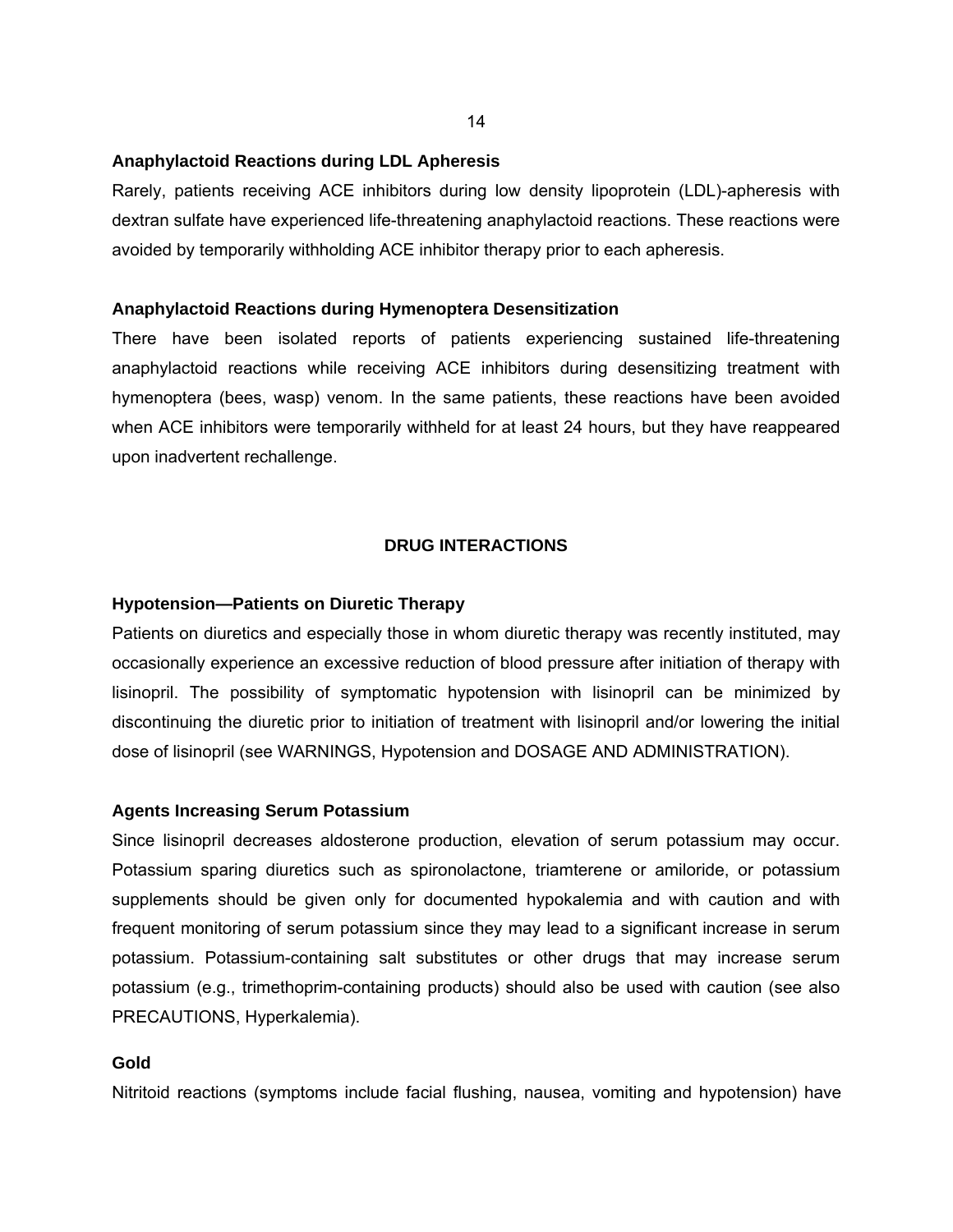been reported rarely in patients on therapy with injectable gold (sodium aurothiomalate) and concomitant ACE inhibitor therapy including lisinopril.

#### **Agents Causing Renin Release**

The antihypertensive effect of  $PRINIVIL<sup>®</sup>$  is augmented by antihypertensive agents that cause renin release (e.g., diuretics).

## **Agents Affecting Sympathetic Activity**

Agents affecting sympathetic activity (e.g., ganglionic blocking agents or adrenergic neuron blocking agents) may be used with caution. Beta-adrenergic blocking drugs add some further antihypertensive effect to lisinopril.

### **NSAIDs**

Non-steroidal anti-inflammatory drugs (NSAIDs) including selective cyclooxygenase-2 inhibitors (COX-2 inhibitors) may reduce the effect of diuretics and other antihypertensive drugs. Therefore, the antihypertensive effect of ACE inhibitors or angiotensin II receptor antagonists may be attenuated by NSAIDs including selective COX-2 inhibitors.

In some patients with compromised renal function (e.g., elderly patients or patients who are volume-depleted including those on diuretic therapy) who are being treated with NSAIDs including selective COX-2 inhibitors, the co-administration of ACE inhibitors or angiotensin II receptor antagonists may result in further deterioration of renal function. Cases of acute renal failure, usually reversible, have been reported. This combination should therefore be administered with caution in this patient population.

Indomethacin may diminish the antihypertensive efficacy of concomitantly-administered PRINIVII<sup>®</sup>

# **Dual Blockade of the Renin-Angiotensin System (RAS) with ACEIs, ARBs or aliskiren-containing drugs**

Dual Blockade of the Renin-Angiotensin System with ACEIs, ARBs or aliskiren-containing drugs is contraindicated in patients with diabetes and/or renal impairment, and is generally not recommended in other patients, since such treatment has been associated with an increased incidence of severe hypotension, renal failure, and hyperkalemia. See CONTRAINDICATIONS,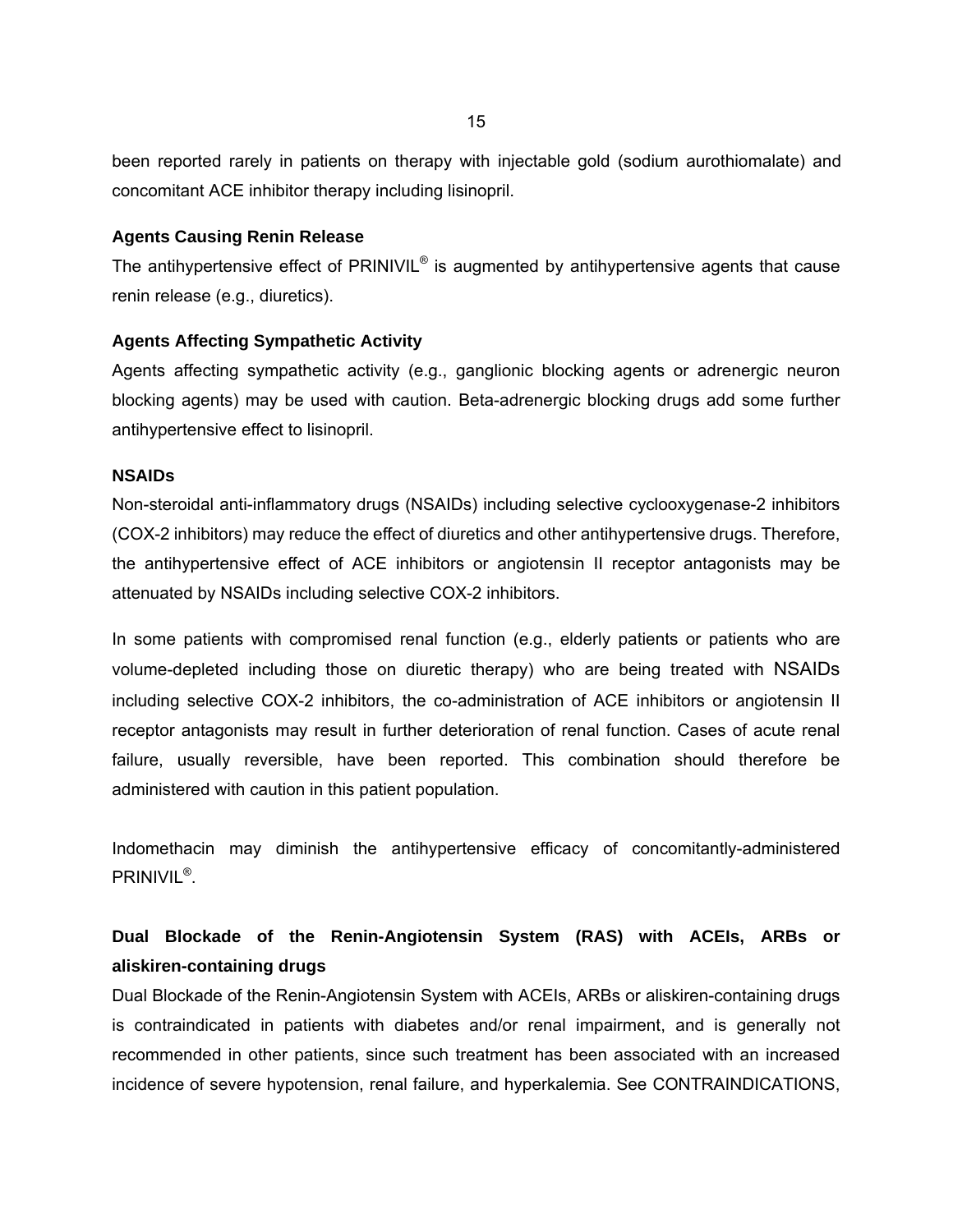WARNINGS, PRECAUTIONS, Dual Blockade of the Renin-Angiotensin System (RAS).

## **Lithium Salts**

As with other drugs which eliminate sodium, the lithium elimination may be reduced. Therefore, the serum lithium levels should be monitored carefully if lithium salts are to be administered.

## **Mammalian Target of Rapamycin (mTOR) Inhibitors**

Patients taking concomitant mTOR inhibitor (e.g., temsirolimus, sirolimus, everolimus) therapy may be at increased risk for angioedema. Caution should be used when these drugs are used concomitantly (see WARNINGS).

#### **Neprilysin Inhibitors**

Patients taking a concomitant neprilysin inhibitor (e.g., sacubitril) may be at increased risk for angioedema (see CONTRAINDICATIONS and WARNINGS).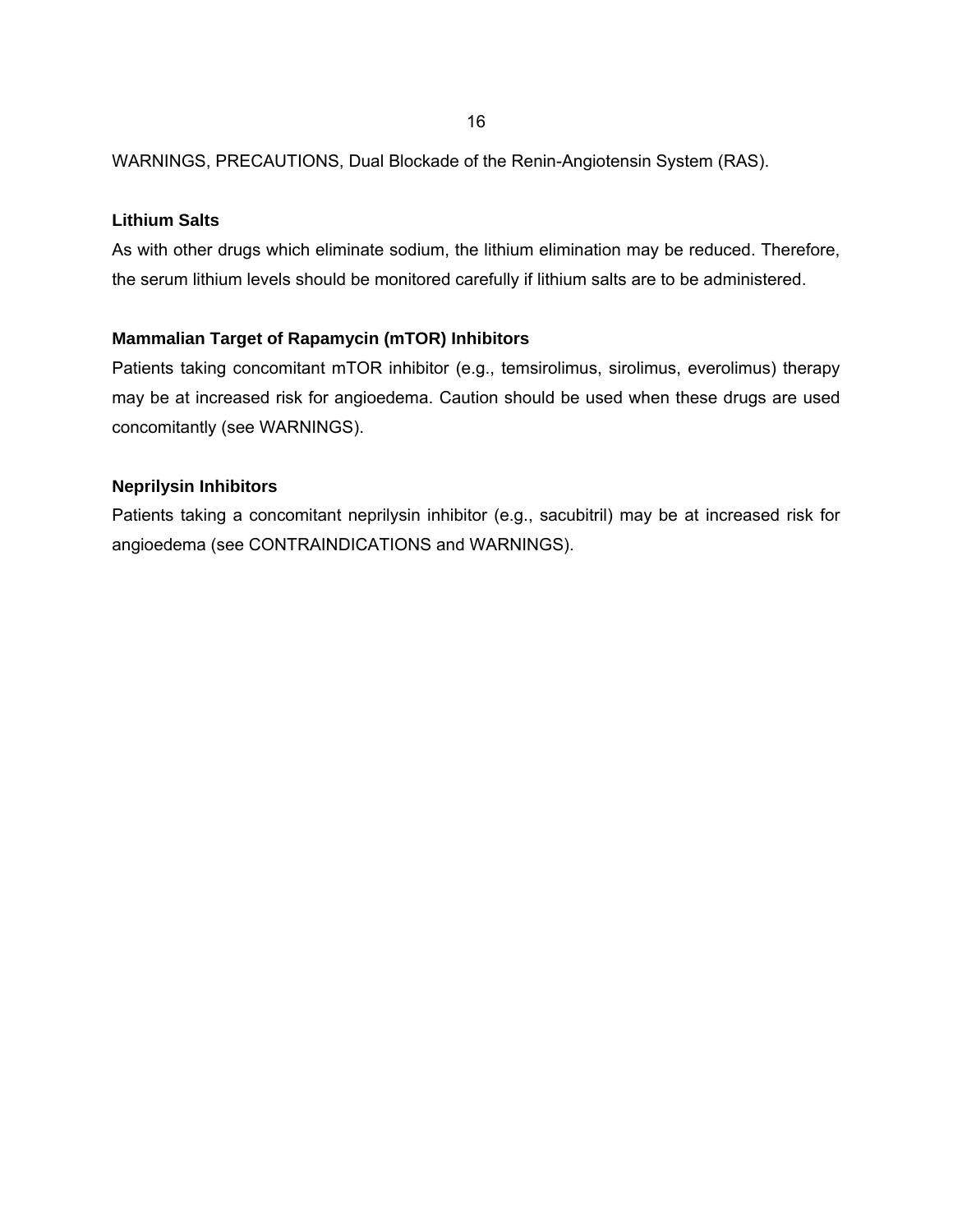### **INFORMATION FOR PATIENTS**

#### **Angioedema**

Angioedema, including laryngeal edema, may occur especially following the first dose of lisinopril. Patients should be so advised and told to report immediately any signs or symptoms suggesting angioedema (swelling of face, extremities, eyes, lips, tongue, difficulty in breathing) and to take no more drug until they have consulted with the prescribing physician.

#### **Hypotension**

Patients should be cautioned to report lightheadedness especially during the first few days of therapy. If actual syncope occurs, the patients should be told to discontinue the drug until they have consulted with the prescribing physician.

All patients should be cautioned that excessive perspiration and dehydration may lead to an excessive fall in blood pressure because of reduction in fluid volume. Other causes of volume-depletion such as vomiting or diarrhea may also lead to a fall in blood pressure; patients should be advised to consult with their physician.

#### **Neutropenia**

Patients should be told to report promptly any indication of infection (e.g., sore throat, fever) which may be a sign of neutropenia.

#### **Impaired Liver Function**

Patients should be advised to return to the physician if he/she experiences any symptoms possibly related to liver dysfunction. This would include "viral-like symptoms" in the first weeks to months of therapy (such as fever, malaise, muscle pain, rash or adenopathy which are possible indicators of hypersensitivity reactions), or if abdominal pain, nausea or vomiting, loss of appetite, jaundice, itching or any other unexplained symptoms occur during therapy.

#### **Hyperkalemia**

Patients should be told not to use salt substitutes containing potassium or other drugs that may increase serum potassium without consulting their physician.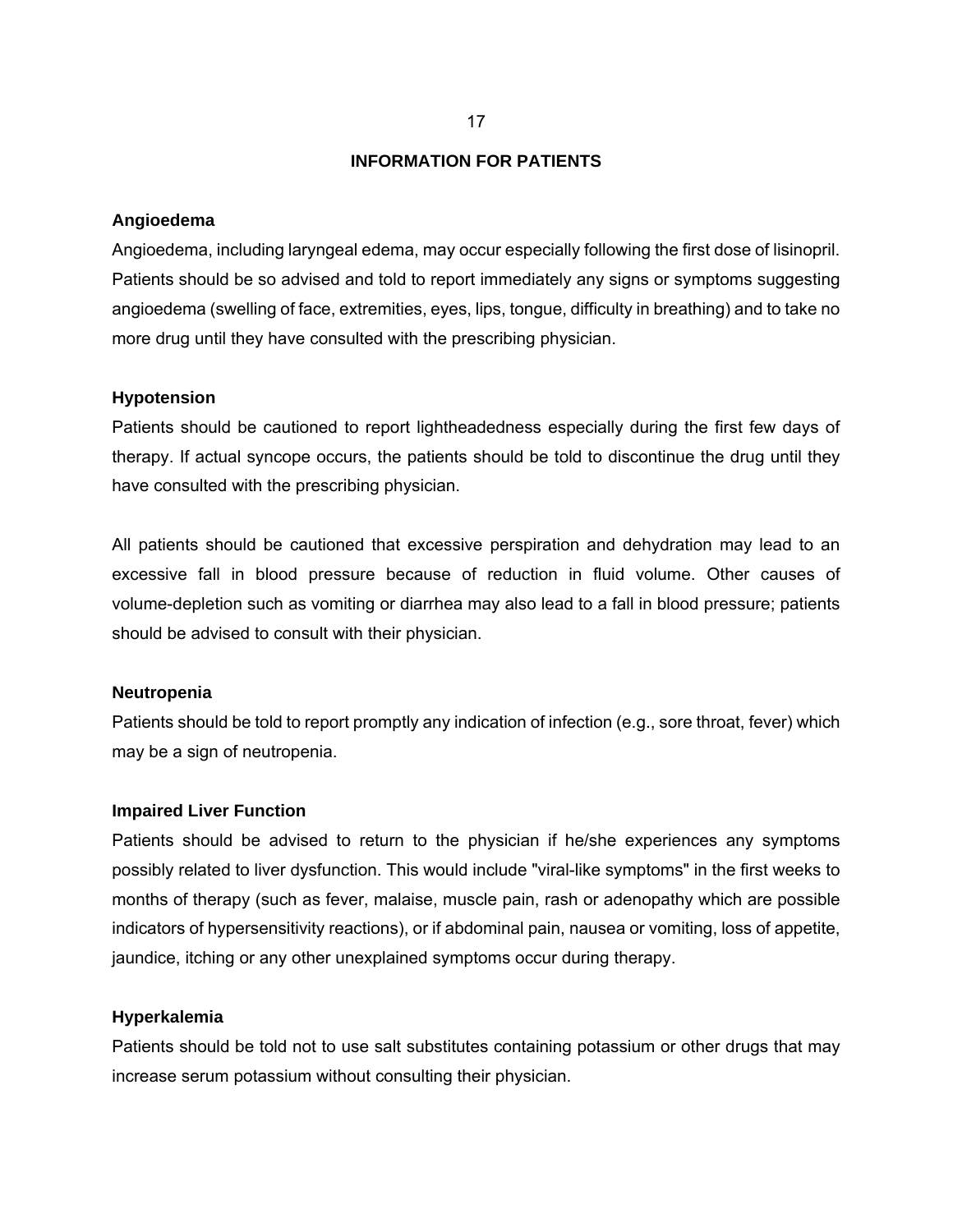### **Pregnancy**

Patients should be advised to stop taking the medication and to report promptly to their physician if they become pregnant, since the use of PRINIVIL<sup>®</sup> during pregnancy can cause injury and even death of the developing fetus.

#### **Nursing Mothers**

Patients should be advised not to breast-feed while taking PRINIVIL®, as it is possible that PRINIVIL® passes into breast milk.

**NOTE:** As with many other drugs, certain advice to patients being treated with PRINIVIL® is warranted. This information is intended to aid in the safe and effective use of this medication. It is not a disclosure of all possible adverse or intended effects.

## **ADVERSE REACTIONS**

In controlled clinical trials involving 3269 patients (2633 patients with hypertension and 636 patients with congestive heart failure), the most frequent clinical adverse reactions were: dizziness (4.4%), headache (5.6%), asthenia/fatigue (2.7%), diarrhea (1.8%) and cough (3.0%), all of which were more frequent than in placebo-treated patients. Discontinuation of therapy was required in 5.9% of patients.

For adverse reactions which occurred in hypertensive patients and patients with congestive heart failure treated with PRINIVIL<sup>®</sup> (lisinopril tablets) in controlled clinical trials, comparative incidence data are listed in the table below.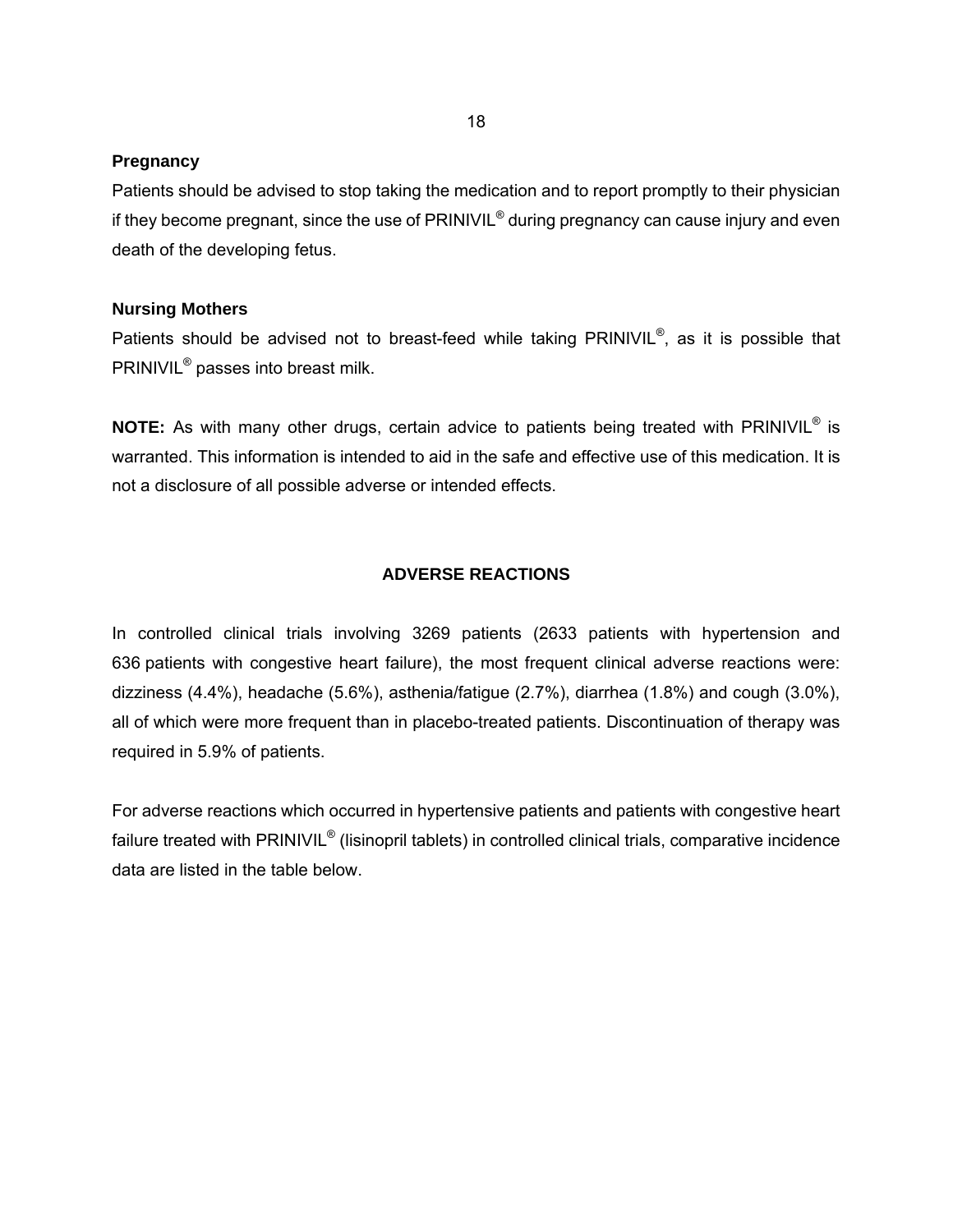## **INCIDENCE OF ADVERSE REACTIONS OCCURRING IN PATIENTS TREATED WITH PRINIVIL® IN CONTROLLED CLINICAL TRIALS**

|                     | <b>HYPERTENSION</b><br>(2633 PATIENTS)<br>$\%$ | <b>CONGESTIVE</b><br><b>HEART FAILURE</b><br>(636 PATIENTS)<br>% |
|---------------------|------------------------------------------------|------------------------------------------------------------------|
| Cardiovascular      |                                                |                                                                  |
| Hypotension         | 0.8                                            | 5.2                                                              |
| Orthostatic effects | 0.9                                            | 1.3                                                              |
| Chest pain          | 1.1                                            | 7.4                                                              |
| Angina              | 0.3                                            | 3.8                                                              |
| Edema               | 0.6                                            | 2.5                                                              |
| Palpitation         | 0.8                                            | 1.9                                                              |
| Rhythm disturbances | 0.5                                            | 0.6                                                              |
| Gastrointestinal    |                                                |                                                                  |
| Diarrhea            | 1.8                                            | 6.1                                                              |
| Nausea              | 1.9                                            | 4.9                                                              |
| Vomiting            | 1.1                                            | 2.4                                                              |
| Dyspepsia           | 0.5                                            | 1.9                                                              |
| Anorexia            | 0.4                                            | 1.4                                                              |
| Constipation        | 0.2                                            | 0.8                                                              |
| Flatulence          | 0.3                                            | 0.5                                                              |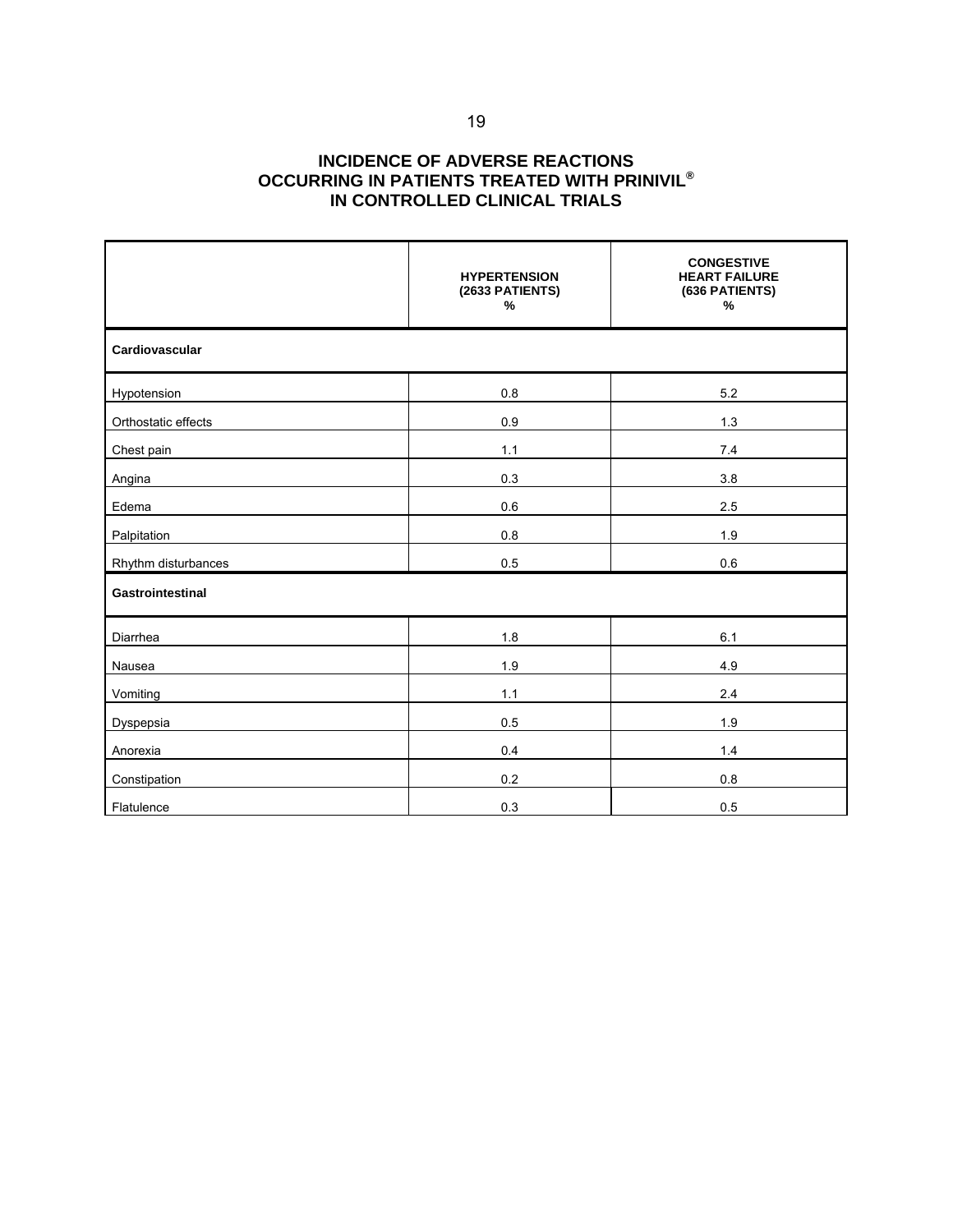|                       | <b>HYPERTENSION</b><br>(2633 PATIENTS)<br>$\%$ | <b>CONGESTIVE</b><br><b>HEART FAILURE</b><br>(636 PATIENTS)<br>$\%$ |
|-----------------------|------------------------------------------------|---------------------------------------------------------------------|
| <b>Nervous System</b> |                                                |                                                                     |
| <b>Dizziness</b>      | 4.4                                            | 14.2                                                                |
| Headache              | 5.6                                            | 4.6                                                                 |
| Paresthesia           | 0.5                                            | 2.8                                                                 |
| Depression            | $0.7\,$                                        | 1.1                                                                 |
| Somnolence            | 0.8                                            | 0.6                                                                 |
| Insomnia              | 0.3                                            | 2.4                                                                 |
| Vertigo               | 0.2                                            | 0.2                                                                 |
| <b>Respiratory</b>    |                                                |                                                                     |
| Cough                 | 3.0                                            | 6.4                                                                 |
| Dyspnea               | 0.4                                            | 7.4                                                                 |
| Orthopnea             | 0.1                                            | 0.9                                                                 |
| Dermatologic          |                                                |                                                                     |
| Rash                  | 1.0                                            | 5.0                                                                 |
| Pruritus              | 0.5                                            | 1.4                                                                 |
| Musculoskeletal       |                                                |                                                                     |
| Muscle cramps         | 0.5                                            | 2.2                                                                 |
| Back pain             | 0.5                                            | 1.7                                                                 |
| Leg pain              | 0.1                                            | 1.3                                                                 |
| Shoulder pain         | 0.2                                            | 0.8                                                                 |
| Other                 |                                                |                                                                     |
| Asthenia/Fatigue      | $2.7\,$                                        | 7.1                                                                 |
| Blurred vision        | $0.3\,$                                        | 1.1                                                                 |
| Fever                 | $0.3\,$                                        | $1.1$                                                               |
| Flushing              | 0.3                                            | 0.3                                                                 |
| Gout                  | $0.2\,$                                        | $1.7$                                                               |
| Decreased libido      | 0.2                                            | 0.2                                                                 |
| Malaise               | $0.3\,$                                        | $1.1$                                                               |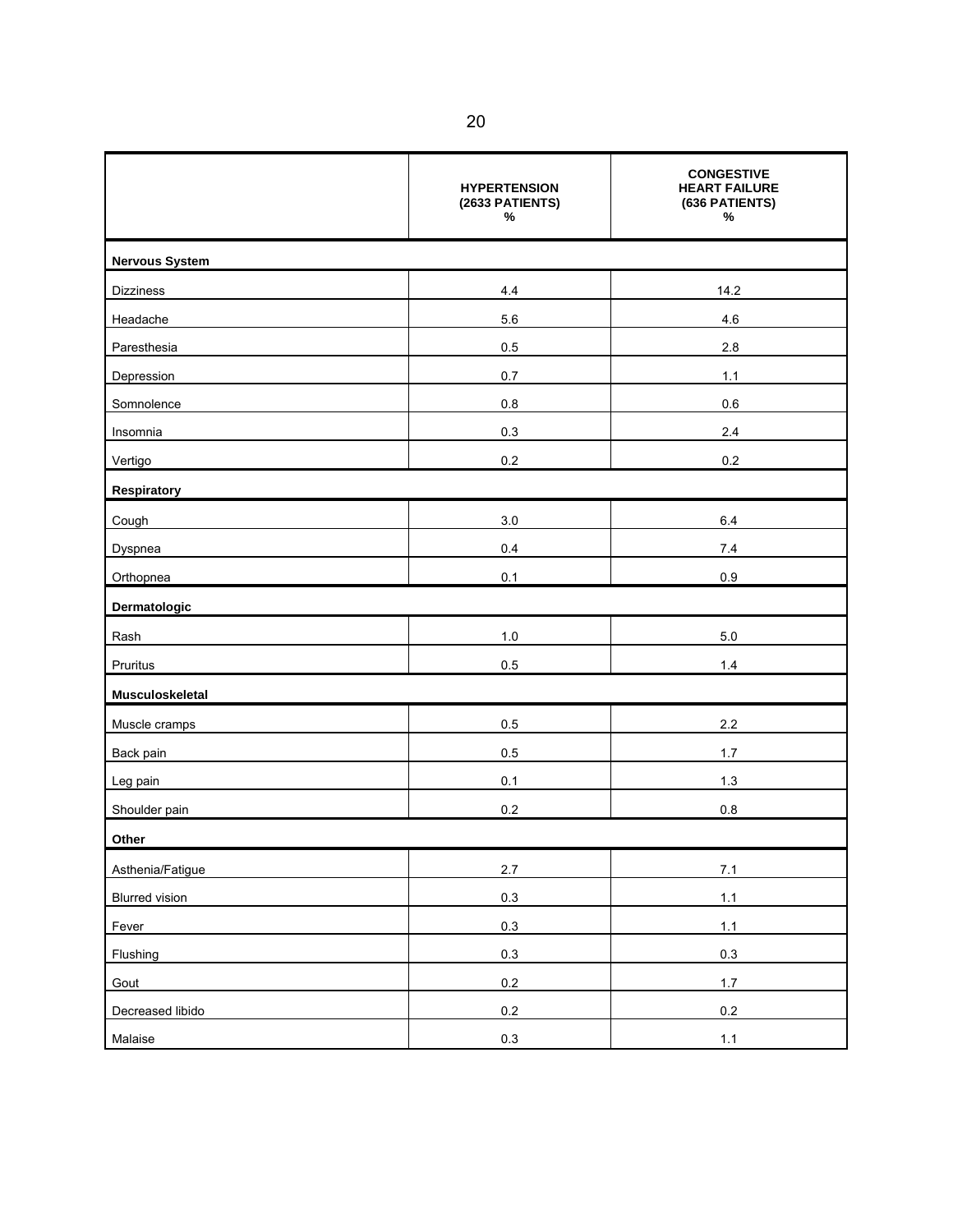### **Angioedema**

Angioedema has been reported in patients receiving PRINIVIL® (0.1%). Angioedema associated with laryngeal edema may be fatal. If angioedema of the face, extremities, lips, tongue, glottis and/or larynx occurs, treatment with PRINIVIL<sup>®</sup> should be discontinued and appropriate therapy instituted immediately (see WARNINGS, Angioedema).

In very rare cases intestinal angioedema has been reported with angiotensin-converting enzyme inhibitors, including lisinopril.

#### **Hypotension**

In hypertensive patients, hypotension occurred in 0.8% and syncope occurred in 0.2% of patients. Hypotension or syncope was a cause for discontinuation of therapy in 0.3% of hypertensive patients (see WARNINGS).

In patients with congestive heart failure, hypotension occurred in 5.2% and syncope occurred in 1.7% of patients. Hypotension and dizziness were causes for discontinuation of therapy in 1.7% of these patients.

#### **Treatment Following Acute Myocardial Infarction**

In a controlled, open trial, involving 19,394 acute myocardial infarction patients (GISSI-3, see INDICATIONS AND CLINICAL USE, Treatment Following Acute Myocardial Infarction), comparing lisinopril alone, transdermal glycerol trinitrate, lisinopril and transdermal glycerol trinitrate, or control (no treatment), the most frequent in-hospital adverse events at 6 weeks were as follows: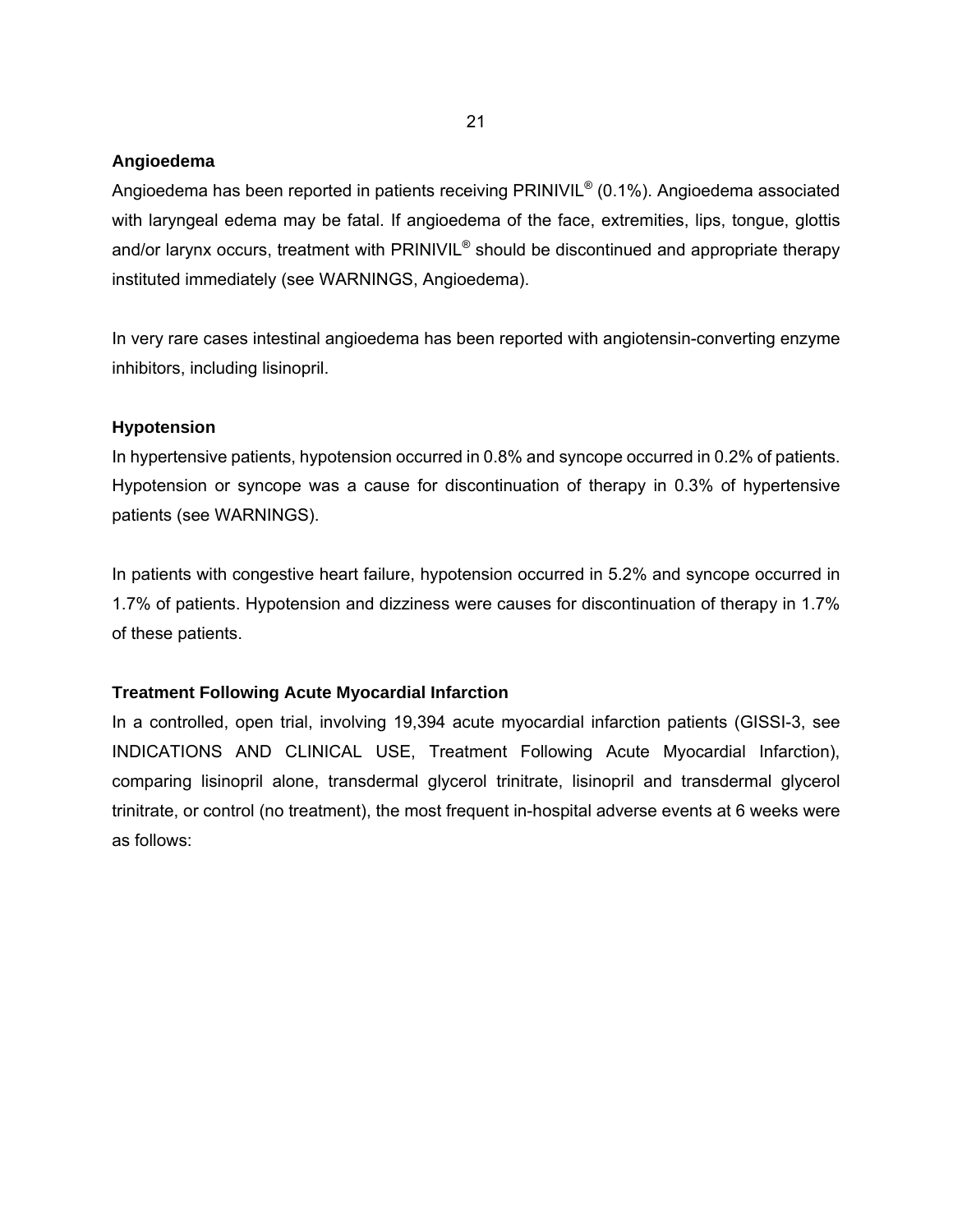|                                   | Control    | Lisinopril | Lisinopril + GTN | GTN alone |
|-----------------------------------|------------|------------|------------------|-----------|
| Event                             | $n = 4729$ | $n = 4713$ | $n = 4722$       | n=4731    |
|                                   | $\%$       | $\%$       | $\%$             | $\%$      |
| Persistent hypotension            | 3.6        | 8.8        | 9.3              | 3.9       |
| Shock                             | 2.5        | 2.8        | 2.2              | 1.9       |
| Renal dysfunction                 | 1.1        | 2.4        | 2.4              | 1.1       |
| <b>Stroke</b>                     | 0.6        | 0.6        | 0.9              | 0.8       |
| Re-infarction                     | 2.2        | 2.2        | 2.2              | 1.9       |
| Hemorrhagic events                | 1.2        | $1.3$      | 1.1              | 0.9       |
| Post-infarction angina            | 13.2       | 13.9       | 12.3             | 11.8      |
| Ventricular fibrillation          | 3.1        | 2.5        | 2.4              | 2.2       |
| Sustained ventricular tachycardia | 2.5        | 2.1        | 1.8              | 2.3       |
| Atrial flutter or fibrillation    | 6.4        | 6.3        | 5.3              | 5.7       |
| Complete atrioventricular block   | 2.4        | 2.9        | 2.5              | 2.1       |
| Asystole                          | 1.2        | 1.2        | 1.3              | 1.2       |
| Intraventricular septal rupture   | 0.3        | 0.4        | 0.2              | 0.2       |
| Papillary muscle rupture          | 0.3        | 0.4        | 0.5              | 0.4       |
| Late CHF (>4 days)                | 4.5        | 4.5        | 4.2              | 4.2       |

## **Other Events in Controlled Clinical Trials or Post-Marketing Experience**

Additional adverse reactions which were reported rarely, either during controlled clinical trials or after the drug was marketed, include:

## **Cardiovascular**

- Myocardial infarction or cerebrovascular accident possibly secondary to excessive hypotension in high-risk patients (see WARNINGS, Hypotension)
- Tachycardia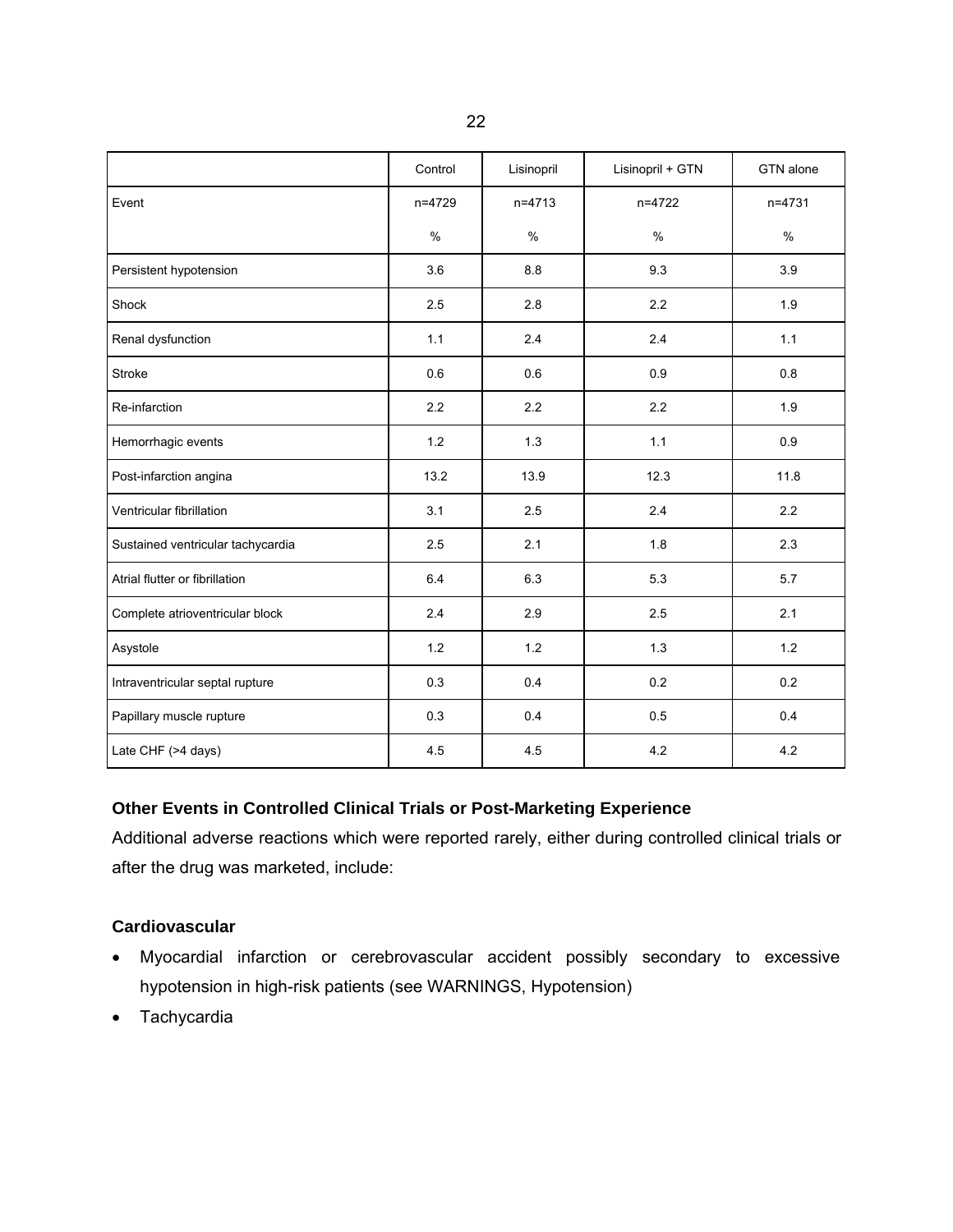### **Dermatologic**

- Alopecia
- Diaphoresis
- Pruritis
- Urticaria

## **Severe Skin Disorders**

- Erythema multiforme
- Pemphigus
- Stevens-Johnson syndrome
- Toxic epidermal necrolysis
- Cutaneous pseudolymphoma

## **Endocrine**

Syndrome of inappropriate antidiuretic hormone secretion (SIADH)

## **Gastrointestinal**

- Abdominal pain and indigestion
- Dry mouth
- Pancreatitis
- Vomiting

## **Hematologic**

• Hemolytic anemia

## **Hepatic**

- Hepatitis
- Jaundice (hepatocellular and/or cholestatic)
- Liver function abnormalities
- Hepatic failure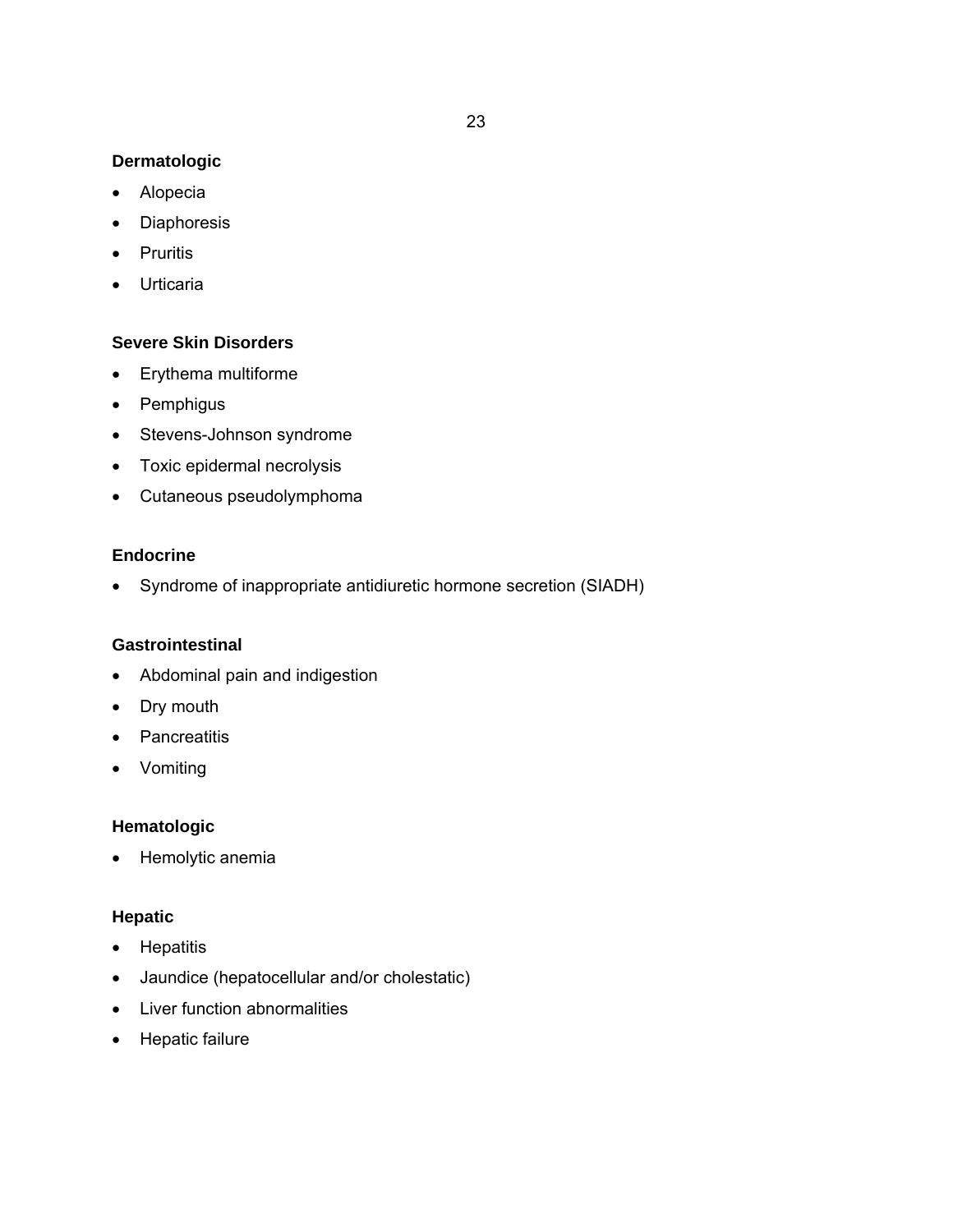### **Metabolic**

Cases of hypoglycemia in diabetic patients on oral antidiabetic agents or insulin have been reported (see DRUG INTERACTIONS).

## **Nervous System**

- Mental confusion
- Mood alterations
- Paresthesia
- Vertigo

### **Respiratory**

- Bronchospasm
- Rhinitis
- Sinusitis

#### **Special Senses**

• Taste disorders

### **Urogenital**

- Acute renal failure
- Impotence
- Oliguria/anuria
- Renal dysfunction
- Uremia

A symptom complex has been reported which may include fever, vasculitis, myalgia, arthralgia/arthritis, a positive ANA, elevated ESR, eosinophilia, and leukocytosis. Rash, photosensitivity, or other dermatologic manifestations may also occur.

#### **Pediatric Patients**

The adverse experience profile for pediatric patients appears to be similar to that seen in adult patients.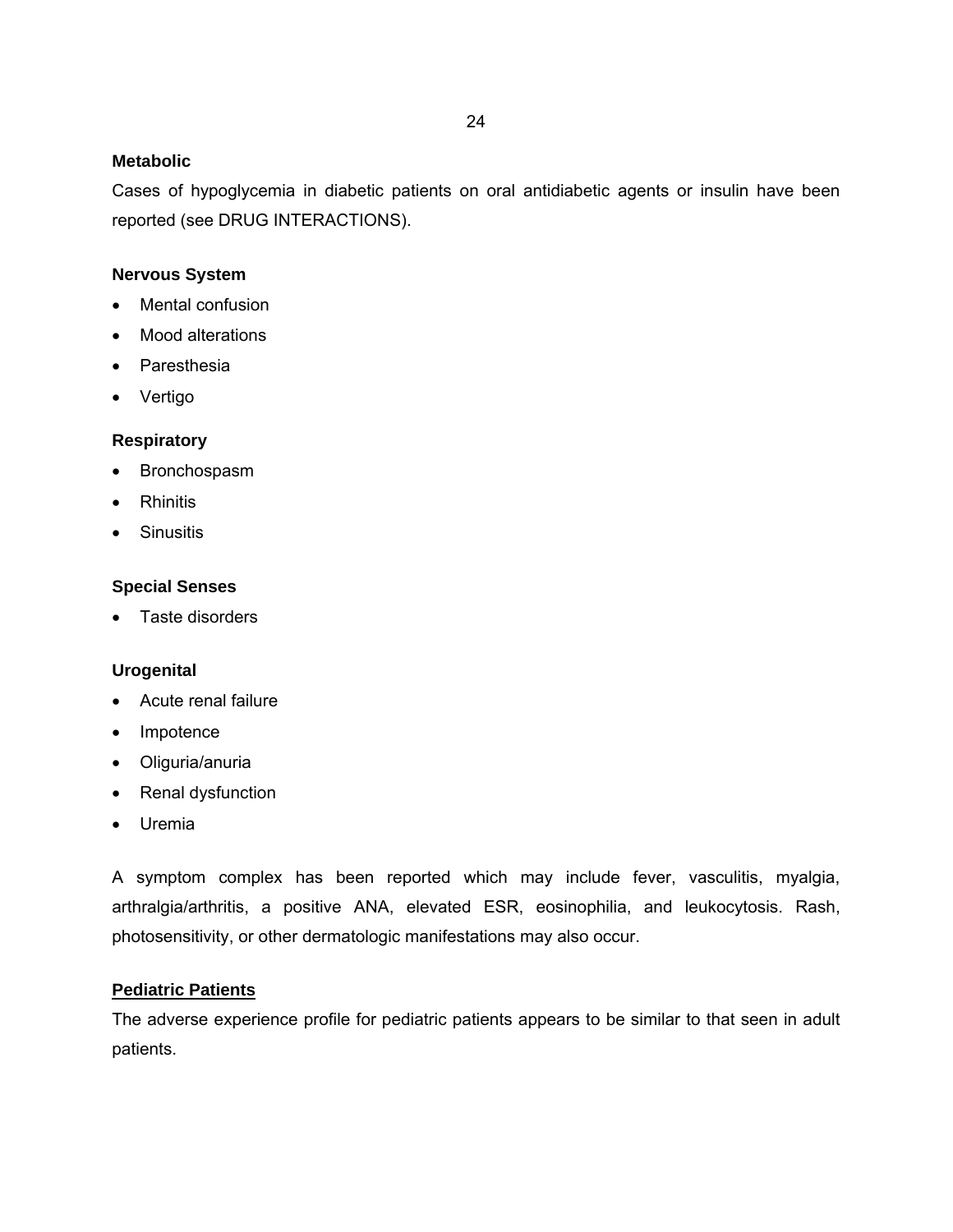### **Laboratory Test Findings**

#### **Serum Electrolytes**

Hyperkalemia and hyponatremia have occurred (see PRECAUTIONS).

### **Creatinine, Blood Urea Nitrogen**

Increases in blood urea nitrogen and serum creatinine, usually reversible upon discontinuation of therapy, were observed in 1.1 and 1.6% of patients, respectively, with essential hypertension treated with PRINIVIL® alone. Increases were more common in patients receiving concomitant diuretics and in patients with renal artery stenosis (see PRECAUTIONS). Reversible increases in blood urea nitrogen (14.5%) and serum creatinine (11.2%) were observed in approximately 12.0% of patients with congestive heart failure on concomitant diuretic therapy. Frequently, these abnormalities resolved when the dosage of the diuretic was decreased.

#### **Hematology**

Decreases in hemoglobin and hematocrit (mean decreases of approximately 0.9 g percent and 0.6 vol percent, respectively) occurred frequently in patients treated with PRINIVIL® but were rarely of clinical importance in patients without some other cause of anemia.

Rarely, hemolytic anemia has been reported.

Agranulocytosis and bone marrow depression, manifested as anemia, thrombocytopenia or leucopenia, have been caused by angiotensin-converting enzyme inhibitors, including lisinopril. Several cases of agranulocytosis and neutropenia have been reported in which a causal relationship to lisinopril cannot be excluded (see WARNINGS, Neutropenia/Agranulocytosis).

#### **Hepatic**

Elevations of liver enzymes and/or serum bilirubin have occurred (see PRECAUTIONS).

#### **Discontinuations**

Overall, 1.0% of patients discontinued therapy due to laboratory adverse experiences, principally elevations in blood urea nitrogen (0.8%), serum creatinine (0.1%) and serum potassium (0.1%).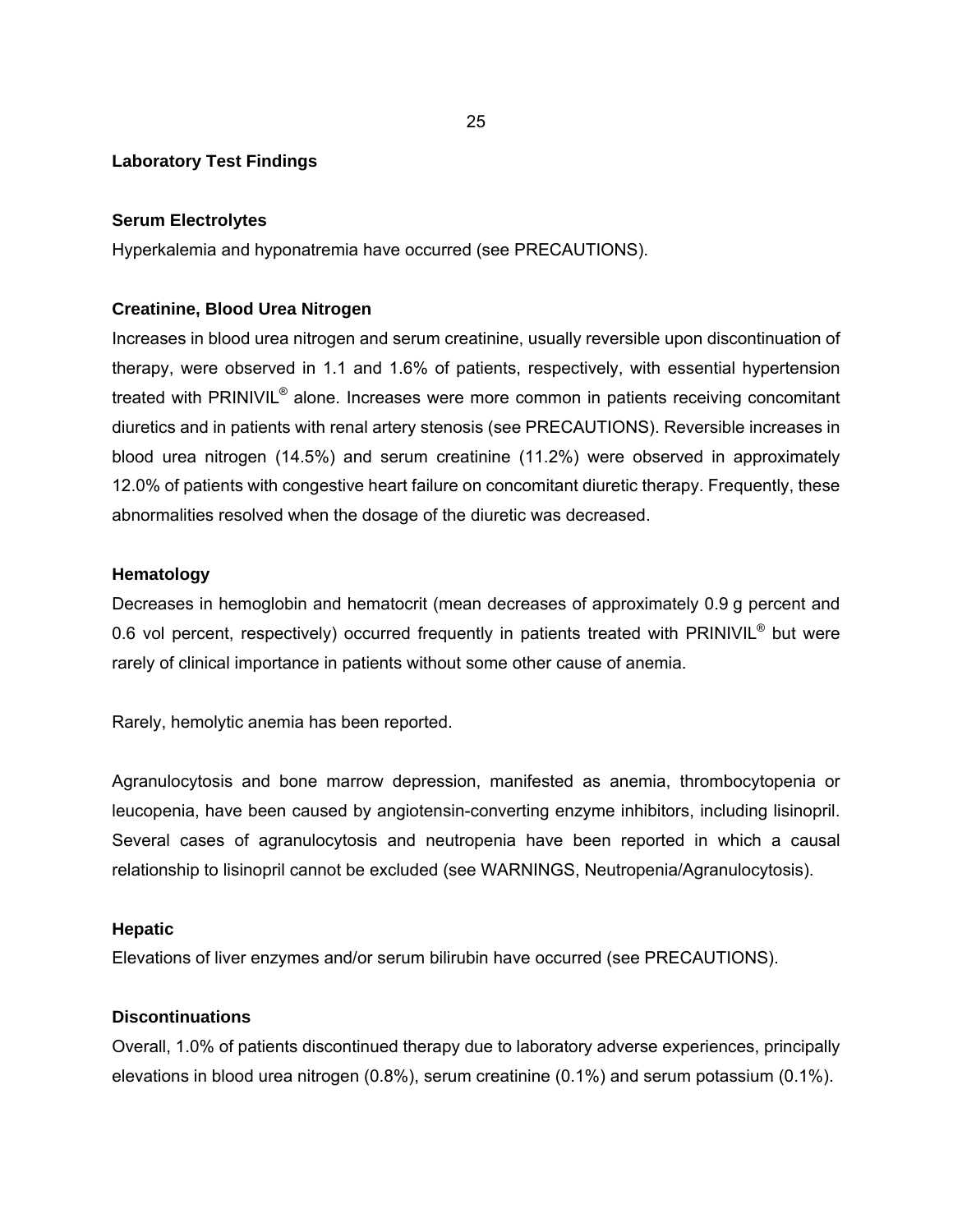#### **SYMPTOMS AND TREATMENT OF OVERDOSAGE**

The most likely manifestation of overdosage would be hypotension, for which the usual treatment would be intravenous infusion of normal saline solution. If available, angiotensin II may be beneficial.

Lisinopril may be removed from the general circulation by hemodialysis (see PRECAUTIONS, Anaphylactoid Reactions during Membrane Exposure).

For management of a suspected drug overdose, contact your regional Poison Control Center.

### **DOSAGE AND ADMINISTRATION**

Since absorption of PRINIVIL<sup>®</sup> tablets (lisinopril tablets) is not affected by food, the tablets may be administered before, during or after meals. PRINIVIL<sup>®</sup> should be administered in a single daily dose. PRINIVIL<sup>®</sup> should be taken at the same time each day. The splitting of PRINIVIL<sup>®</sup> tablets is not advised.

#### **Essential Hypertension**

In patients with essential hypertension, not on diuretic therapy, the usual recommended starting dose is 10 mg once a day. Dosage should be adjusted according to blood pressure response: the usual dosage range is 10 to 40 mg per day, administered in a single daily dose. In some patients, achievement of optimal blood pressure reduction may require two to four weeks of therapy. The antihypertensive effect may diminish toward the end of the dosing interval regardless of the administered dose, but most commonly with a dose of 10 mg daily. This can be evaluated by measuring blood pressure just prior to dosing to determine whether satisfactory control is being maintained for 24 hours. If it is not, an increase in dose should be considered. The maximum dose used in long-term controlled clinical trials was 80 mg/day. If blood pressure is not controlled with PRINIVIL® alone, a low dose of a diuretic may be added. Hydrochlorothiazide 12.5 mg has been shown to provide an additive effect. After the addition of a diuretic, it may be possible to reduce the dose of PRINIVIL®.

*Diuretic Treated Patients:* In hypertensive patients who are currently being treated with a diuretic, symptomatic hypotension may occur occasionally following the initial dose of PRINIVIL<sup>®</sup>. The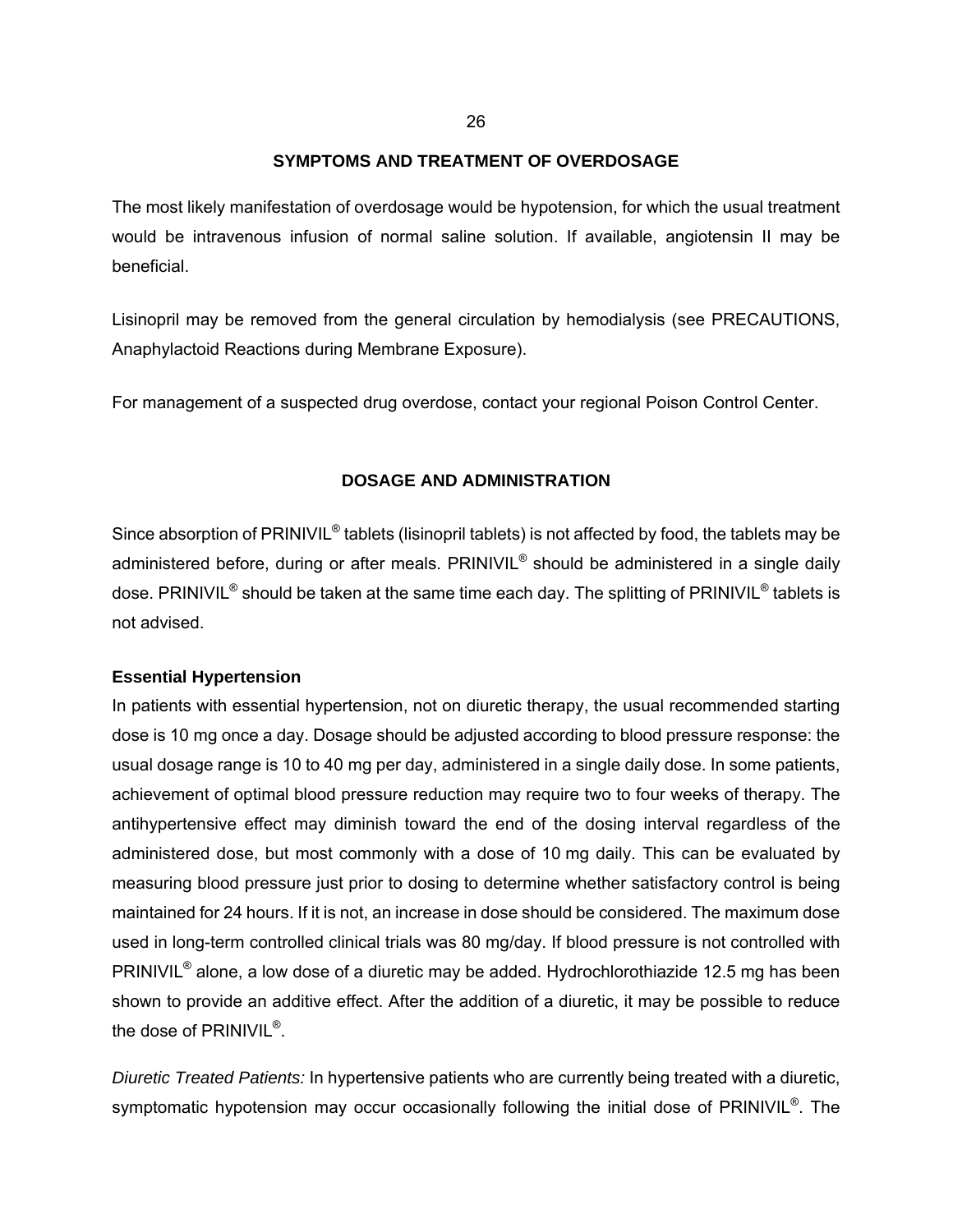diuretic should be discontinued, if possible, for two to three days before beginning therapy with PRINIVIL<sup>®</sup> to reduce the likelihood of hypotension (see WARNINGS). The dosage of PRINIVIL<sup>®</sup> should be adjusted according to blood pressure response. If the patient's blood pressure is not controlled with PRINIVIL® alone, diuretic therapy may be resumed as described above.

If the diuretic cannot be discontinued, an initial dose of 5 mg should be used under medical supervision for at least two hours and until blood pressure has stabilized for at least an additional hour (see WARNINGS, Hypotension and PRECAUTIONS, Drug Interactions).

A lower starting dose is required in the presence of renal impairment, in patients in whom diuretic therapy cannot be discontinued, patients who are volume- and/or salt-depleted for any reason, and in patients with renovascular hypertension.

*Dosage Adjustment in Renal Impairment:* Dosage in patients with renal impairment should be based on creatinine clearance as outlined in the Table below:

| <b>Creatinine Clearance</b>      | <b>Starting Dose</b>                                     |
|----------------------------------|----------------------------------------------------------|
| ≤70 ≥30 mL/min (≤1.17 ≥0.5 mL/s) | $5.0 - 10.0$ mg/day                                      |
| ≤30 ≥10 mL/min (≤0.5 ≥0.17 mL/s) | 2.5–5.0 mg/day                                           |
| $<$ 10 mL/min ( $<$ 0.17 mL/s)   | 2.5 mg/day <sup>x</sup> (including patients on dialysis) |

X Dosage and/or frequency of administration should be adjusted depending on the blood pressure response.

The dosage may be titrated upward until blood pressure is controlled or to a maximum of 40 mg daily.

Anaphylactoid reactions have been reported in patients dialysed with high-flux membranes (e.g., polyacrylonitrile [PAN] and treated concomitantly with an ACE inhibitor) (see PRECAUTIONS, Anaphylactoid Reactions during Membrane Exposure).

*Dosage in the Elderly:* In general, blood pressure response and adverse experiences were similar in younger and older patients given similar doses of PRINIVIL®. Pharmacokinetic studies, however, indicate that maximum blood levels and area under the plasma concentration time curve (AUC) are doubled in older patients so that dosage adjustments should be made with particular caution.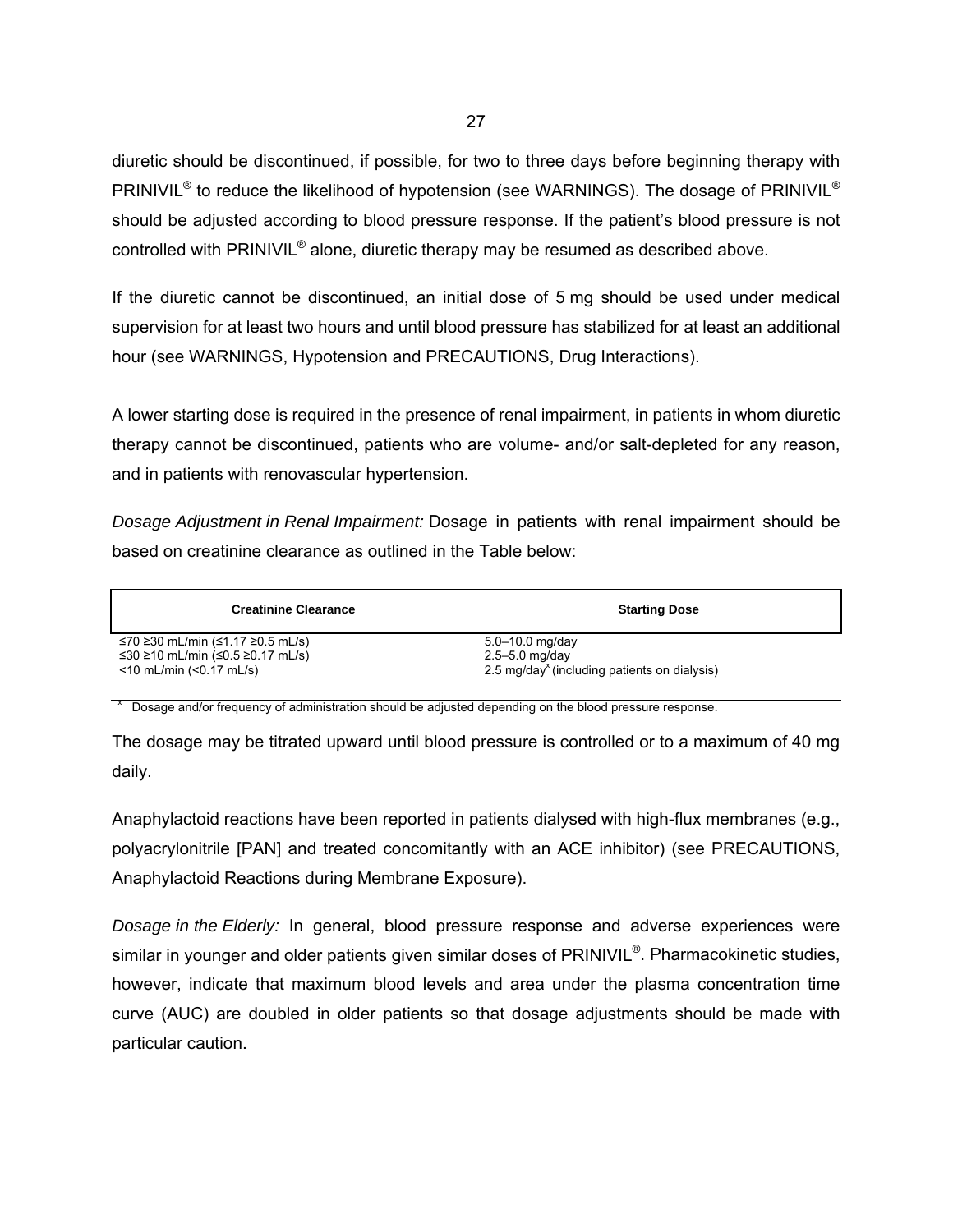#### **Renovascular Hypertension**

Some patients with renovascular hypertension, especially those with bilateral renal artery stenosis or stenosis of the artery to a solitary kidney, may develop an exaggerated response to the first dose of PRINIVIL®. Therefore, a lower starting dose of 2.5 or 5 mg is recommended. Thereafter, the dosage may be adjusted according to the blood pressure response.

#### **Congestive Heart Failure**

PRINIVIL<sup>®</sup> is to be used in conjunction with a diuretic and where appropriate digitalis. Therapy must be initiated under close medical supervision, usually in a hospital. Blood pressure and renal function should be monitored, both before and during treatment with PRINIVIL<sup>®</sup>, because severe hypotension and, more rarely, consequent renal failure have been reported (see WARNINGS, Hypotension and PRECAUTIONS, Renal Impairment).

Initiation of therapy requires consideration of recent diuretic therapy and the possibility of severe salt-/volume-depletion. If possible, the dose of diuretic should be reduced before beginning treatment.

The recommended initial dose is 2.5 mg per day. If required, the dose should be increased gradually, depending on the patient response. The usual effective dosage range is 5–20 mg per day administered in a single daily dose. Dose titration may be performed over a 2–4 week period, or more rapidly if indicated by the presence of residual signs and symptoms of heart failure.

#### **Treatment Following Acute Myocardial Infarction**

Treatment of hemodynamically stable patients may be started as early as within 24 hours following the onset of symptoms of myocardial infarction. Patients should receive, as appropriate, standard recommended treatments (see INDICATIONS AND CLINICAL USE, Treatment Following Acute Myocardial Infarction).

The first dose of lisinopril is 5 mg given orally, followed by 5 mg after 24 hours, 10 mg after 48 hours and then 10 mg once daily thereafter.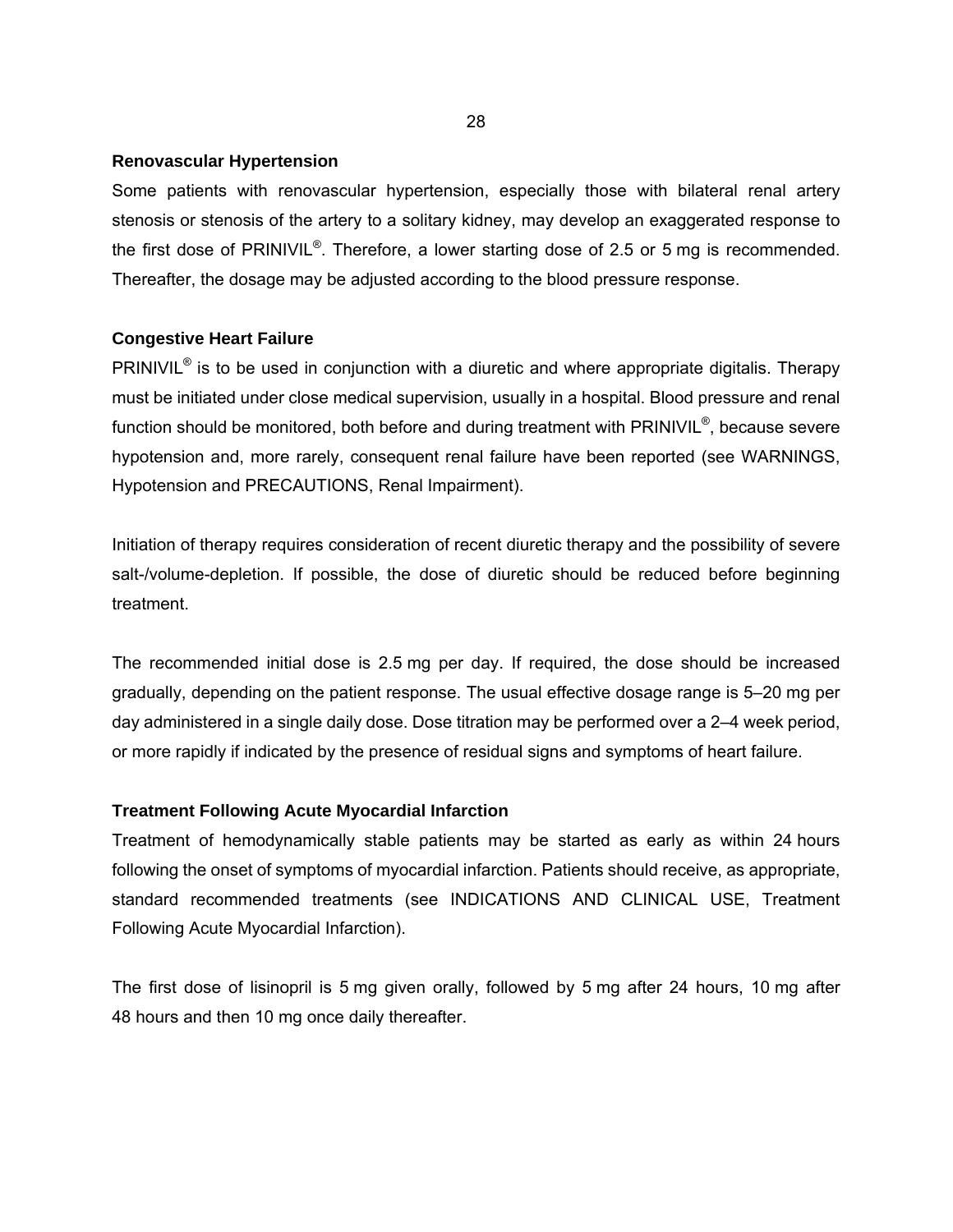Patients with a low systolic blood pressure (between 100 and 120 mmHg) when treatment is started or during the first three days after the infarct should be given a lower dose, 2.5 mg orally. Treatment with PRINIVIL® must not be initiated in patients who are at risk of serious hemodynamic deterioration (see PRECAUTIONS, Hypotension Following Acute Myocardial Infarction). After three days if hypotension occurs (systolic blood pressure less than or equal to 100 mmHg), a daily maintenance dose of 5 mg may be given with temporary reductions to 2.5 mg if needed. If prolonged hypotension occurs (systolic blood pressure less than 90 mmHg for more than one hour), PRINIVIL® should be withdrawn.

Renal function should be assessed before and during therapy with PRINIVIL<sup>®</sup> (see PRECAUTIONS, Renal Impairment).

Dosing should normally continue for six weeks. At that time, patients with signs or symptoms of heart failure should continue with PRINIVIL<sup>®</sup> (see DOSAGE AND ADMINISTRATION, Congestive Heart Failure).

PRINIVIL<sup>®</sup> is compatible with intravenous or transdermal glyceryl trinitrate.

### **Pediatric Patients**

For patients who can swallow tablets, the dose should be individualized according to patient profile and blood pressure response. The recommended initial dose is 2.5 mg in patients 20 to  $\leq$  50 kg and 5 mg in patients  $\geq$  50 kg. PRINIVIL<sup>®</sup> is given once daily. The dosage should be adjusted according to the needs of the patient to a maximum of 20 mg daily in patients 20 to  $\leq$  50 kg and 40 mg in patients  $\geq$  50 kg (see ACTION AND CLINICAL PHARMACOLOGY, Pharmacodynamics, and Pharmacokinetics).

PRINIVIL<sup>®</sup> is not recommended in pediatric patients <6 years or with glomerular filtration rate  $<$ 30 mL/min/1.73 m<sup>2</sup> (see ACTION AND CLINICAL PHARMACOLOGY, Pharmacodynamics, and Pharmacokinetics).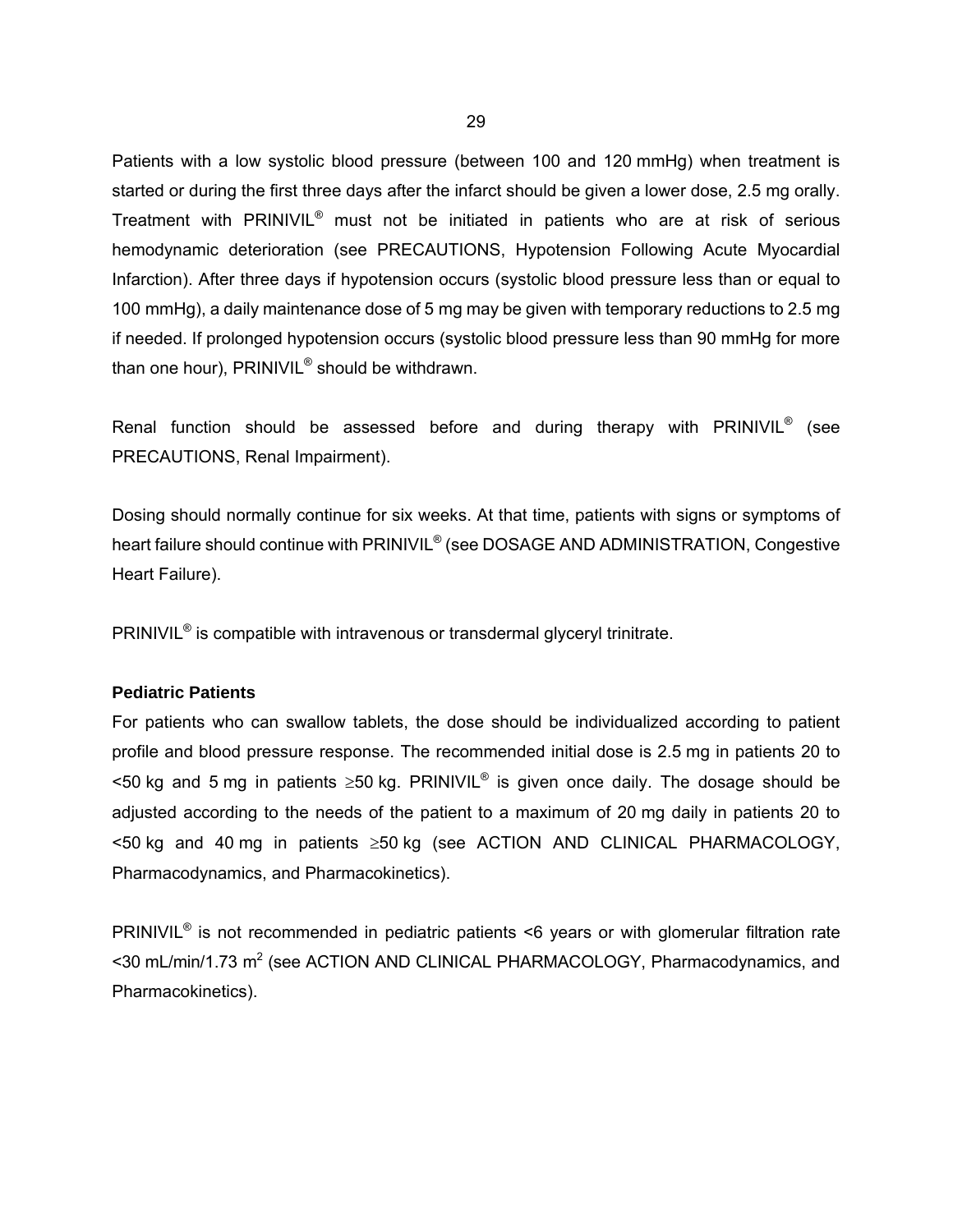### **PHARMACEUTICAL INFORMATION**

### **I. DRUG SUBSTANCE**

| Proper name:               | Lisinopril                                                                      |
|----------------------------|---------------------------------------------------------------------------------|
| <b>Chemical name:</b>      | (S)-1-[N <sup>2</sup> -(1-carboxy-3-phenylpropyl)-L-lysyl]-L-proline dihydrate. |
| <b>Molecular formula:</b>  | $C_{21}H_{31}N_3O_5$ •2H <sub>2</sub> O                                         |
| <b>Molecular weight:</b>   | 441.53                                                                          |
| <b>Structural formula:</b> | $\mathsf{H} \square$<br>$\mathbf{H}$ and $\mathbf{H}$                           |



#### **Description:**

Lisinopril is a white to off-white, crystalline powder. It is soluble in water and sparingly soluble in methanol and practically insoluble in ethanol.

## **II. COMPOSITION**

PRINIVIL® is supplied as 10 mg and 20 mg tablets for oral administration. In addition to the active ingredient lisinopril, each tablet contains the following non-medicinal ingredients: calcium phosphate, corn starch, iron oxide, magnesium stearate, mannitol, and pregelatinized starch. The splitting of PRINIVIL® tablets is not advised.

## **III. STABILITY AND STORAGE RECOMMENDATIONS**

Store at room temperature (15°C–30°C).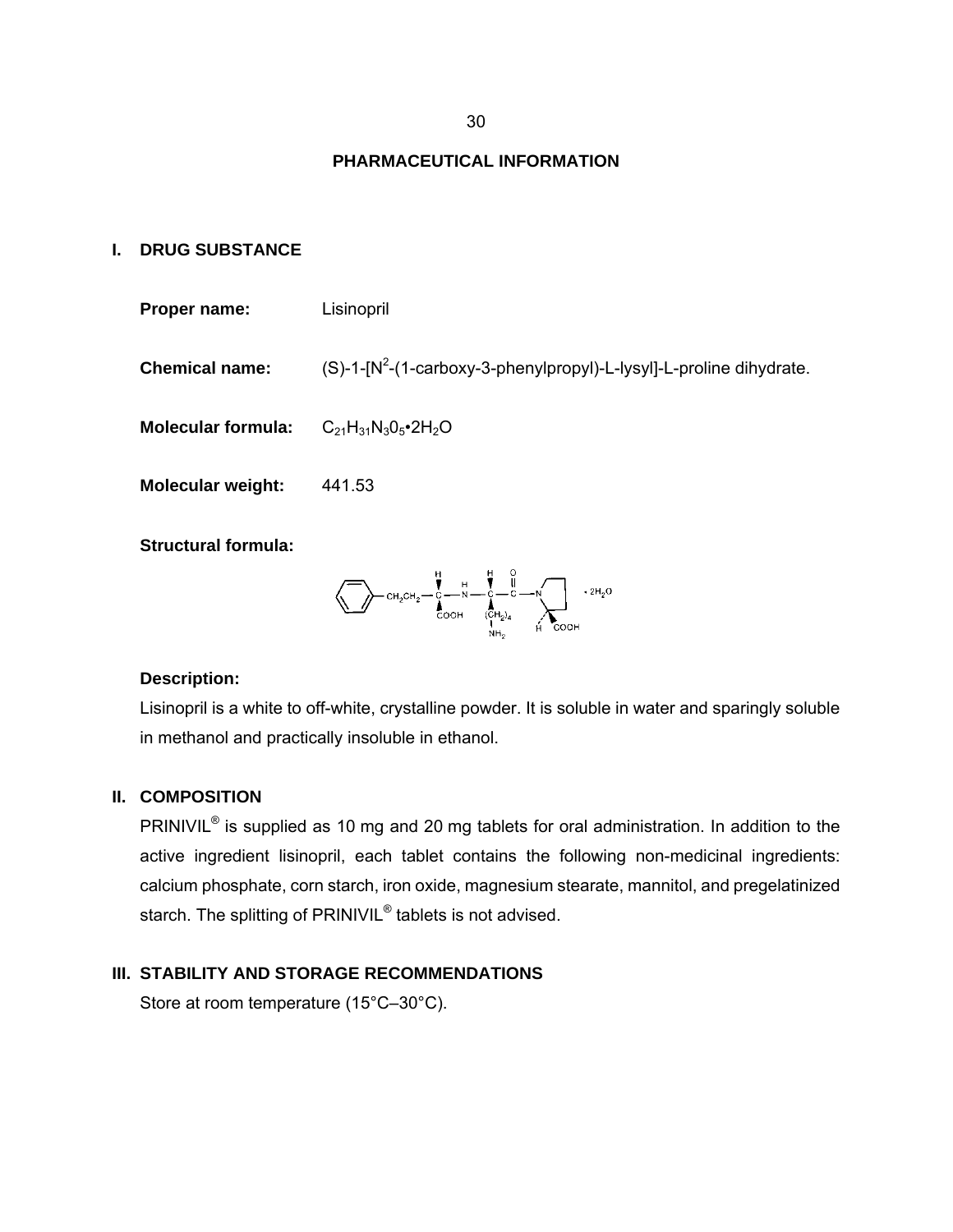## **AVAILABILITY OF DOSAGE FORMS**

Tablets PRINIVIL®, 10 mg, are light yellow, oval-shaped compressed tablets, engraved MSD 106 on one side and scored on the other. Available in blister packages of 28 tablets.

Tablets PRINIVIL®, 20 mg, are peach, oval-shaped compressed tablets, engraved MSD 207 on one side and scored on the other. Available in blister packages of 28 tablets.

The splitting of PRINIVIL® tablets is not advised.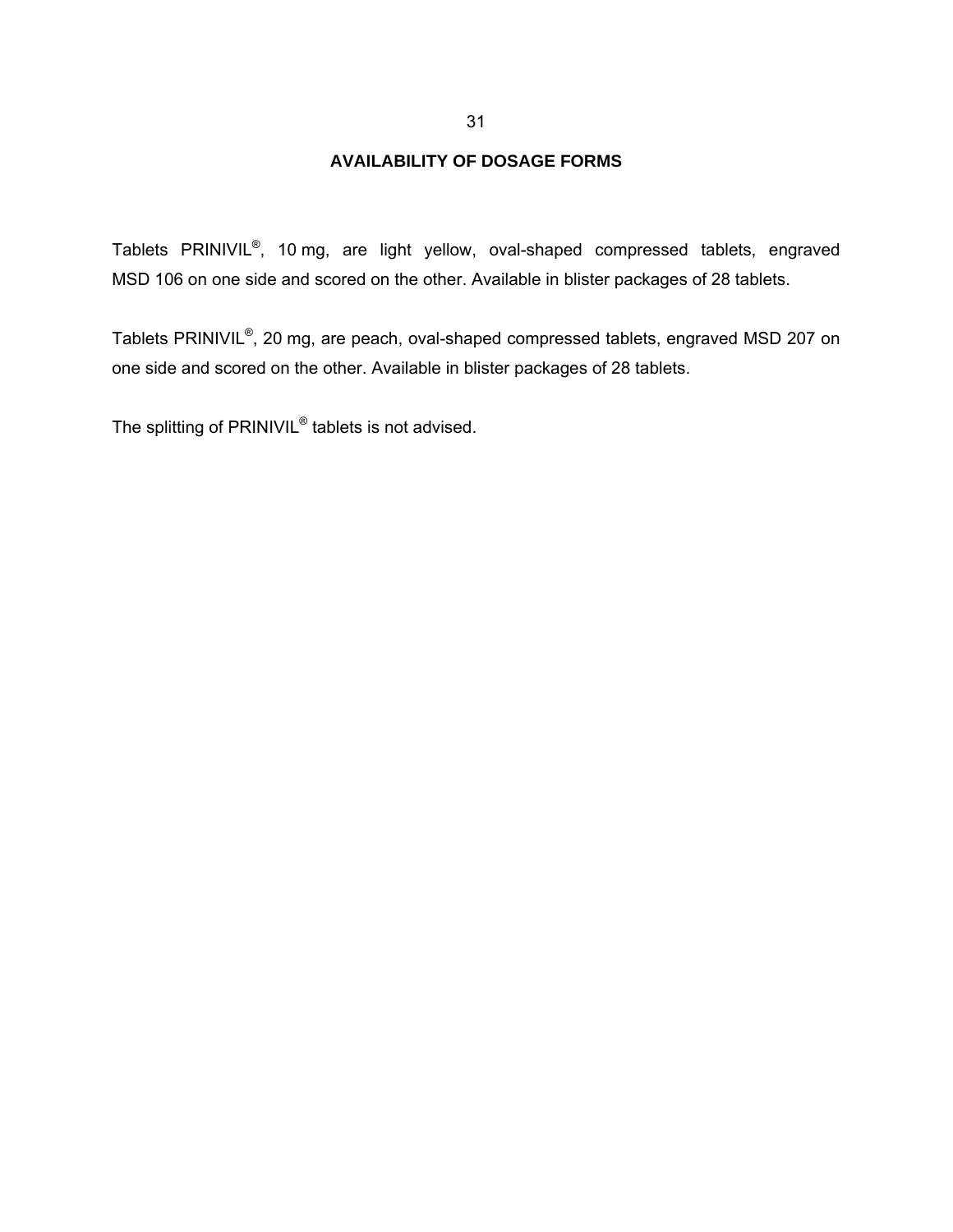## **PHARMACOLOGY**

| <b>Study</b>                                                                      | <b>Species/Strain</b>  | No. of<br>Animals/Group | Route    | <b>Dose</b>                         | <b>Results</b>                         |
|-----------------------------------------------------------------------------------|------------------------|-------------------------|----------|-------------------------------------|----------------------------------------|
| <b>MECHANISM OF ACTION</b>                                                        |                        |                         |          |                                     |                                        |
| In vitro ACE<br>inhibitory activity*                                              | Hog plasma             |                         | In vitro |                                     | $IC_{50} = 1.7 \pm 0.5$ nM             |
| Augmentation of<br>contractile response<br>to bradykinin                          | Guinea pig ileum       | 7 segments              | In vitro |                                     | $AC_{50} = 1.6$ nM                     |
| In vivo ACE inhibition<br>in the rat**                                            | Male<br>Sprague/Dawley | 8                       | I.V.     |                                     | $ID_{50} = 2.3$<br>$(1.7-3.1)$ µg/kg   |
| Duration of<br><b>ACE inhibitory</b><br>activity of<br>lisinopril in rats**       | Male<br>Sprague/Dawley | 4                       | I.V.     | 3 & 10 µg/kg                        | Duration approx. 110 min.              |
| In vivo<br><b>ACE inhibitory</b><br>activity of lisinopril<br>in conscious rats** | Sprague/Dawley         | $3 - 5$                 | P.O.     | $0.03 - 3.0$ mg/kg<br>(single dose) | Duration of at least 360 min.          |
| In vivo<br><b>ACE</b> inhibition<br>in anesthetized dogs**                        | Mongrel                | 6                       | 1.V.     | $1-30$ µg/kg                        | $ID_{50} = 6.5$ µg/kg                  |
| In vivo<br><b>ACE inhibitory</b><br>activity of lisinopril<br>in conscious dogs** | Mongrel                | 3                       | P.O.     | $0.05 - 1.0$ mg/kg<br>(single dose) | Duration of action<br>between 6-24 hrs |

 $*$  Inhibition of enzymatic activity of hog plasma ACE using  $^{14}$ C labeled substrate.

\*\* Blockage of functional (pressor) response to AI challenge.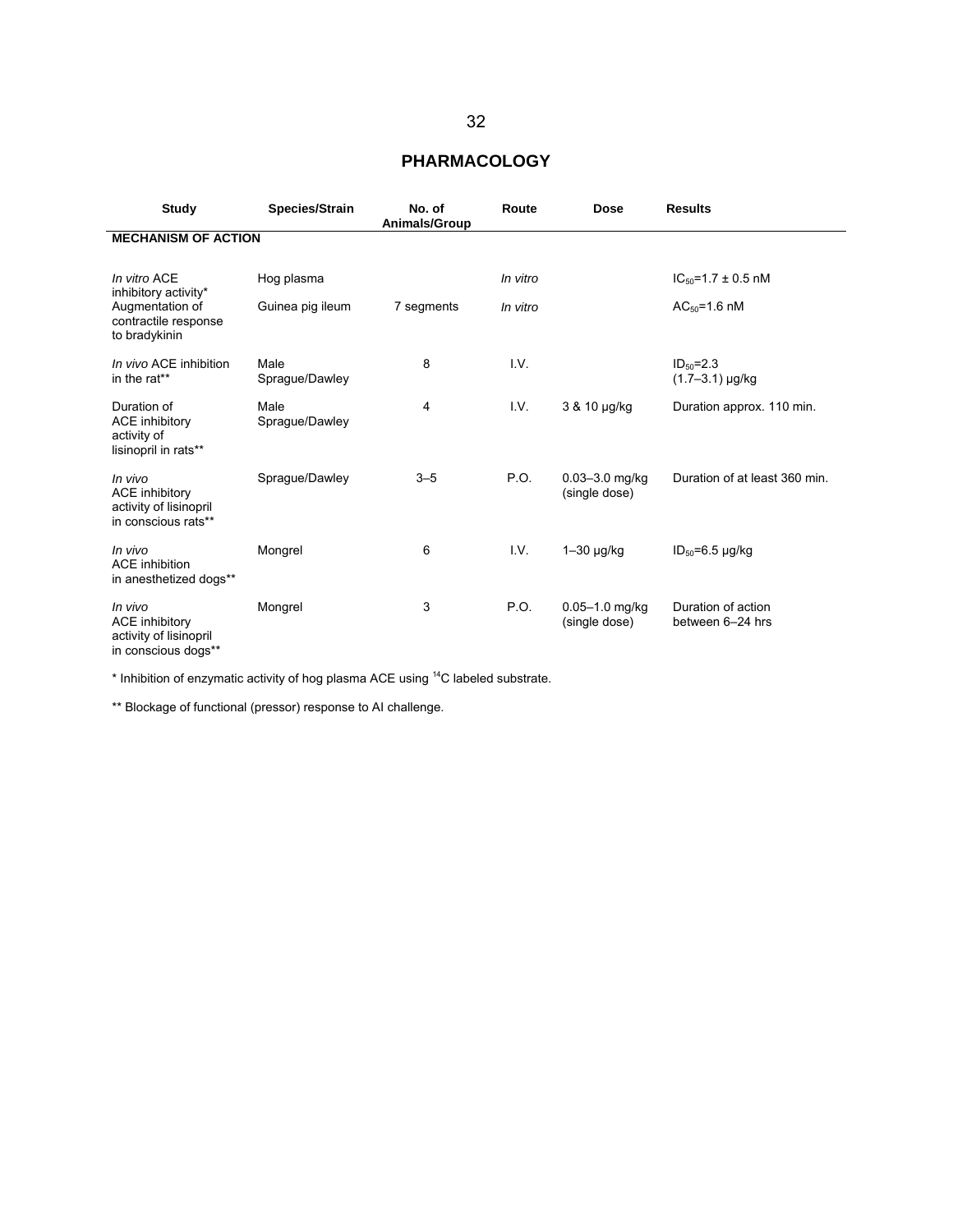| <b>Study</b>                                                                                                     | <b>Species/Strain</b>            | No. of<br>Animals/Group | Route             | <b>Dose</b>                                          | <b>Results</b>                                                                                                                                                                                                                                                                                    |  |  |  |  |
|------------------------------------------------------------------------------------------------------------------|----------------------------------|-------------------------|-------------------|------------------------------------------------------|---------------------------------------------------------------------------------------------------------------------------------------------------------------------------------------------------------------------------------------------------------------------------------------------------|--|--|--|--|
|                                                                                                                  | <b>EFFECTS ON BLOOD PRESSURE</b> |                         |                   |                                                      |                                                                                                                                                                                                                                                                                                   |  |  |  |  |
| Antihypertensive<br>activity in renal<br>hypertensive dogs<br>(single doses)                                     | Mongrel                          | 3                       | P.O.              | 0.3 mg/kg with and<br>without<br>hydrochlorothiazide | After 2 hours: Lisinopril<br>alone: 5% reduction in<br>mean systolic pressure vs<br>pretreatment.<br>Lisinopril + HCTZ=11% reduction<br>in mean systolic pressure vs<br>pre-treatment.                                                                                                            |  |  |  |  |
| Antihypertensive<br>activity in rats on a<br>sodium-deficient diet<br>(single doses)                             | Male<br>Sprague/Dawley           | 5                       | P.O.              | $0.03 - 3.0$ mg/kg<br>daily for 4 days               | After 2 hours: 11% reduction<br>in mean systolic pressure<br>vs pretreatment at 1 mg/kg.<br>22% reduction in mean systolic<br>pressure vs pre-treatment at<br>3 mg/kg. Consistent response<br>over 4 days.                                                                                        |  |  |  |  |
| Antihypertensive<br>activity in 2 kidney<br>Grollman hypertensive<br>rats (single doses)                         | Male<br>Sprague/Dawley           | $6 - 7$                 | P.O.              | 1 & 3 mg/kg                                          | At 2 hours: approx. 6%<br>reduction in mean systolic<br>pressure vs pretreatment<br>with the antihypertensive<br>effect lasting up to 24 hours.                                                                                                                                                   |  |  |  |  |
| Antihypertensive<br>activity in<br>spontaneously<br>hypertensive rats with<br>and without<br>hydrochlorothiazide | SH rats                          | $3 - 6$                 | P.O.              | $1.25$ mg/kg<br>HCTZ=50 mg/kg<br>daily for 3 days    | Enhancement of hypotensive<br>activity over 3-5 days. 2 hours<br>after drug administration,<br>lisinopril alone reduced the<br>average mean arterial pressure<br>from 198 to 161 mmHg. In<br>combination with HCTZ, the<br>average mean arterial pressure<br>was reduced from 202 to<br>132 mmHg. |  |  |  |  |
| Antihypertensive<br>activity in<br>spontaneously hyper-<br>tensive rats<br>(single doses)                        | SH rats                          | $3 - 9$                 | P.O.<br>&<br>I.V. | 0.1-20 mg/kg                                         | Slight fall in blood pressure<br>at 0.312-5 mg/kg P.O.<br>Pronounced fall at 20 mg/kg P.O.<br>and 0.1 mg/kg I.V. with<br>statistically significant reductions                                                                                                                                     |  |  |  |  |

being observed for the majority of time points between 1/2-18 hours.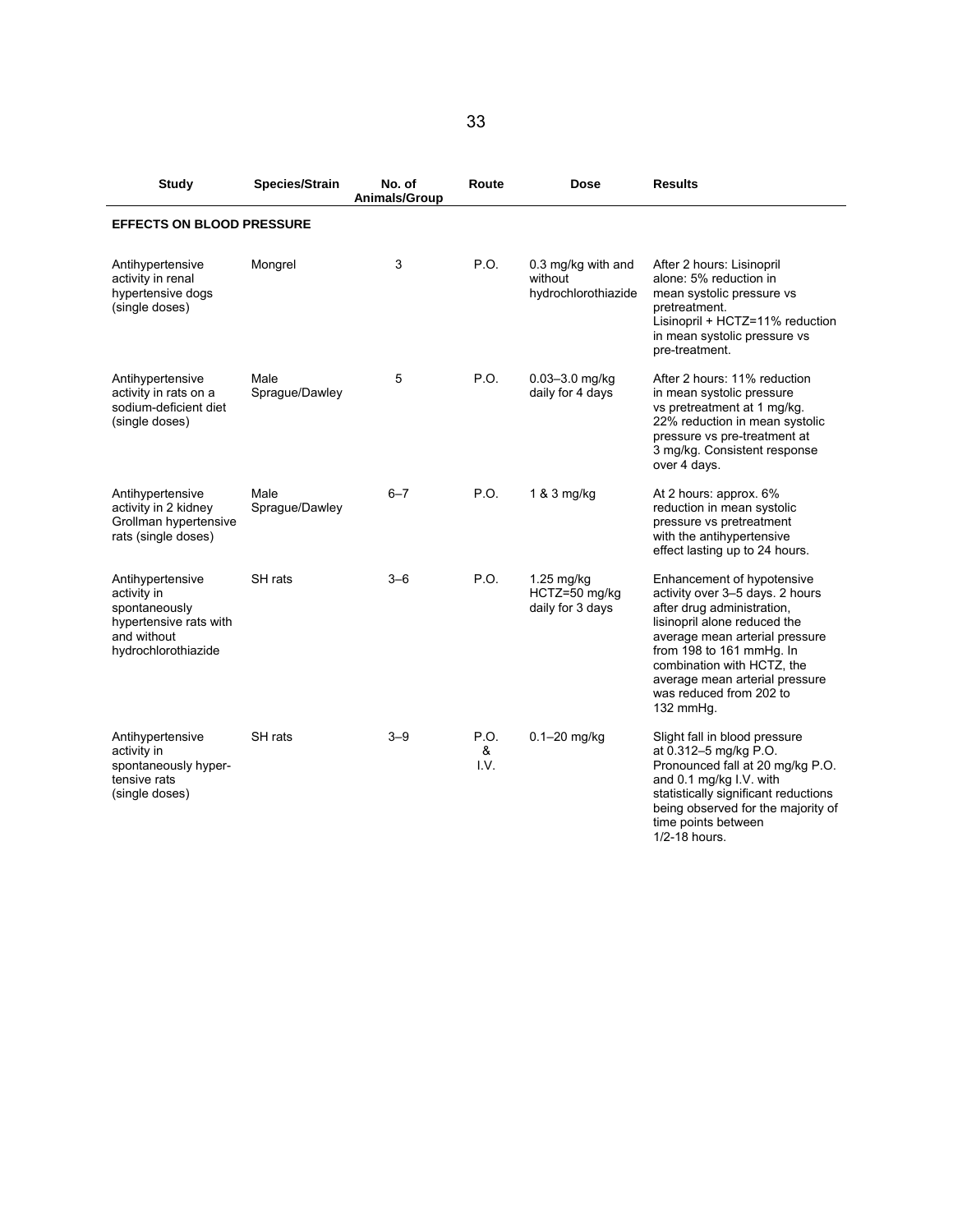#### **TOXICOLOGY**

#### **A. Acute Toxicity of Lisinopril**

### 1. **LD<sub>50</sub> Values:**

| <b>Species</b> | <b>Sex</b> | Route           | $LD_{50}$ (g/kg) |
|----------------|------------|-----------------|------------------|
| Mouse          | Male       | Oral            | >20              |
| Mouse          | Female     | Oral            | >20              |
| Rat            | Male       | Oral            | >20              |
| Rat            | Female     | Oral            | >20              |
| Dog            | Male       | Oral            | >6               |
| Dog            | Female     | Oral            | >6               |
| Mouse          | Male       | Intravenous     | $>10$            |
| Mouse          | Female     | Intravenous     | >10              |
| Rat            | Male       | Intraperitoneal | $>10$            |
| Rat            | Female     | Intraperitoneal | $>10$            |

Signs of toxicity: Following oral administration to mice decreased activity and one male death (1/10) occurred. No signs of toxicity occurred in rats after oral administration. Dogs given 6 g/kg had transient diarrhea and increases in serum urea nitrogen. Intravenous administration to mice produced bradypnea, ataxia, clonic convulsions, exophthalmia, and tremors. After intraperitoneal administration in rats, ataxia and one female death (1/10) occurred. No signs of toxicity or death occurred in the males.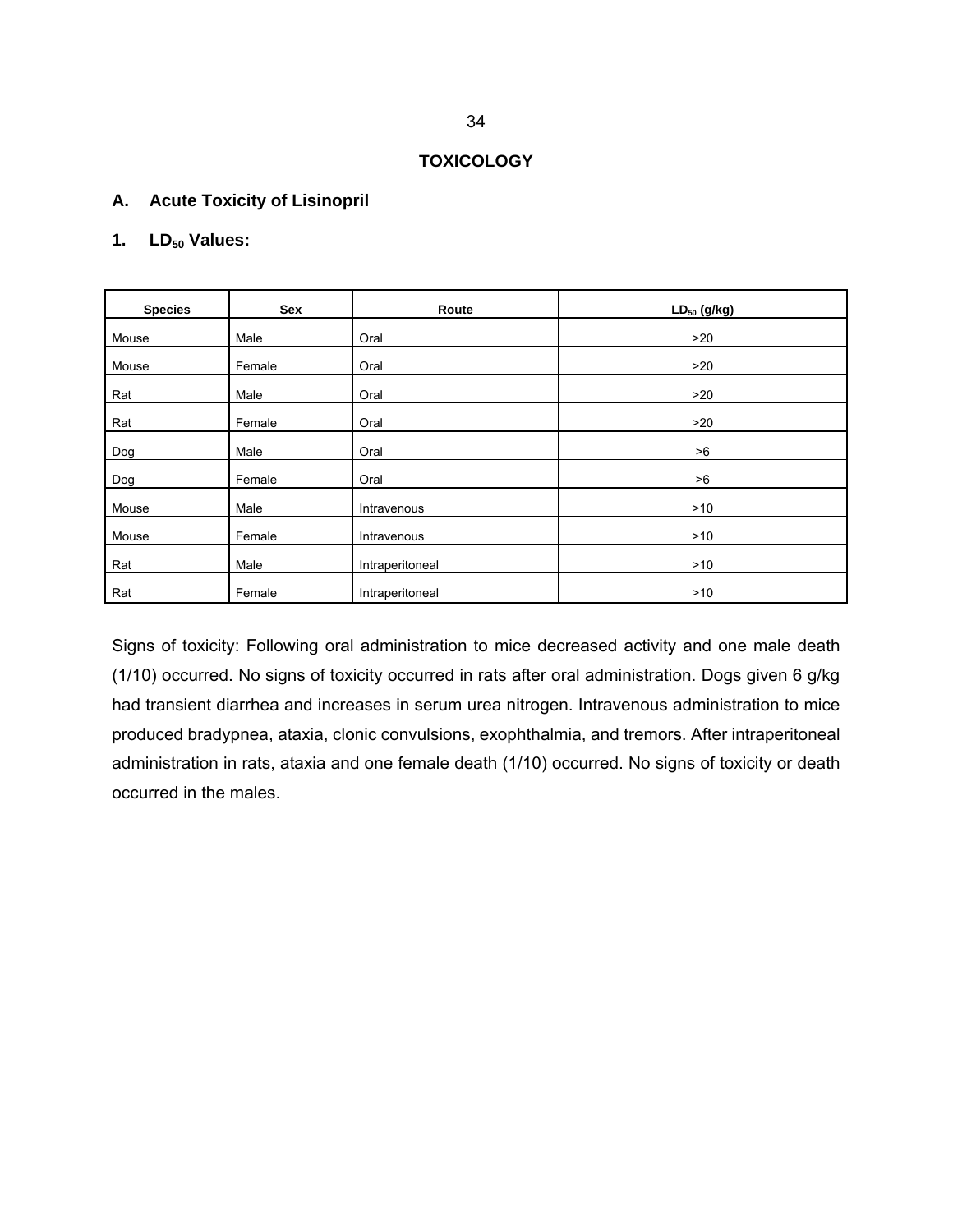#### **B. Subacute/Chronic Toxicology**

| <b>Species</b> | <b>Duration</b>                                                | No. of<br>Animals/Group | Route | <b>Dose</b><br>mg/kg/day         | <b>Effects</b>                                                                                                                                                                                                                                                                                                                                                                                                                                                                                                                                                                                                                                                                                                                                                             |
|----------------|----------------------------------------------------------------|-------------------------|-------|----------------------------------|----------------------------------------------------------------------------------------------------------------------------------------------------------------------------------------------------------------------------------------------------------------------------------------------------------------------------------------------------------------------------------------------------------------------------------------------------------------------------------------------------------------------------------------------------------------------------------------------------------------------------------------------------------------------------------------------------------------------------------------------------------------------------|
| Rat            | 2-Week                                                         | $10 F + 10 M$           | Oral  | 3, 10, 30                        | At all doses, decreases of 2 to 16% in weight gain and 12 to 14% in heart weights were<br>observed in female rats.                                                                                                                                                                                                                                                                                                                                                                                                                                                                                                                                                                                                                                                         |
| Rat            | 3-Month with<br>1-Month Interim                                | $25 F + 25 M$           | Oral  | 3, 10, 30                        | At all doses, increased serum urea nitrogen values (up to approximately 2-fold) and<br>decreased heart weights (7 to 10%) were observed in female rats. At 10 and 30 mg,<br>respectively, weight gain decreased 11 to 14% in males. An increased incidence of focal<br>erosions of the gastric mucosa and focal renal tubular basophilia were also seen.                                                                                                                                                                                                                                                                                                                                                                                                                   |
| Rat            | 1-Year with<br>6-Month Interim                                 | $25 F + 25 M$           | Oral  | $2, 5, 10, 30, 90^{\circ}$       | At all doses, a decrease in weight gain (up to 16%) was observed; serum urea nitrogen<br>increased up to 4-fold; serum sodium decreased (average down to 3 mEq/L) and serum<br>potassium increased (average up to 0.5 mEq/L). At 2, 5, 10 and 30 mg, heart weight<br>decreased; at 5, 10 and 30 mg, kidney weight increased; and at 5, 10, 30 and 90 mg,<br>renal tubular basophilia increased. At 10, 30 and 90 mg, focal interstitial nephritis was<br>observed.                                                                                                                                                                                                                                                                                                         |
| Rat            | 3-Month with a<br>1-Month Interim<br>and a 1-Month<br>Recovery | $30 F + 30 M$           | Oral  | 3, 30, 300,<br>3000              | At all doses, weight gain decreased by 5 to 11% and increases were observed in serum<br>urea nitrogen (up to approximately 3-fold) and serum potassium (average up to<br>0.4 mEq/L). At 30, 300 and 3000 mg there was an increased incidence of focal renal<br>tubular basophilia and focal necrosis of the glandular mucosa of the stomach. An<br>increased incidence of focal tubular basophilia persisted in rats given 300 or<br>3000 mg/kg/day.                                                                                                                                                                                                                                                                                                                       |
| Rat            | 1-Month                                                        | $15F + 15M$             | Oral  | 30,60<br>30, 60 (with<br>saline) | Saline supplementation prevented decreased weight gain and elevations in serum urea<br>nitrogen at 30 and 60 mg. Decreases in cardiac weight at 30 and 60 mg was suppressed<br>by saline supplementation in males at 30 mg. At 30 and 60 mg, renal changes produced<br>due to a low salt diet (renal tubular degeneration and renal tubular basophilia) were<br>prevented by saline supplementation. Mild gastric erosions or necrotic changes were<br>seen in 1 or 2 of 30 rats given 30 or 60 mg. These gastric changes were not seen in saline<br>supplemented animals given these doses; however, the relationship of amelioration due<br>to saline is uncertain because of the low incidence of this change, which is also<br>occasionally seen in untreated animals. |
| Rat            | 5-Day<br>6-Day Recovery                                        | 8 M                     | Oral  | 5,300                            | Consumption of 2% saline increased during treatment at 5 mg and on Days 2 to 4<br>post-treatment at 300 mg.                                                                                                                                                                                                                                                                                                                                                                                                                                                                                                                                                                                                                                                                |

a Dosing terminated Week 11, rats killed Week 27.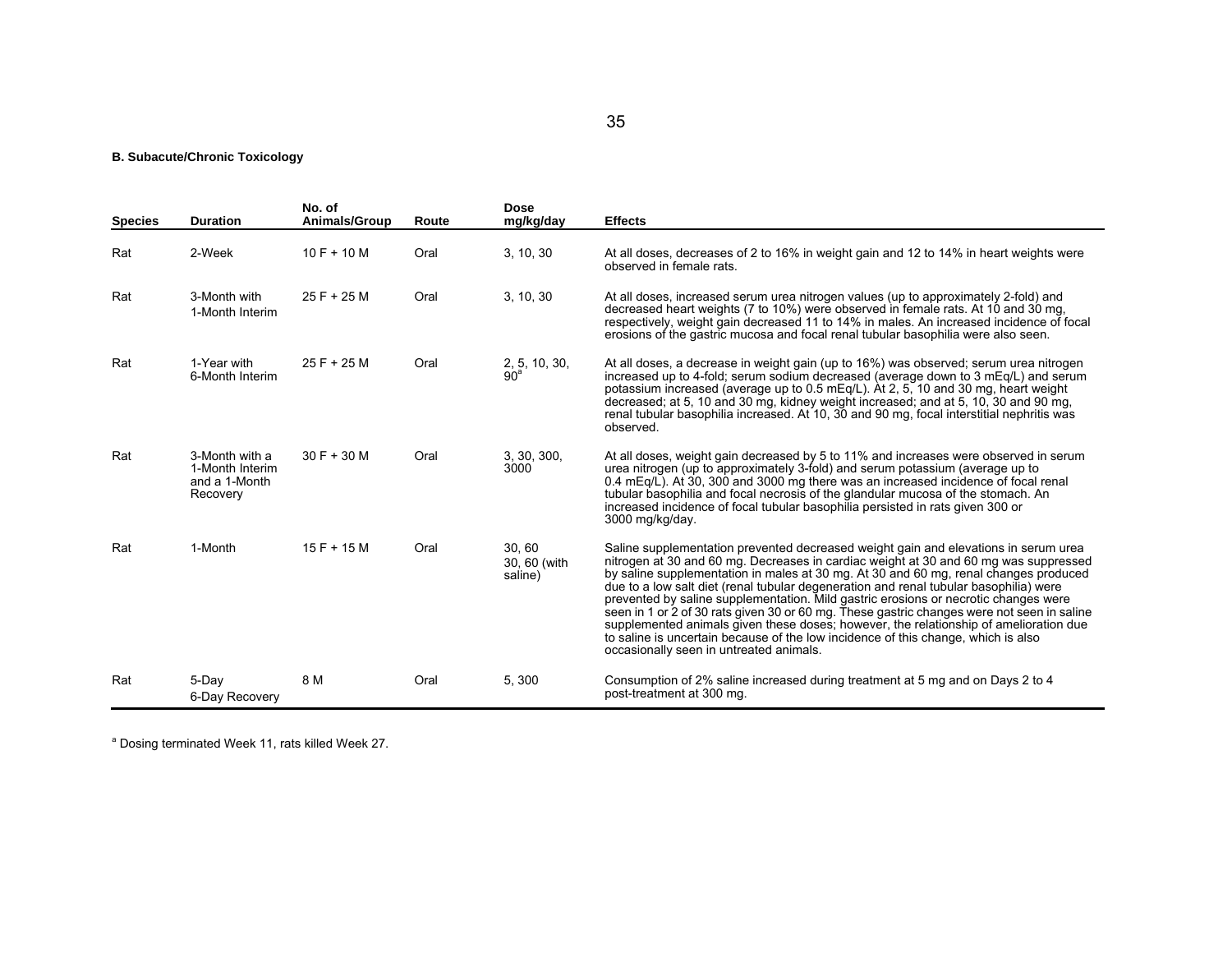#### **B. Subacute/Chronic Toxicology (continued)**

| <b>Species</b> | <b>Duration</b>                 | No. of<br>Animals/Group | Route | <b>Dose</b><br>mg/kg/day            | <b>Effects</b>                                                                                                                                                                                                                                                                                                                                                                                                                                                                                                                                                                  |
|----------------|---------------------------------|-------------------------|-------|-------------------------------------|---------------------------------------------------------------------------------------------------------------------------------------------------------------------------------------------------------------------------------------------------------------------------------------------------------------------------------------------------------------------------------------------------------------------------------------------------------------------------------------------------------------------------------------------------------------------------------|
| Dog            | 2-Week                          | $3F + 3M$               | Oral  | 3, 10, 30                           | At 30 mg, mineralization of the papilla muscle of the heart was seen in 1 of 6 dogs.                                                                                                                                                                                                                                                                                                                                                                                                                                                                                            |
| Dog            | 3-Month with<br>1-Month Interim | $5F + 5M$               | Oral  | 3, 10, 30                           | At 10 mg, hemoglobin concentration, hematocrit, and erythrocyte count decreased in<br>2 dogs. Marked increases in serum urea nitrogen and creatinine were observed in 2 of<br>10 dogs. One of these dogs had marked renal tubular degeneration and ulcers of the<br>tongue, gums and gastric pyloric mucosa related to uremia. At 30 mg, there was an<br>increase in serum urea nitrogen (average up to 2-fold) and a decrease in serum sodium<br>(down to 4 mEq/L) and serum chloride (down to 3 mEq/L). At 10 and 30 mg, average<br>cardiac weight was decreased (13 to 15%). |
| Dog            | 1-Year with<br>6-Month Interim  | $5F + 5M$               | Oral  | 3, 5, 15                            | At 15 mg, increases were observed in serum urea nitrogen (less than 2-fold). Decreases<br>in serum sodium (average down to 2 mEg/L) and increases in serum potassium<br>(average up to 0.5 mEg/L) occurred at all doses.                                                                                                                                                                                                                                                                                                                                                        |
| Dog            | 18-Day                          | $3F + 3M$               | Oral  | 60/90 with<br>and without<br>saline | Saline supplementation prevented increases in serum urea nitrogen in dogs given 60 mg<br>for 8 days followed by 90 mg for 8 or 9 days.                                                                                                                                                                                                                                                                                                                                                                                                                                          |
| Dog            | 7-Day                           | $4F + 4M$               | I.V.  | 60, 90                              | Decreases in blood pressure and increases in serum urea nitrogen occurred in dogs<br>given 60 or 90 mg/kg/day. Supplementation with physiologic saline (25 mL/kg one hour<br>prior to dosing and 4 hours after dosing) prevented these changes. Increased serum<br>potassium (average up to 0.6 mEq/L) and decreased serum chloride (average down to<br>0.4 mEq/L) values were seen in both supplemented and unsupplemented animals.                                                                                                                                            |
| Dog            | 1-Month                         | $2F + 2M$               | Oral  | 3, 30, 300 and<br>1000              | At 30 mg or greater, BUN increased and specific gravity of the urine decreased.<br>Hyperplasia of renal epithelial cells was observed and deaths occurred. Dogs that died<br>had dilation of distal renal tubules and fatty degeneration of renal tubular epithelium. No<br>drug-related effects were observed at 3 mg.                                                                                                                                                                                                                                                         |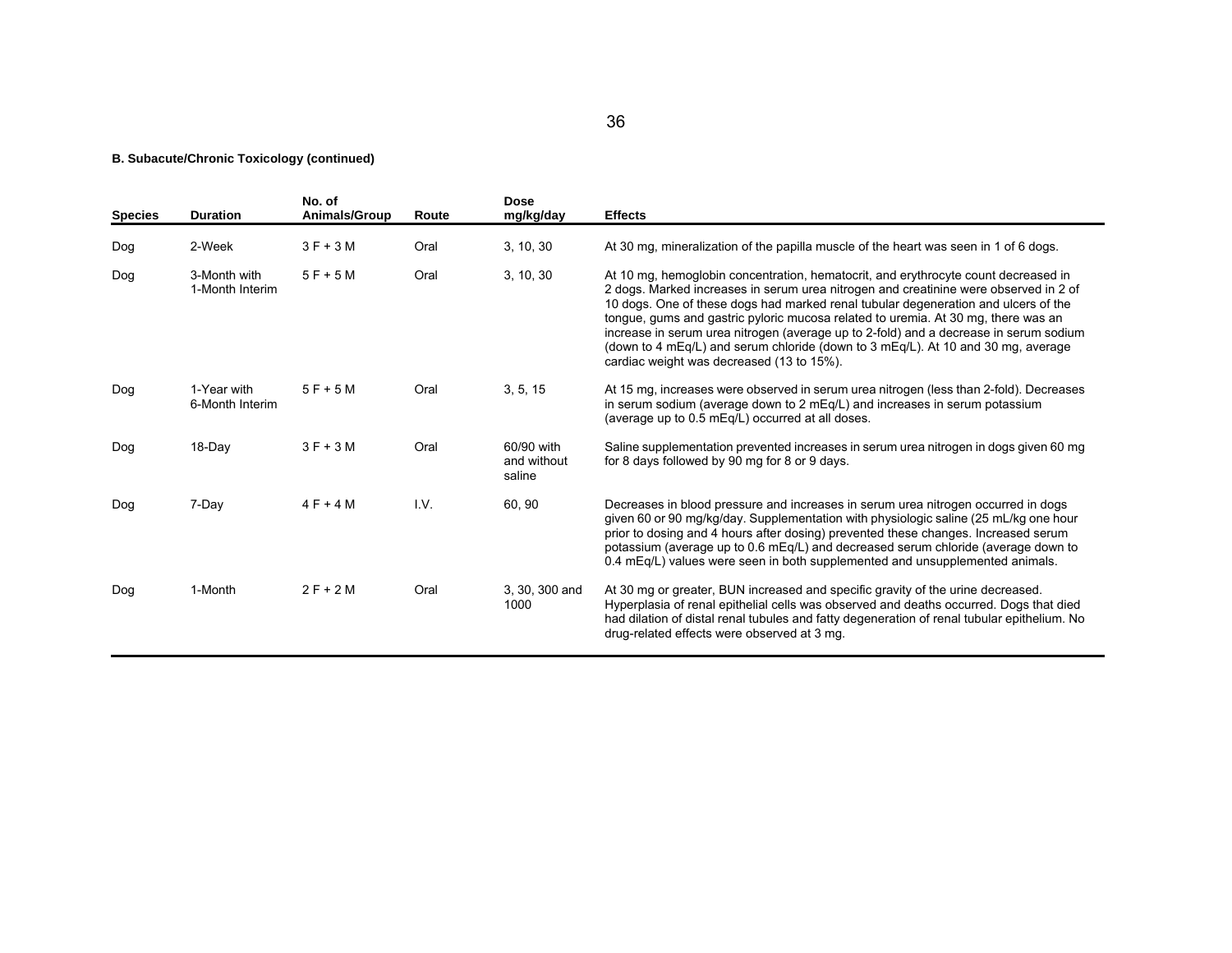#### **B. Subacute/Chronic Toxicology (continued)**

| <b>Species</b> | <b>Duration</b>                                    | No. of<br>Animals/Group                                                                                                                                 | Route | <b>Dose</b><br>mg/kg/day                                | <b>Effects</b>                                                                                                                                                                                                                                                                                                                                                                                                                                                                          |
|----------------|----------------------------------------------------|---------------------------------------------------------------------------------------------------------------------------------------------------------|-------|---------------------------------------------------------|-----------------------------------------------------------------------------------------------------------------------------------------------------------------------------------------------------------------------------------------------------------------------------------------------------------------------------------------------------------------------------------------------------------------------------------------------------------------------------------------|
| Dog            | 3-Month with<br>1-Month<br>Recovery<br>(high dose) | Control<br>$5M+5F$<br>3, 10,<br>30 mg/kg/day<br>$3M + 3F$<br>100 mg/kg/day<br>$8M + 8F$<br>Recovery<br>Control<br>$2M+2F$<br>100 mg/kg/day<br>$5M + 5F$ | Oral  | 3, 10, 30 and<br>100                                    | Eight of 16 dogs given 100 mg died or were killed because of poor physical condition. One of<br>6 dogs given 30 mg was killed because of poor physical condition. At 10 mg or greater<br>increased BUN and dilation of renal tubules was seen. Fatty degeneration of renal tubular<br>epithelium occurred at the 2 highest dosage levels. The changes are reversible as only slight<br>dilation of renal tubules was present in some animals given 100 mg after 4 weeks of<br>recovery. |
| Rabbit         | 2-Week                                             | 6 F                                                                                                                                                     | Oral  | $15(1, 6 \&$<br>13 doses)<br>with and<br>without saline | Renal tubular basophilia and renal tubular dilation (considered sequela to necrosis) were<br>seen after 6 and 13 doses in unsupplemented rabbits. Two supplemented rabbits<br>(6 doses) also had the same renal lesion. One rabbit drank very little saline and had<br>increases in BUN, creatinine and potassium. Increases in these parameters were seen in<br>unsupplemented animals after 1, 6, and 13 doses.                                                                       |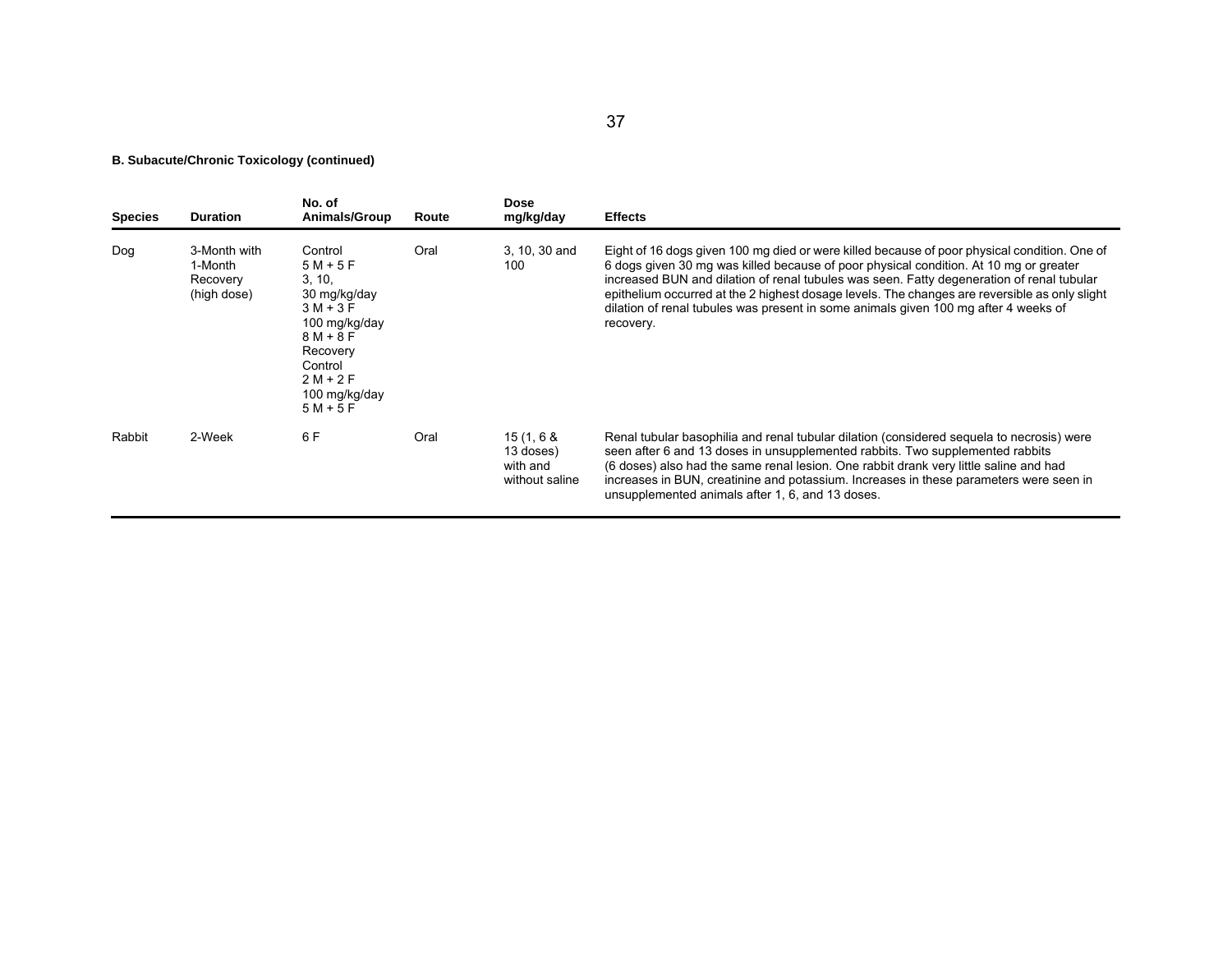#### **C. Teratology Studies**

| <b>Species</b>             | No. of<br>Animals/Group | Dose mg/kg/day                               | Route | <b>Duration of</b><br>Dosing            | <b>Results</b>                                                                                                                                                                                                                                                                                                                                                                                                                                                                |
|----------------------------|-------------------------|----------------------------------------------|-------|-----------------------------------------|-------------------------------------------------------------------------------------------------------------------------------------------------------------------------------------------------------------------------------------------------------------------------------------------------------------------------------------------------------------------------------------------------------------------------------------------------------------------------------|
| Mice                       | 25                      | 100, 300, 1000,<br>1000 with saline          | Oral  | Day 6 through<br>Day 15 of<br>gestation | No teratogenic effect was observed. There was an increased incidence of resorptions in<br>all unsupplemented groups (no increase in serum urea nitrogen).                                                                                                                                                                                                                                                                                                                     |
| Rat                        | 35                      | 30, 100, 300, 300<br>with saline             | Oral  | Day 6 through<br>Day 17 of<br>gestation | No teratogenic effect was observed. Maternal weight gain decreased in all<br>unsupplemented groups. The open field behavioral test (measure of spontaneous activity)<br>showed increased activity in Week 5 postpartum F1 females at 300 mg with and without<br>saline, but only in 300 mg with saline females in Week 6. When the open field test was<br>repeated in males and females given 300 mg with and without saline in Week 11, no<br>increase in activity was seen. |
| Rabbit<br>(New<br>Zealand) | 18                      | $0.1, 0.3, 1.0$ all<br>groups with<br>saline | Oral  | Day 6 through<br>Day 18 of<br>gestation | No teratogenic effect was observed. At all doses there was an increased incidence of<br>incomplete ossification (sternebrae, metacarpals, forefoot phalanges, pelvic bones, and<br>tali and/or calcanea) which was considered to represent a fetotoxic effect. At 1 mg one<br>rabbit had a high incidence of resorptions.                                                                                                                                                     |
| Rabbit<br>(New<br>Zealand) | 18                      | 0.031, 0.125, 0.5                            | Oral  | Day 6 through<br>Day 18 of<br>gestation | No fetotoxicity or embryotoxicity was observed at maternotoxic doses. At 0.125 and<br>0.5 mg maternal deaths, decreased maternal weight gain and food consumption, as well<br>as increases in BUN, creatinine and potassium were seen. In addition, doses of 0.5 mg<br>produced decreases in serum sodium and chloride, diffuse distention of the renal distal<br>tubules and degeneration of renal tubules.                                                                  |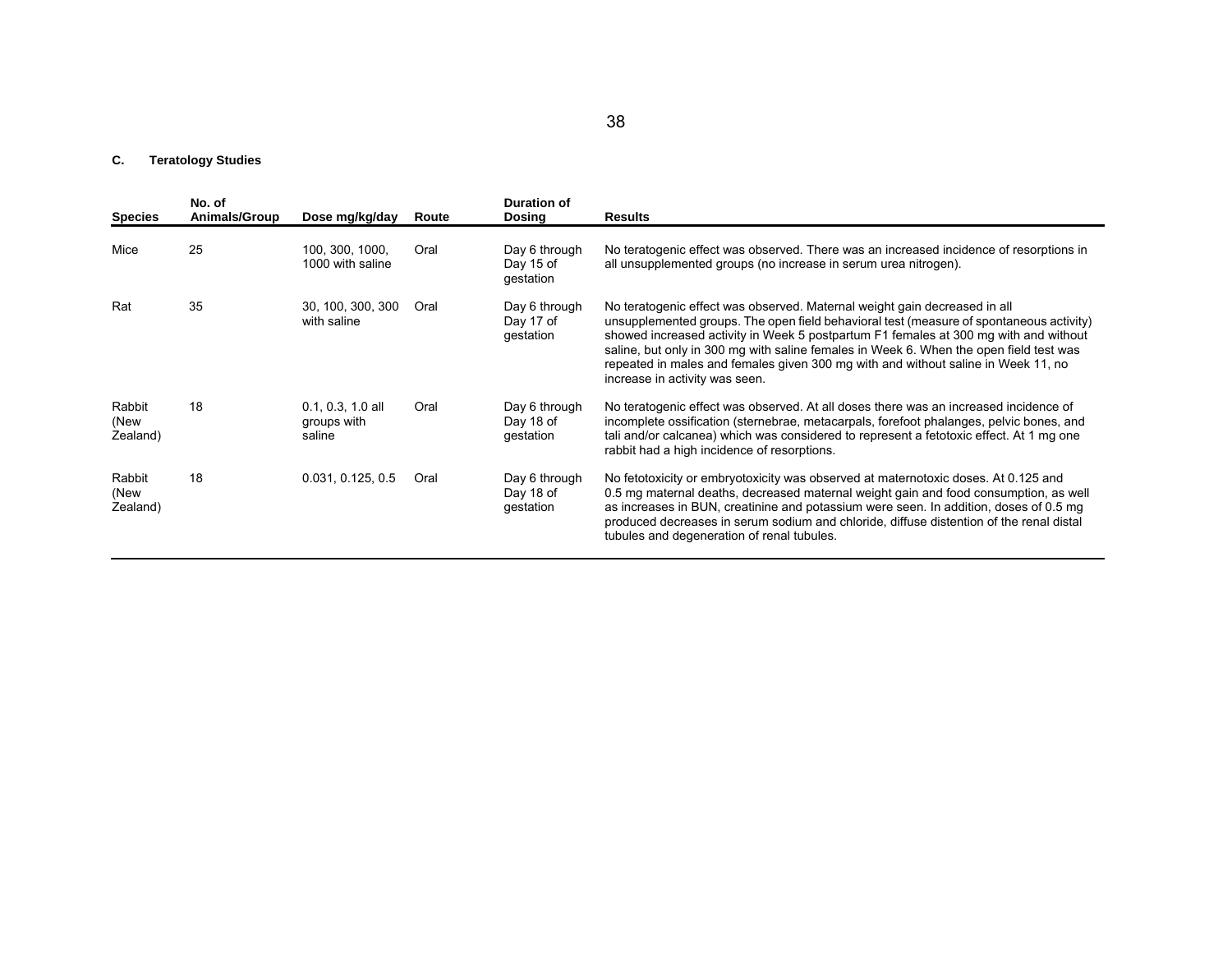#### **D. Fertility and Late Gestation and Lactation with Postnatal Evaluation Studies**

| <b>Species</b> | No. of<br><b>Animals/Group</b> | Dose mg/kg/day                   | Route | <b>Duration of Dosing</b>                                                                                                                   | <b>Results</b>                                                                                                                                                                                                                                                                                                                                                                                                                                               |
|----------------|--------------------------------|----------------------------------|-------|---------------------------------------------------------------------------------------------------------------------------------------------|--------------------------------------------------------------------------------------------------------------------------------------------------------------------------------------------------------------------------------------------------------------------------------------------------------------------------------------------------------------------------------------------------------------------------------------------------------------|
| Rat            | 24 F & 24 M                    | 30, 100, 300,<br>300 with saline | Oral  | Males were dosed for<br>78 days prior to mating<br>and females from 15 days<br>prior to mating until<br>sacrifice on Day 20 of<br>qestation | Weight gain was reduced in unsupplemented males at all doses and during<br>gestation in unsupplemented females. No effects on fertility and no signs of<br>teratogenicity were observed. There was an increase in F1 pup deaths (3 to<br>8% vs control 1%) Day 1 to 7 postpartum in 100 and 300 mg (saline and<br>nonsaline) groups. Decreased mean F1 pup weight (3 to 7% less than<br>controls) on Day 0 postpartum was seen in all unsupplemented groups. |
| Rat            | 20 F                           | 30, 100, 300,<br>300 with saline | Oral  | Day 15 of gestation<br>through Day 21<br>postpartum                                                                                         | On Days 2 to 7 postpartum, there was an increased number of dead pups<br>(8 to 10% vs control 0%). On Day 21 postpartum, a decrease in pup weights<br>(8% less than controls) was observed in the unsupplemented 100 and<br>300 mg groups. There was no effect in the supplemented group. Pup<br>development was not altered.                                                                                                                                |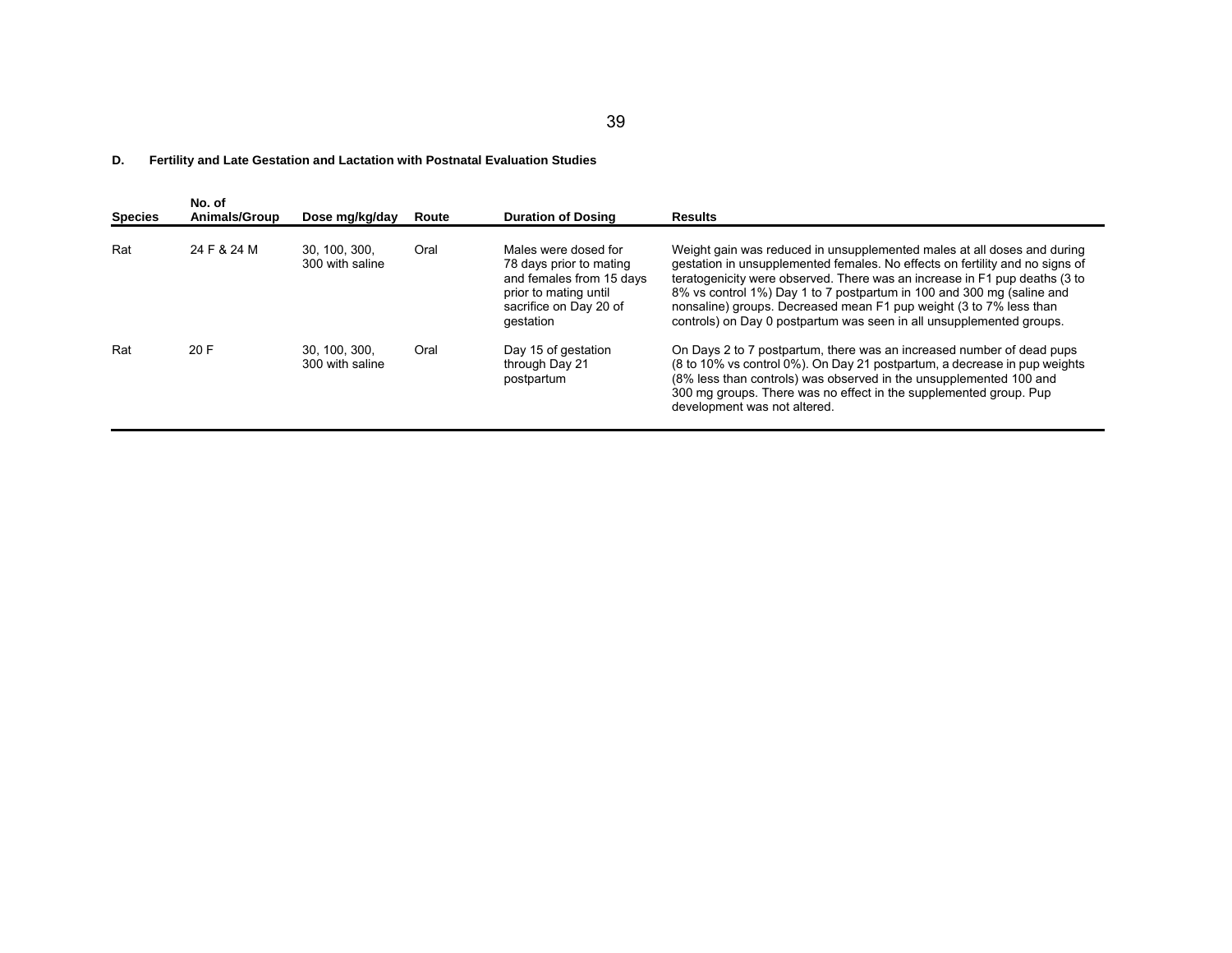#### **E. Genotoxicity Studies**

| <b>Study</b>                                                                      | <b>Test System</b>                                                                      | <b>Dose</b>                                    | <b>Results</b>                                        |
|-----------------------------------------------------------------------------------|-----------------------------------------------------------------------------------------|------------------------------------------------|-------------------------------------------------------|
| Mutagenesis                                                                       |                                                                                         |                                                |                                                       |
| Microbial mutagen with and without<br>metabolic activation                        | Salmonella typhimurium TA1535, TA1537,<br>TA98. TA100<br>Escherichia coli WP2, WP2 uvrA | up to $2000 \mu g$ /plate<br>up to 10 mg/plate | Negative for mutagenic potential                      |
| In vitro V-79 mammalian cell mutagenesis<br>with and without metabolic activation | Chinese Hamster Lung Cell                                                               | up to 10 mM $(4.42 \text{ mg/mL})$             | Negative for mutagenic potential                      |
| <b>DNA Damage</b>                                                                 |                                                                                         |                                                |                                                       |
| In vitro alkaline elution                                                         | Rat Hepatocyte                                                                          | up to 30 mM (13.25 mg/mL)                      | Negative for induction of DNA single<br>strand breaks |
| <b>Chromosomal Evaluation</b>                                                     |                                                                                         |                                                |                                                       |
| In vitro chromosomal aberration assay<br>with and without metabolic activation    | Chinese Hamster Ovary                                                                   | up to 30 mM (13.25 mg/mL)                      | Negative for induction of chromosomal<br>aberration   |
| In vivo chromosomal aberration assay                                              | Bone Marrow Cells of Male Mice                                                          | up to 5000 mg/kg                               | Negative for increases in chromosomal<br>aberrations  |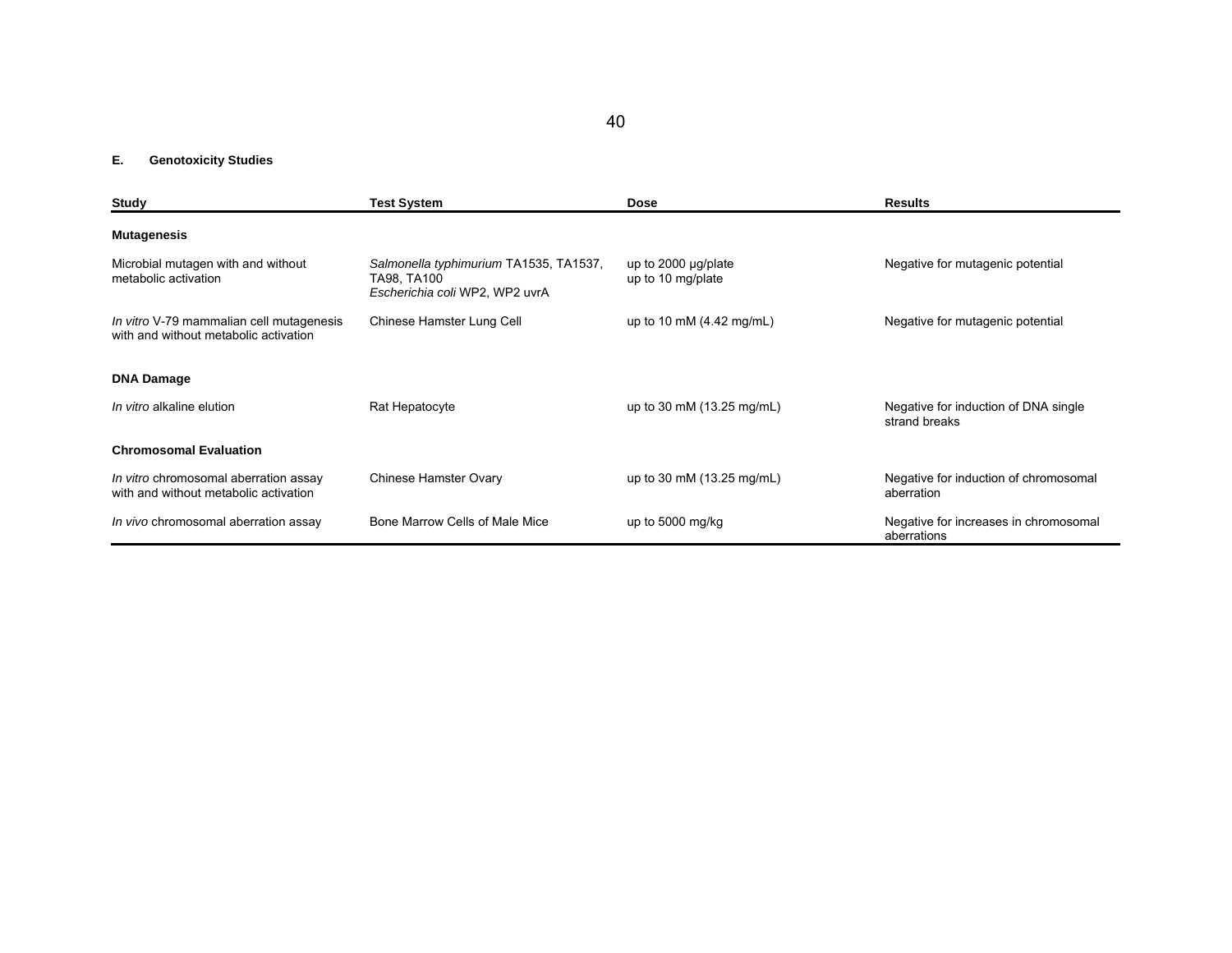#### **F. Carcinogenicity Studies**

| <b>Species</b>              | <b>Duration</b> | No. of<br>Animals/Group | Route | Dose<br>mg/kg/day       | <b>Effects</b>                                                                                                                                                                                                                                                                                                                                                                                                                                                                                                                                                                                                                                                                                                                                |
|-----------------------------|-----------------|-------------------------|-------|-------------------------|-----------------------------------------------------------------------------------------------------------------------------------------------------------------------------------------------------------------------------------------------------------------------------------------------------------------------------------------------------------------------------------------------------------------------------------------------------------------------------------------------------------------------------------------------------------------------------------------------------------------------------------------------------------------------------------------------------------------------------------------------|
| Mice<br>Crl:CD-1<br>(ICR)BR | 92-Week         | 50 F & 50 M             | Oral  | 15.45.<br>135 mg/kg/day | No evidence of carcinogenic effect was observed. Decreased weight gain (7 to 15%) was<br>seen in females at 135 mg. A greater incidence and severity of chronic nephritis in females<br>and males given 45 and 135 mg was also seen.                                                                                                                                                                                                                                                                                                                                                                                                                                                                                                          |
| Rats<br>Crl:CD<br>(SD) BR   | 105-Week        | 50 F & 50 M             | Oral  | 10.30.<br>90 mg/kg/day  | No evidence of carcinogenic effect was observed. Decreased weight gain (5 to 14%) in male<br>drug-treated rats during the first 67 weeks of the study was observed. Focal sacculations of<br>the retinal vessels was more prevalent in rats given 30 or 90 mg than in controls in Drug<br>Week 100. An increased incidence of renal tubular hypertrophy in drug-treated males at<br>termination of study was seen (1 mg was considered the no-effect dose for this change in<br>males based on an additional 105-week study at 1, 3, and 10 mg/kg/day). An increased<br>incidence of chronic nephritis in drug-treated females (10 mg is the no-effect dose based on<br>an additional 105-week study at 1, 3, and 10 mg/kg/day) was observed. |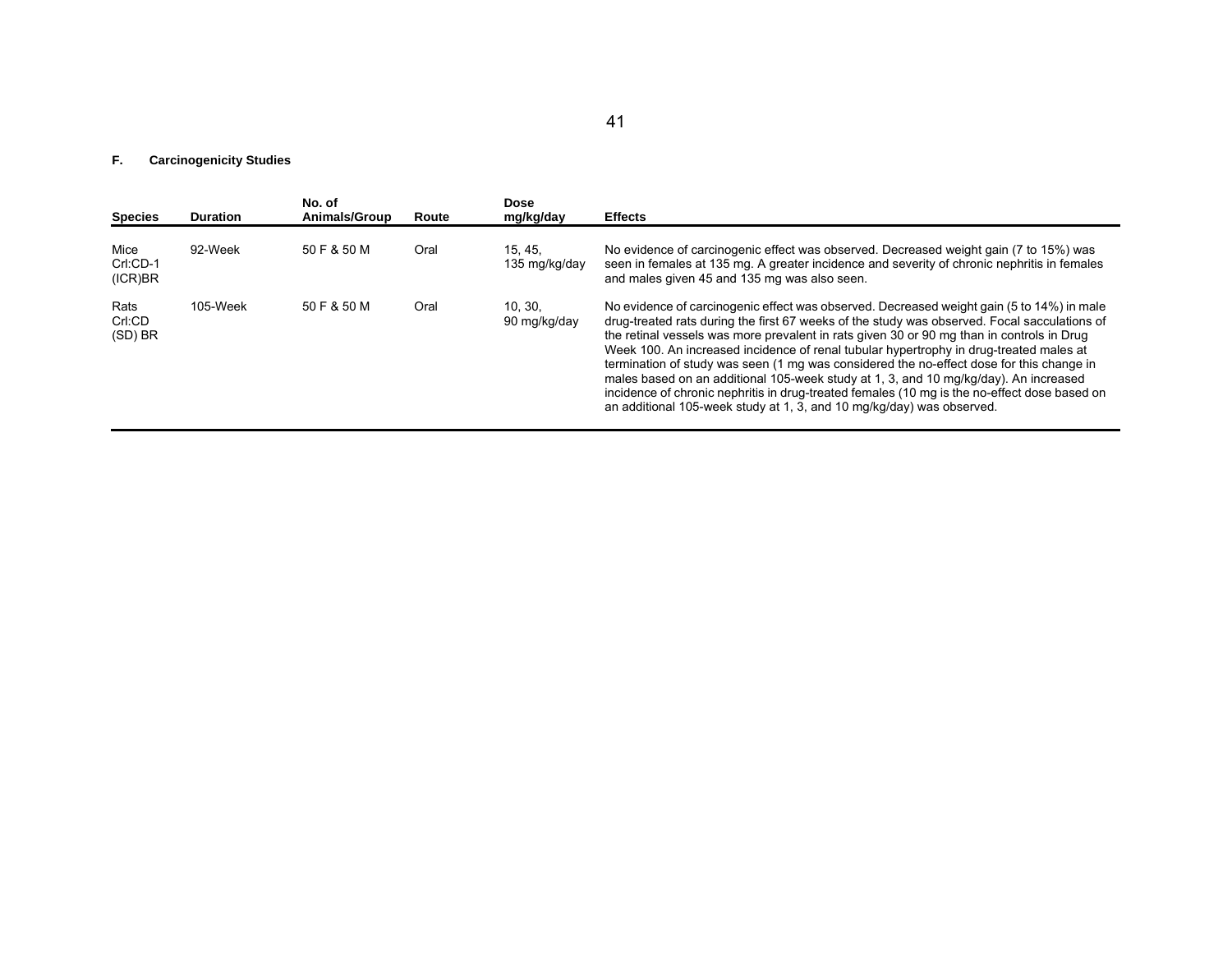### **SELECTED BIBLIOGRAPHY**

- 1. Ajayi AA, Campbell BC, Howie CA, Reid JL. Acute and chronic effects of the converting enzyme inhibitors enalapril and lisinopril on reflex control of heart rate in normotensive man. J Hypertension 1985;3:47-53.
- 2. Biollaz J, Burnier M, Turini GA, Brunner DB, Porchet M, Gomez HJ, Jones KH, Feber F, Abrams WB, Gavras H, Brunner HR. Three new long-acting converting-enzyme inhibitors: Relationship between plasma converting-enzyme activity and response to angiotensin I. Clin Pharmacol Ther 1981;29:665-70.
- 3. Biollaz J, Schelling JL, Jacot des Combes B, Brunner DB, Desponds G, Brunner HR, Ulm EH, Hichens M, Gomez HJ. Enalapril maleate and a lysine analogue (MK-521) in normal volunteers: Relationship between plasma drug levels and the renin angiotensin system. Br J Clin Pharmacol 1982;14:363-8.
- 4. Brunner DB, Desponds G, Biollaz J, Keller I, Feber F, Gavras H, Brunner HR, Schelling JL. Effect of a new angiotensin converting enzyme inhibitor MK-421 and its lysine analogue on the components of the renin system in healthy subjects. Br J Clin Pharmacol 1981;11:461-7.
- 5. Bussien JP, Waeber B, Nussberger J, Gomez HJ, Brunner HR. Once-daily lisinopril in hypertensive patients: Effect on blood pressure and the renin-angiotensin system. Curr Therap Res 1985;37:342-51.
- 6. Chalmers JP, West MJ, Cyran J, De La Torre D, Englert M, Kramar M, Lewis GRJ, Maranhao MFL, Myburgh DP, Schuster P, Sialer S, Simon H, Stephens JD, Watson RDS. Placebo-controlled study of lisinopril in congestive heart failure: A multicenter study. J Cardiovasc Pharmacol 1987;9(Suppl 3):S89-S97.
- 7. Cirillo VJ, Gomez HJ, Salonen J, Salonen R, Rissanen V, Bolognese JA, Nyberg R, Kristianson K. Lisinopril: Dose-peak effect relationship in essential hypertension. Br J Clin Pharmacol 1988;25:533-8.
- 8. Dahlöf B, Himmelmann A. The effect of lisinopril on left ventricular morphology and function: Focus on hypertensive cardiac hypertrophy. Rev Comtemp Pharmacother 1993;4(2):123-31.
- 9. Derkx FHM, Millar JA, Reid JL, Schalekamp MADH. Pharmacodynamics of MK421 (enalapril) and its lysine analogue MK521. Prog Pharmacol 1984;5:93-105.
- 10. Donohoe JF, Kelly J, Laher MS, Doyle GD. Lisinopril in the treatment of hypertensive patients with renal impairment. Am J Med 1988;85(Suppl 3B):31-4.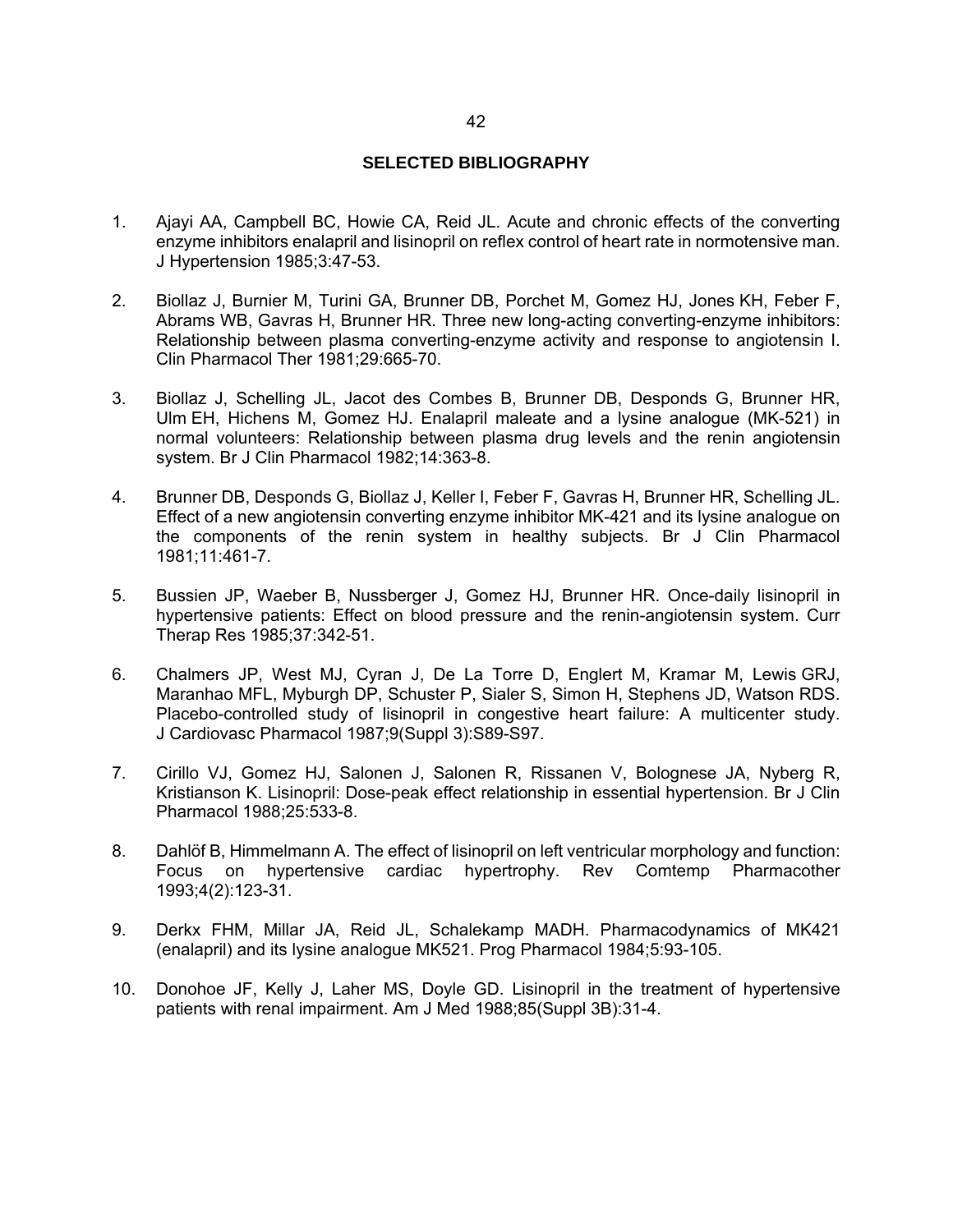- 11. Giles TD, Katz R, Sullivan JM, Wolfson P, Haugland M, Kirlin P, Powers E, Rich S, Hackshaw B, Chiaramida A, Rouleau JL, Fisher MB, Pigeon J, Rush JE. Short- and long-acting angiotensin-converting enzyme inhibitors: A randomized trial of lisinopril versus captopril in the treatment of congestive heart failure. J Am Coll Cardiol 1989;13(6):1240-6.
- 12. GISSI-3 Gruppo Italiano per lo Studio della Sopravvivenza nell'Infarto Miocardico. GISSI-3: Effects of lisinopril and transdermal glyceryl trinitrate singly and together on 6-week mortality and ventricular function after acute myocardial infarction. Lancet 1994;343:1115-22.
- 13. Laher MS, Natin D, Rao SK, Jones RW, Carr P. Lisinopril in elderly patients with hypertension. J Cardiovasc Pharmacol 1987;9(Suppl 3):S69-S71.
- 14. Millar JA, Derkx FHM, McLean K, Reid JL. Pharmacodynamics of converting enzyme inhibition: The cardiovascular endocrine and autonomic effects of MK-421 (enalapril) and MK-521. Br J Clin Pharmacol 1982;14:347-55.
- 15. Myers MG, Carruthers SG, Leenen FHH, Haynes RB. Recommendations from the Canadian Hypertension Society Consensus Conference on the Pharmacologic Treatment of Hypertension: Consensus Conference Report. Can Med Assoc J 1989;140:1141-6.
- 16. Powers ER, Chiaramida A, DeMaria AN, Giles TD, Hackshaw B, Hart W, Haugland M, Johnston R, Katz R, Kirlin P, McCall M, Mohiuddin S, Rich S, Sullivan JM, Wolfson R, and co-investigators. A double-blind comparison of lisinopril with captopril in patients with symptomatic congestive heart failure. J Cardiovasc Pharmacol 1987;9(Suppl 3):S82-S88.
- 17. Rotmensch HH, Vlasses PH, Swanson BN, Irvin JD, Harris KE, Merrill DD, Ferguson RD. Antihypertensive efficacy of once daily MK-521, a new nonsulfhydryl angiotensin-converting enzyme inhibitor. Am J Cardiol 1984;53(1):116-9.
- 18. Ulm EH, Hichens M, Gomez HJ, Till AE, Hand E, Vassil TC, Biollaz J, Brunner HR, Schelling JL. Enalapril maleate and a lysine analogue (MK-521): Disposition in man. Br J Clin Pharmacol 1982;14:357-62.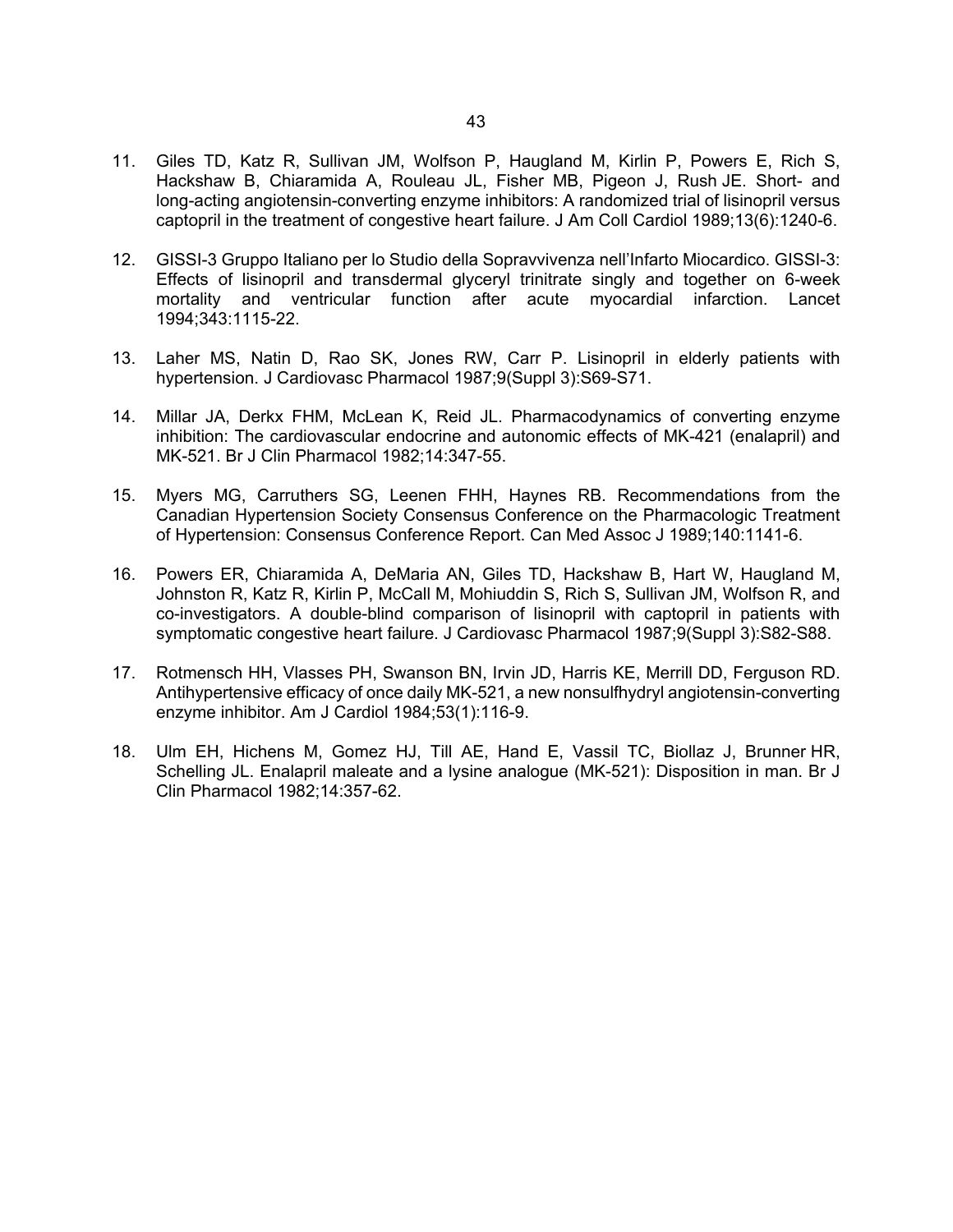# **READ THIS FOR SAFE AND EFFECTIVE USE OF YOUR MEDICINE PATIENT MEDICATION INFORMATION**

## **PRINIVIL®**

(lisinopril tablets, Merck Standard)

Read this carefully before you start taking **PRINIVIL®** and each time you get a refill. This leaflet is a summary and will not tell you everything about this drug. Talk to your healthcare professional about your medical condition and treatment and ask if there is any new information about **PRINIVIL®**.

## **Serious Warnings and Precautions**

You should not take PRINIVIL<sup>®</sup> while you are pregnant. Taking it while you are pregnant can cause injury and even death to your baby. If you become pregnant while taking this drug, **stop** taking it and get in touch with your doctor as soon as possible.

## **What is PRINIVIL® used for?**

PRINIVIL® is used to:

- treat high blood pressure
- treat heart failure
- reduce the risk of having another heart attack.

It can be used alone or along with other medications to treat your condition.

## **How does PRINIVIL® work?**

PRINIVIL® belongs to a group of drugs called Angiotensin Converting Enzymes (ACE) inhibitors.

These types of drugs block your body from making a chemical called angiotensin II. When this chemical enters your blood:

- your blood vessels become narrower. When this happens your blood has less space to move in.
- it also triggers a hormone that makes your body hold on to water.

Having more fluid in your body, in a narrow space will cause your blood pressure to go up.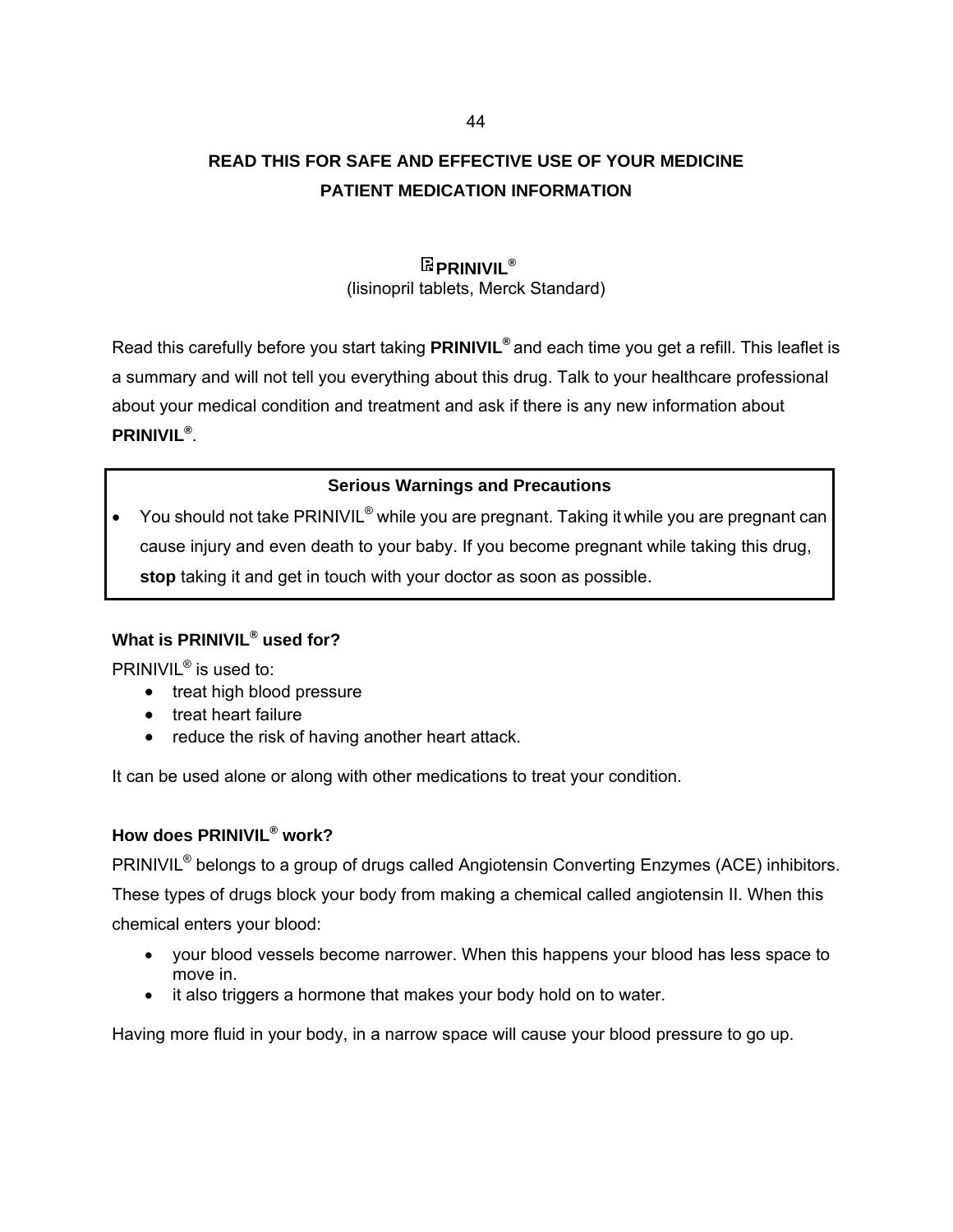45

ACE inhibitors help to lower your blood pressure by:

- reducing the amount of angiotensin II in your body. This allows your blood vessels to relax and become wider. It makes it easier for your blood to flow through your blood vessels.
- lowering the amount of water your body retains.

The lowering of your blood pressure makes it easier for your heart to pump blood. It can also help your heart work better if you have heart failure.

This drug does not cure high blood pressure or congestive heart failure but it helps control these conditions.

## **What are the ingredients in PRINIVIL®?**

Medicinal ingredients: Lisinopril

Non-medicinal ingredients: calcium phosphate, corn starch, magnesium stearate, mannitol, pregelatinized starch, and yellow and/or red iron oxides.

## **PRINIVIL® comes in the following dosage forms:**

Tablets: 10 mg (light yellow) and 20 mg (peach).

PRINIVIL® 5 mg tablets are no longer available, but this strength, as lisinopril, is available at the pharmacy.

## **Do not use PRINIVIL® if you:**

- are allergic to lisinopril or to any of the other ingredients in PRINIVIL<sup>®</sup>.
- have had an allergic reaction (angioedema):
	- a) to any other ACE inhibitor. You can tell you are taking or have taken an ACE inhibitor because these types of drugs have ingredients that end with –'PRIL" (such as enalapril and captopril) or
	- b) have been diagnosed with hereditary angioedema. This is an increased risk of getting an allergic reaction that is passed down through your family, or
	- c) where the reason for it is not known

Signs of an allergic reaction include:

- o swelling of the hands, feet, ankles, face, lips, tongue and throat
- o suddenly having trouble breathing or swallowing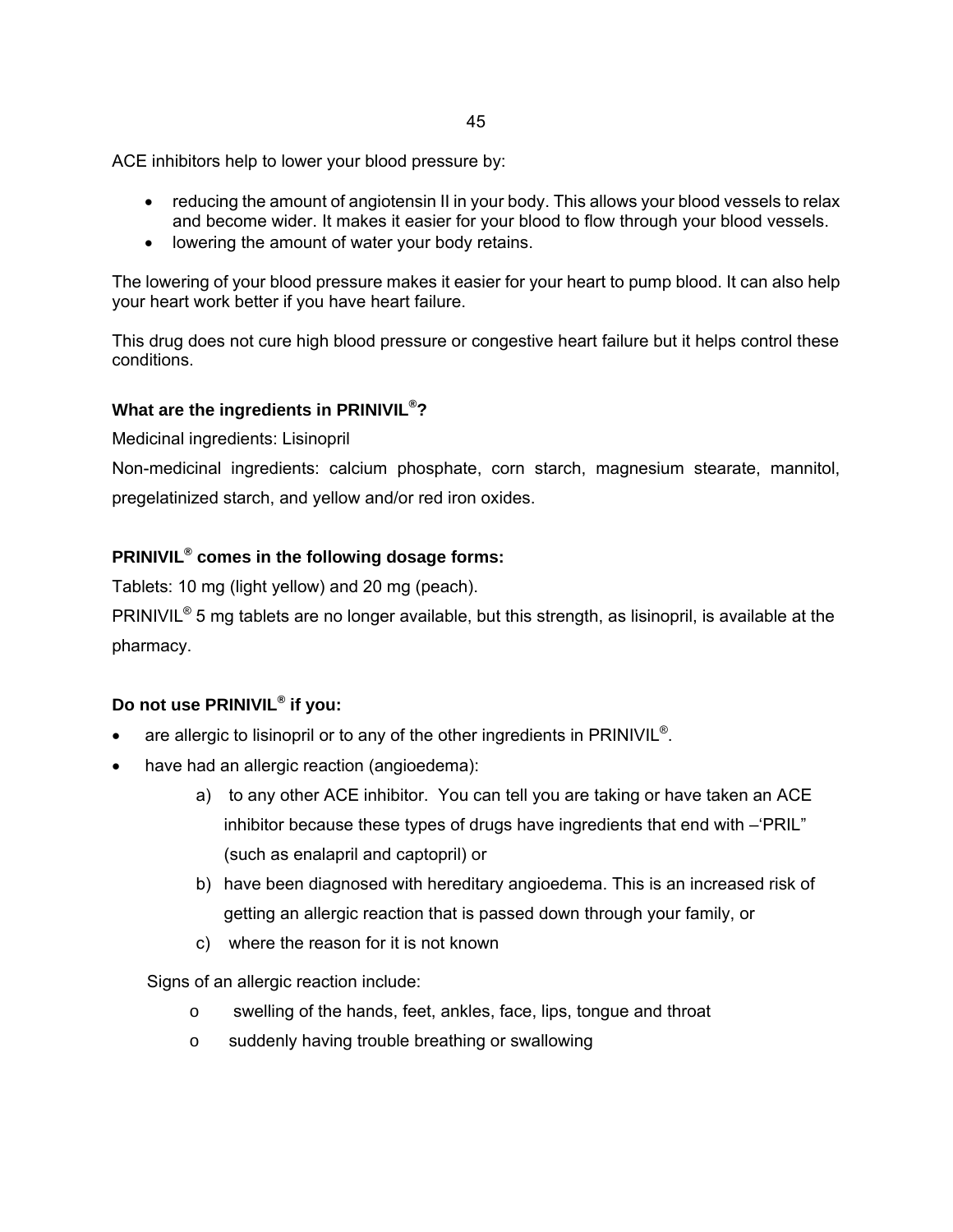Make sure that you tell your doctor, nurse or pharmacist that this has happened to you before.

- have diabetes or kidney disease and are already taking:
	- $\circ$  a blood pressure-lowering medicine that contains aliskiren (such as Rasilez) or
	- o an angiotensin receptor blocker (drugs that have ingredients that end in "-SARTAN"). Taking these drugs at the same time as PRINIVIL<sup>®</sup> is not recommended.
- are taking a medicine containing a neprilysin inhibitor (e.g., sacubitril). Do not take PRINIVIL<sup>®</sup> for at least 36 hours before or after you take sacubitril/valsartan, a medicine containing a neprilysin inhibitor.

## **To help avoid side effects and ensure proper use, talk to your healthcare professional**  before you take PRINIVIL<sup>®</sup>. Talk about any health conditions or problems you may have, **including if you:**

- are breastfeeding. It is possible that PRINIVIL<sup>®</sup> passes into breast milk. You should not breast-feed while you are taking it.
- have liver disease
- have low blood pressure
- have heart and blood vessel disease
- are at risk for developing high levels of potassium in your blood. This can be serious and can happen if you:
	- o are taking:
		- o a salt substitute that contains potassium
		- o potassium supplements
		- o a potassium-sparing diuretic (a specific kind of "water pill" that makes your body hold onto potassium such as spironolactone, triamterene or amiloride).
		- o other drugs that may increase serum potassium (e.g., trimethoprim-containing products).
	- o have diabetes or any kidney problems.
- have diabetes and are taking oral medications or insulin. You should closely monitor yourself for low blood glucose levels especially during the first month of taking PRINIVIL®.
- have recently suffered from excessive vomiting or severe diarrhea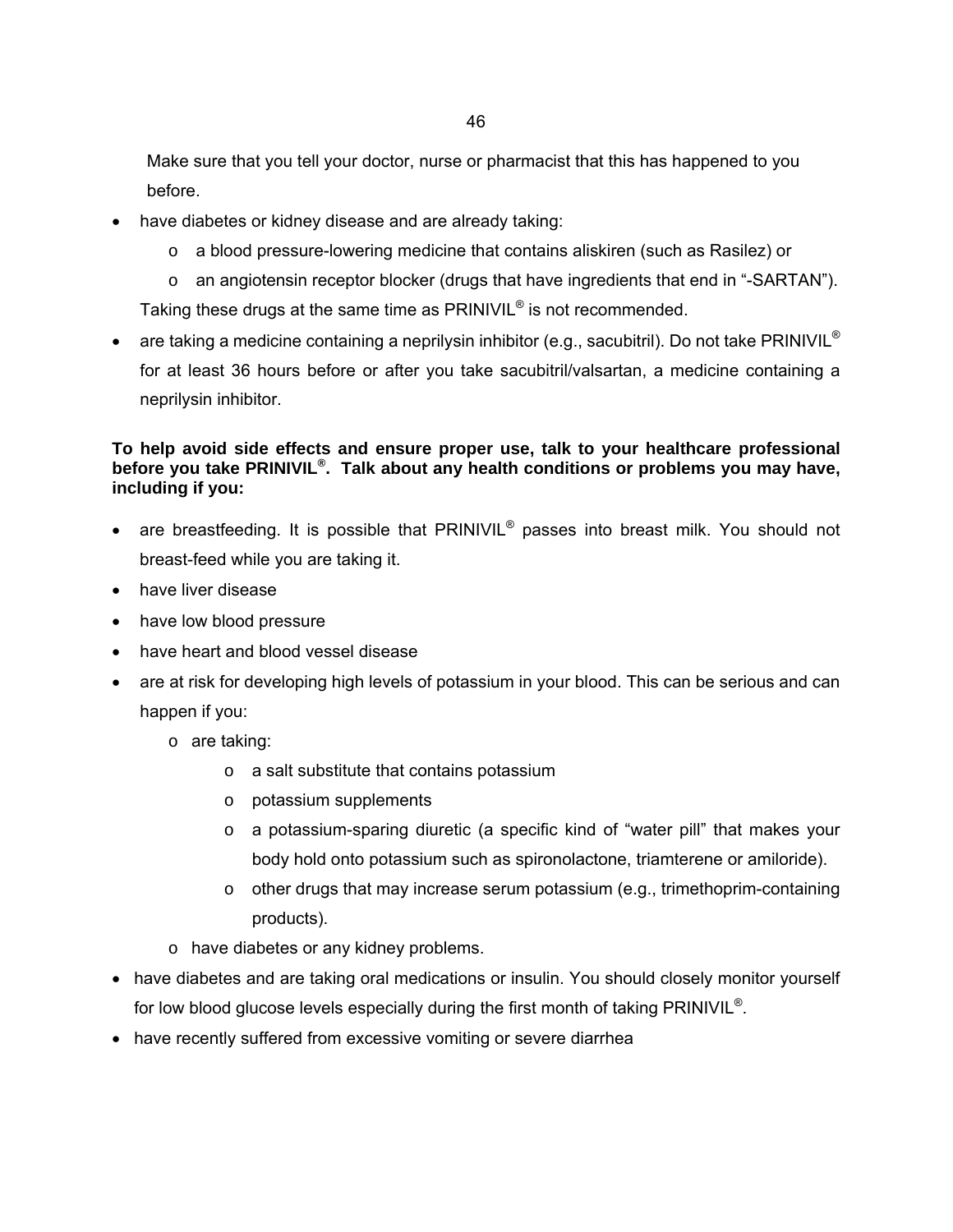- are planning to have dental or any other type of surgery and will be given anesthesia. Tell your doctor or dentist that you are taking this drug.
- if you are taking a medicine containing a neprilysin inhibitor (e.g., sacubitril).

### **Other warnings you should know about:**

**Low Blood Pressure:** You may feel dizzy or light headed:

- particularly in the first few days after you start taking PRINIVIL<sup>®</sup>. You should lie down if this happens. You should avoid driving or doing any tasks that require special attention.
- when you exercise or when the weather is hot.

If you faint, **stop** taking the drug and talk to your doctor.

**Blood tests:** While you are taking PRINIVIL® your doctor may do blood tests to check:

- the level of white blood cells in your blood
- the potassium levels in your blood.
- that your kidneys are working properly

**Cough:** You may develop a cough while taking PRINIVIL®. This usually goes away once you stop taking it or when the dose is lowered.

**Black patients:** you are at a higher risk for having an allergic reaction (angioedema).

**Tell your healthcare professional about all the medicines you take, including any drugs, vitamins, minerals, natural supplements or alternative medicines.** 

## **The following may interact with PRINIVIL**®**:**

- Drugs that lower your blood pressure. These include:
	- o diuretics ("water pills")
	- o aliskiren-containing drugs (such as Rasilez)
	- o angiotensin receptor blockers (ARBs)
	- o other drugs that are used to lower blood pressure
- Drugs that can increase the levels of potassium in your blood. These include: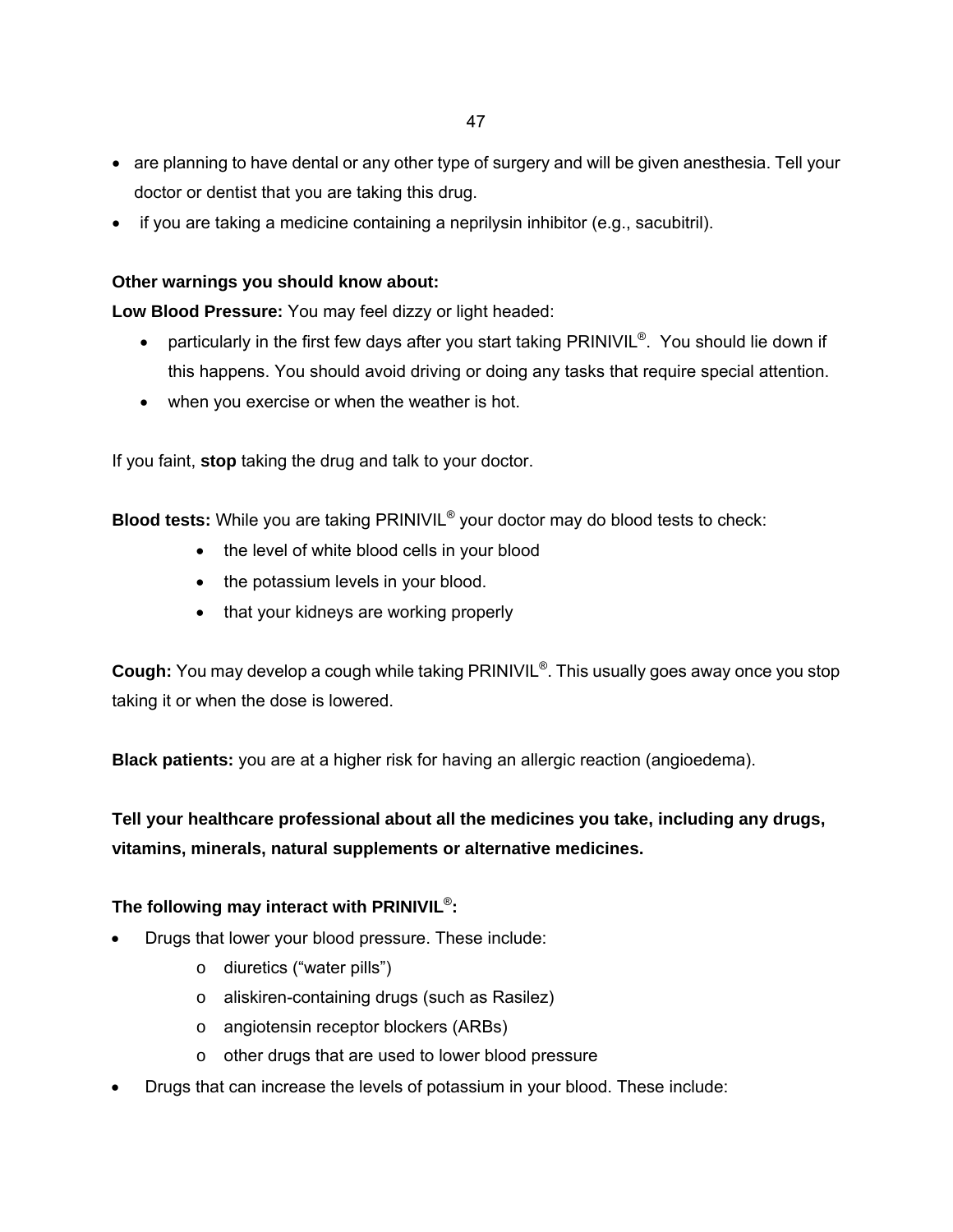- o potassium-sparing drugs (such as spironolactone, triamterene or amiloride)
- o potassium supplements
- o salt substitutes that contain potassium
- $\circ$  other drugs that may increase serum potassium (e.g., trimethoprim-containing products)
- Drugs used to treat diabetes (including oral drugs and insulin)
- Lithium (used to treat a certain kind of depression)
- Injectable gold (in the form of gold sodium aurothiomalate) used to treat arthritis
- Non-Steroidal Anti-Inflammatory Drugs (NSAIDS) used to reduce pain and swelling (such as naproxen, ibuprofen and celecoxib)
- Drugs used for mTOR inhibitor therapy (such as temsirolimus, sirolimus, everolimus). These drugs are used to lower the body's ability to reject a transplant or to treat certain cancers. Taking these drugs together with PRINIVIL<sup>®</sup> could increase the risk for an allergic reaction called angioedema.
- A medicine containing a neprilysin inhibitor (e.g., sacubitril). Taking these drugs together with PRINIVIL® could increase the risk for an allergic reaction called angioedema.
- Indomethacin (used to treat pain and swelling)
- Certain drugs that you can buy without a prescription are known to cause your blood pressure to go up. These include drugs:
	- o to control your hunger
	- o for asthma
	- o to treat colds and coughs
	- o to treat allergies (such as hayfever)
	- o to treat sinus problems

You should not take these types of medicines unless you have talked it over with your doctor first.

## **How to take PRINIVIL®:**

### Swallow the tablet **whole. You should not split or break the tablets.**

If your doctor has given you specific instructions to follow, for example to eat a low salt diet or to lose weight, you should follow them.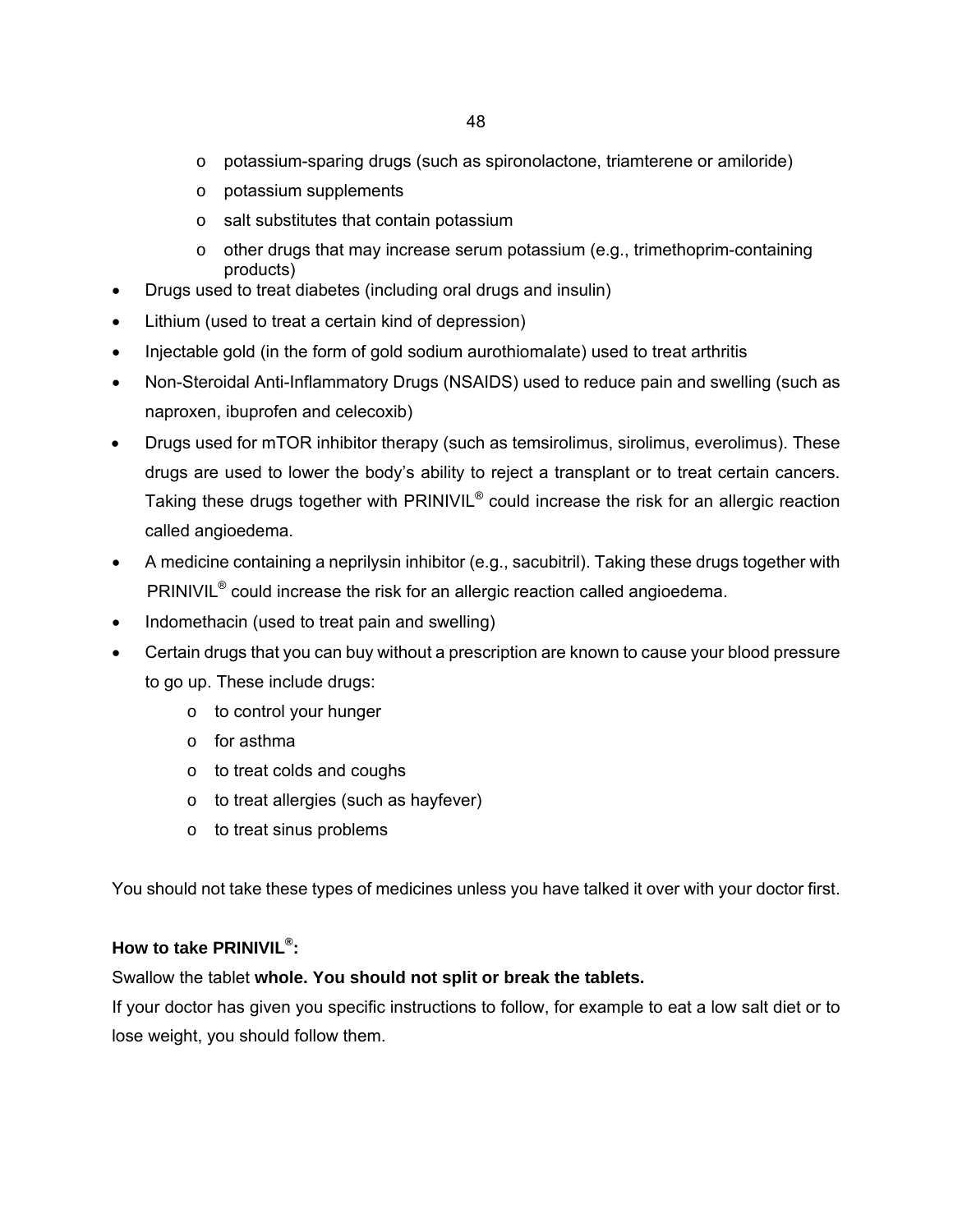49

Take PRINIVII<sup>®.</sup>

- exactly as your doctor has told you how to take it
- once a day at about the same time every day
- with or without food

## **Usual Dose:**

Your doctor has decided on the best dose for you based on your needs.

Even if you feel better, you should not stop taking this medicine unless your doctor tells you to.

## **Overdose:**

If you think you have taken too much PRINIVIL<sup>®</sup>, contact your healthcare professional, hospital emergency department or regional Poison Control Centre immediately, even if there are no symptoms.

Symptoms of an overdose include:

 feeling light headed or dizzy. This can happen because of a sudden or extreme drop in blood pressure.

## **Missed Dose:**

- If it has been **less** than 6 hours since you missed taking it, take your dose as soon as possible and then go back to your regular schedule.
- If it has been **more** than 6 hours since you missed taking it, skip the missed dose. Take the next dose at your usual time.

**Do not** take two doses at the same time.

## **What are possible side effects from using PRINIVIL®?**

These are not all the possible side effects you may feel when taking PRINIVIL<sup>®</sup>. If you experience any side effects not listed here, contact your healthcare professional.

- Dry cough
- Sore throat
- Stuffy or runny nose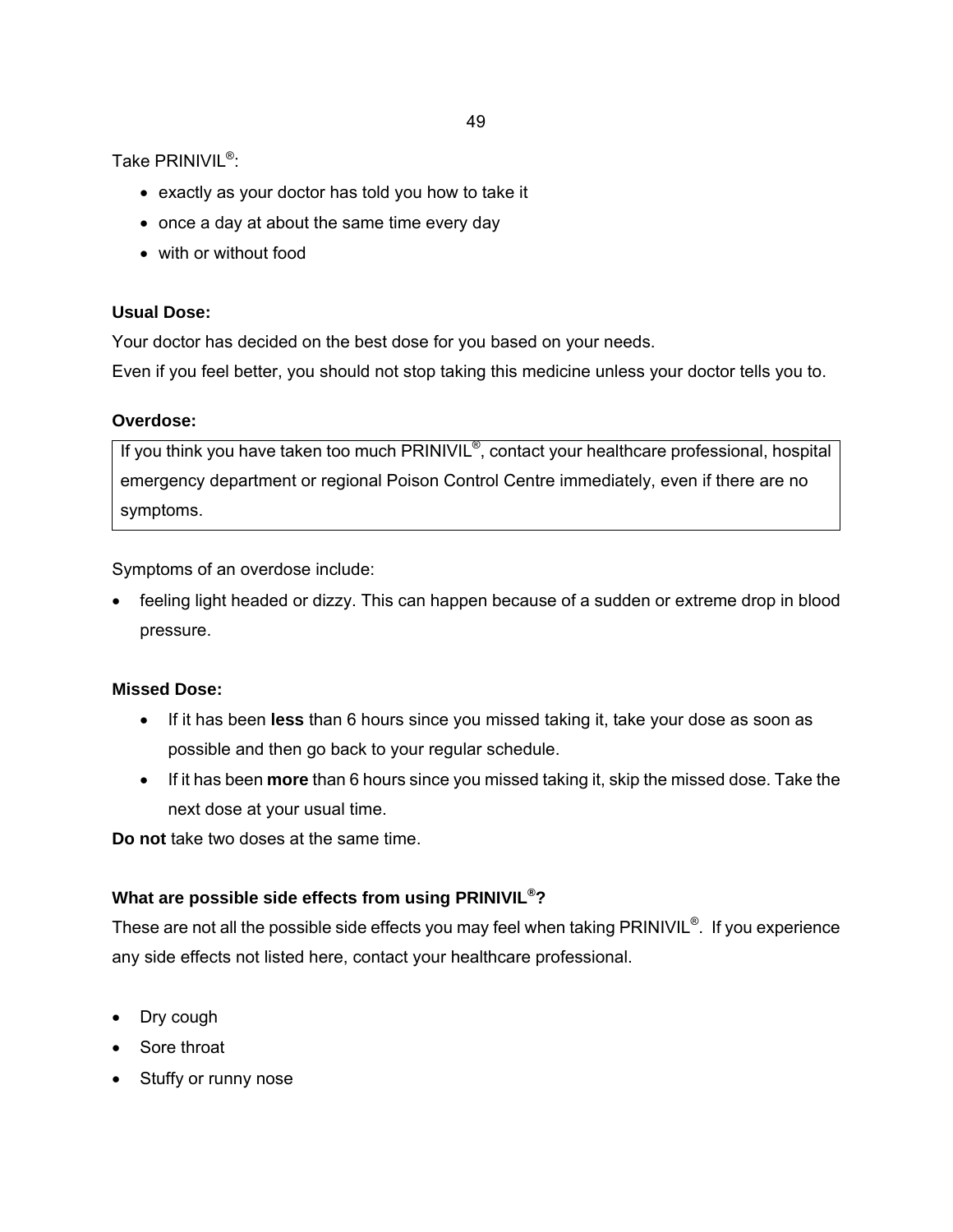- Unusual tiredness and/or weakness
- Headache
- Pain in the abdomen
- Hair loss
- Changes in your mood or confusion
- Changes in taste
- Impotence (not able to have an erection)

| Serious side effects and what to do about them |                                      |                  |                   |  |  |
|------------------------------------------------|--------------------------------------|------------------|-------------------|--|--|
|                                                | Talk to your healthcare professional | Stop taking drug |                   |  |  |
| Symptom / effect                               | Only if severe                       | In all cases     | and get immediate |  |  |
|                                                |                                      |                  | medical help      |  |  |
|                                                | <b>COMMON</b>                        |                  |                   |  |  |
| <b>Low Blood Pressure:</b>                     |                                      |                  |                   |  |  |
| Dizziness, light-headedness or                 |                                      |                  |                   |  |  |
| fainting especially during the first           |                                      |                  |                   |  |  |
| few days of starting PRINIVIL <sup>®</sup> ,   | X                                    |                  |                   |  |  |
| following exercise, and/or when                |                                      |                  |                   |  |  |
| it is hot and you have lost a lot of           |                                      |                  |                   |  |  |
| water by sweating.                             |                                      |                  |                   |  |  |
| <b>Increased Levels of</b>                     |                                      |                  |                   |  |  |
| <b>Potassium in the Blood:</b>                 |                                      |                  |                   |  |  |
| irregular heartbeat, muscle                    |                                      | X                |                   |  |  |
| weakness and generally feeling                 |                                      |                  |                   |  |  |
| unwell                                         |                                      |                  |                   |  |  |
| Diarrhea                                       | X                                    |                  |                   |  |  |
| <b>UNCOMMON</b>                                |                                      |                  |                   |  |  |
| <b>Allergic Reaction</b>                       |                                      |                  |                   |  |  |
| (angioedema): swelling of face,                |                                      |                  | X                 |  |  |
| eyes, lips, tongue and/ or throat,             |                                      |                  |                   |  |  |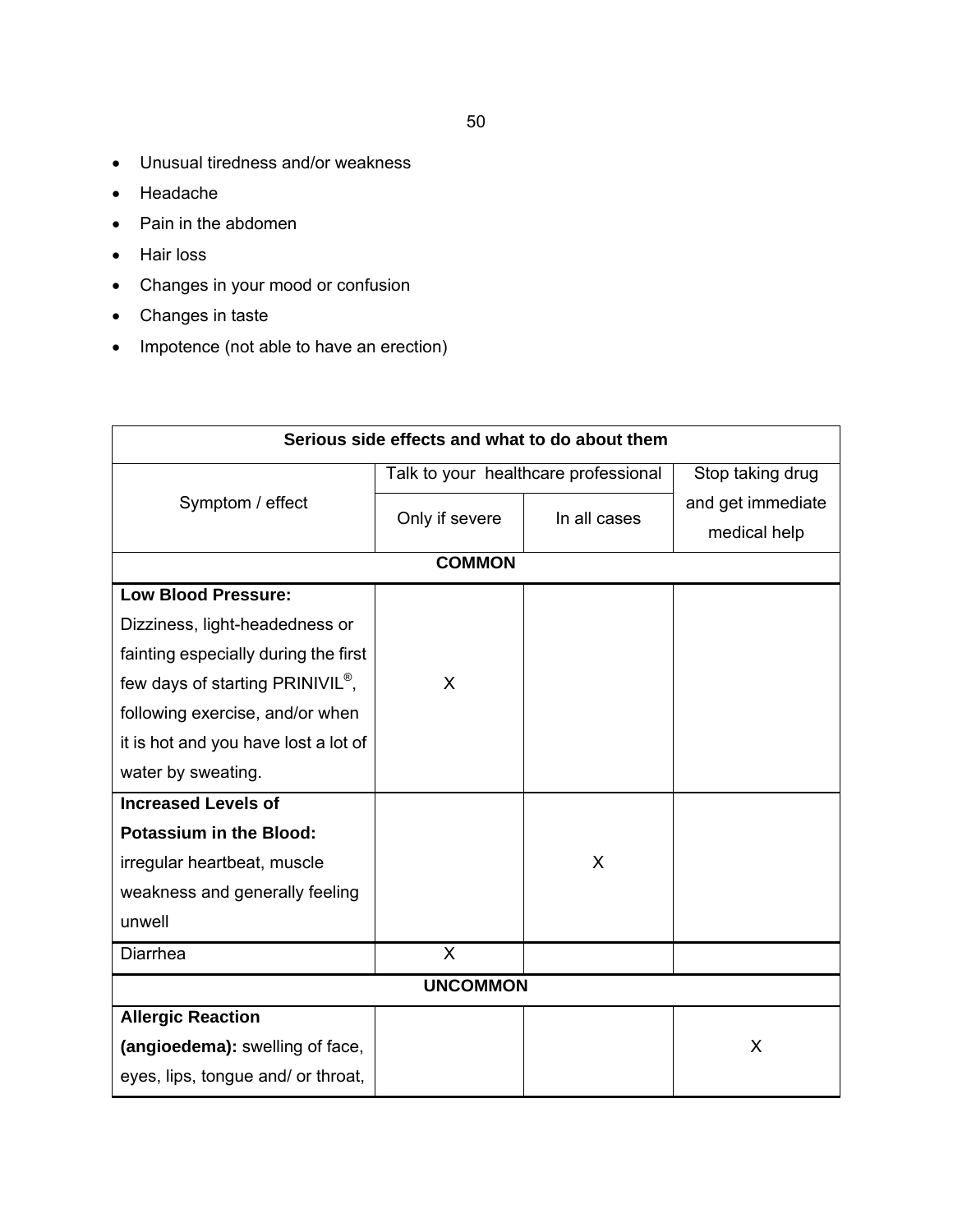| Serious side effects and what to do about them |                                      |                  |                                   |  |  |  |
|------------------------------------------------|--------------------------------------|------------------|-----------------------------------|--|--|--|
|                                                | Talk to your healthcare professional | Stop taking drug |                                   |  |  |  |
| Symptom / effect                               | Only if severe                       | In all cases     | and get immediate<br>medical help |  |  |  |
| hands or feet.                                 |                                      |                  |                                   |  |  |  |
|                                                |                                      |                  |                                   |  |  |  |
| Kidney Disorder: change in the                 |                                      |                  |                                   |  |  |  |
| frequency of urination, nausea,                |                                      | X                |                                   |  |  |  |
| vomiting, swelling of the                      |                                      |                  |                                   |  |  |  |
| extremities (hands and feet),                  |                                      |                  |                                   |  |  |  |
| fatigue                                        |                                      |                  |                                   |  |  |  |
| Liver Disorder (jaundice):                     |                                      |                  |                                   |  |  |  |
| yellowing of the skin or eyes,                 |                                      | X                |                                   |  |  |  |
| dark urine, abdominal pain,                    |                                      |                  |                                   |  |  |  |
| nausea, vomiting, loss of weight               |                                      |                  |                                   |  |  |  |
| <b>Electrolyte Imbalance:</b>                  |                                      | X                |                                   |  |  |  |
| weakness, drowsiness, muscle                   |                                      |                  |                                   |  |  |  |
| pain or cramps, irregular                      |                                      |                  |                                   |  |  |  |
| heartbeat                                      |                                      |                  |                                   |  |  |  |
| Rash                                           |                                      | X                |                                   |  |  |  |
| <b>RARE</b>                                    |                                      |                  |                                   |  |  |  |
| Decreased Platelets: bruising,                 |                                      |                  |                                   |  |  |  |
| bleeding, fatigue and weakness                 |                                      | X                |                                   |  |  |  |
| <b>Decreased White Blood Cells:</b>            |                                      |                  |                                   |  |  |  |
| infections, fatigue, aches, pains              |                                      | X                |                                   |  |  |  |
| and flu -like symptoms                         |                                      |                  |                                   |  |  |  |
| Heart Attack: chest pain and/or                |                                      |                  |                                   |  |  |  |
| discomfort, pain in the jaw,                   |                                      |                  |                                   |  |  |  |
| shoulders, arm and/or back,                    |                                      |                  | X                                 |  |  |  |
| shortness of breath, sweating,                 |                                      |                  |                                   |  |  |  |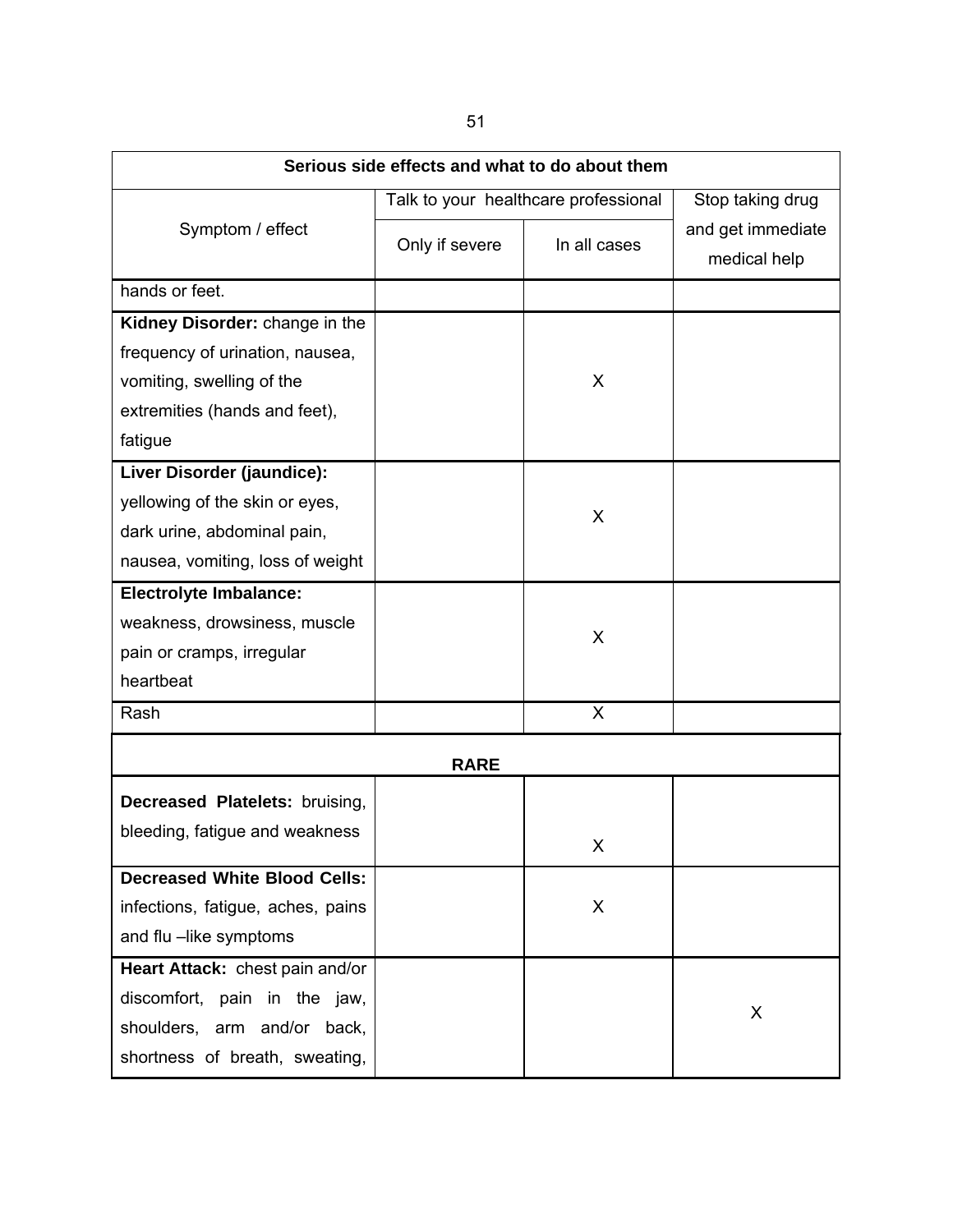| Serious side effects and what to do about them |                                      |                  |                                   |  |  |
|------------------------------------------------|--------------------------------------|------------------|-----------------------------------|--|--|
|                                                | Talk to your healthcare professional | Stop taking drug |                                   |  |  |
| Symptom / effect                               | Only if severe                       | In all cases     | and get immediate<br>medical help |  |  |
| light-headedness, nausea                       |                                      |                  |                                   |  |  |
| Cerebro-vascular accident/                     |                                      |                  |                                   |  |  |
| <b>Stroke: weakness, trouble</b>               |                                      |                  | X                                 |  |  |
| speaking, trouble seeing,                      |                                      |                  |                                   |  |  |
| headache, dizziness                            |                                      |                  |                                   |  |  |
| <b>Skin Disorders: Steven</b>                  |                                      |                  |                                   |  |  |
| Johnson syndrome (SJS), Toxic                  |                                      |                  | X                                 |  |  |
| Epidermal Necrolysis (TEN),                    |                                      |                  |                                   |  |  |
| pemphigus                                      |                                      |                  |                                   |  |  |
| <b>UNKNOWN</b>                                 |                                      |                  |                                   |  |  |
| Fever, loss of appetite and                    |                                      | X                |                                   |  |  |
| itching                                        |                                      |                  |                                   |  |  |

If you have a troublesome symptom or side effect that is not listed here or becomes bad enough to interfere with your daily activities, talk to your healthcare professional.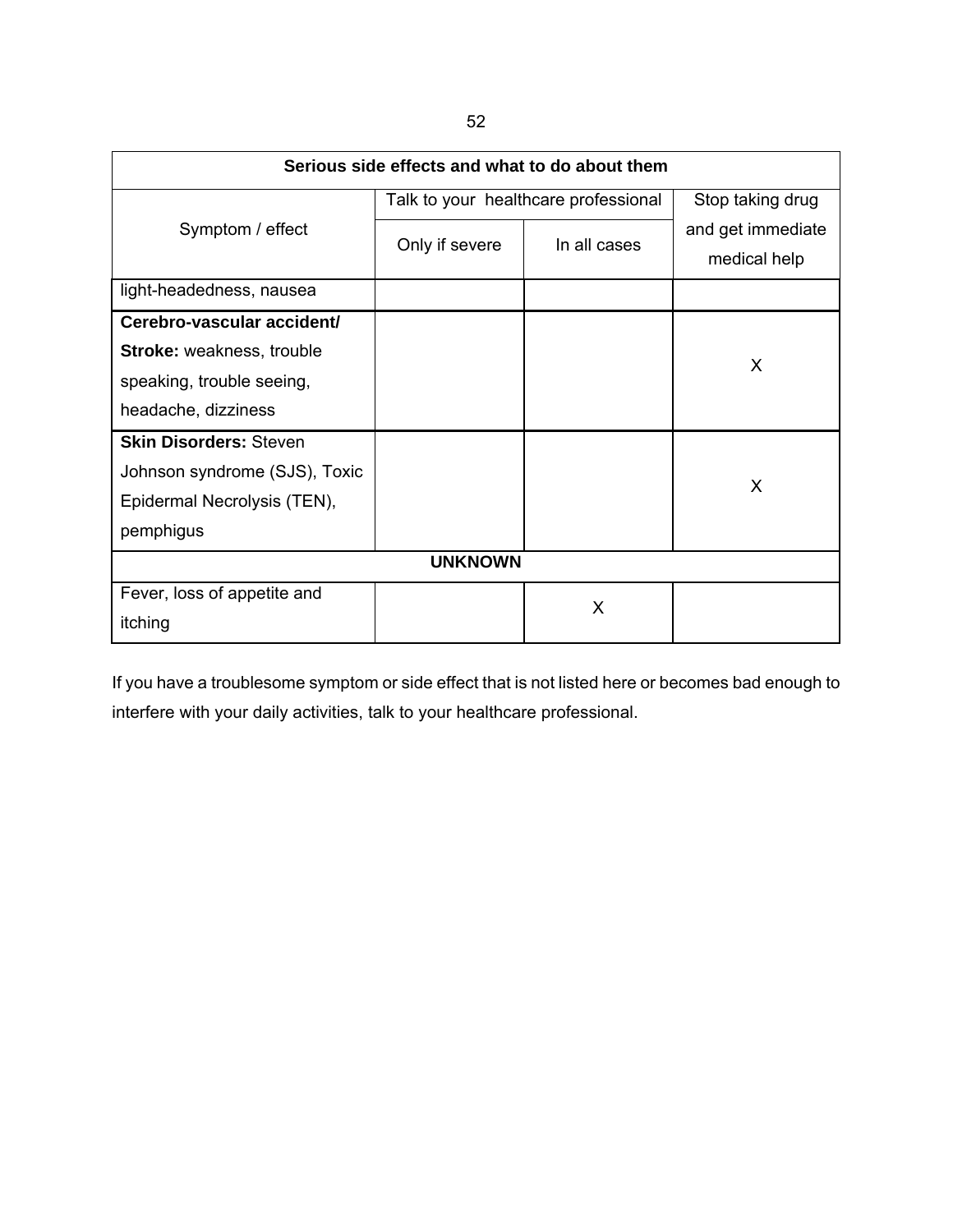## **Reporting Side Effects**

You can help improve the safe use of health products for Canadians by reporting serious and unexpected side effects to Health Canada. Your report may help to identify new side effects and change the product safety information.

## **3 ways to report**:

- Online at MedEffect;
- By calling 1-866-234-2345 (toll-free);
- By completing a Consumer Side Effect Reporting Form and sending it by:
	- Fax to 1-866-678-6789 (toll-free), or
	- Mail to: Canada Vigilance Program

Health Canada, Postal Locator 1908C

Ottawa, ON

K1A 0K9

Postage paid labels and the Consumer Side Effect Reporting Form are available at MedEffect.

*NOTE: Contact your health professional if you need information about how to manage your side effects. The Canada Vigilance Program does not provide medical advice.*

## **Storage:**

Store your tablets:

- between 15°C 30°C
- in the original packaging
- away from heat, direct sunlight, and damp places

Keep out of reach and sight of children.

Do not take PRINIVIL® after the expiry date on the package.